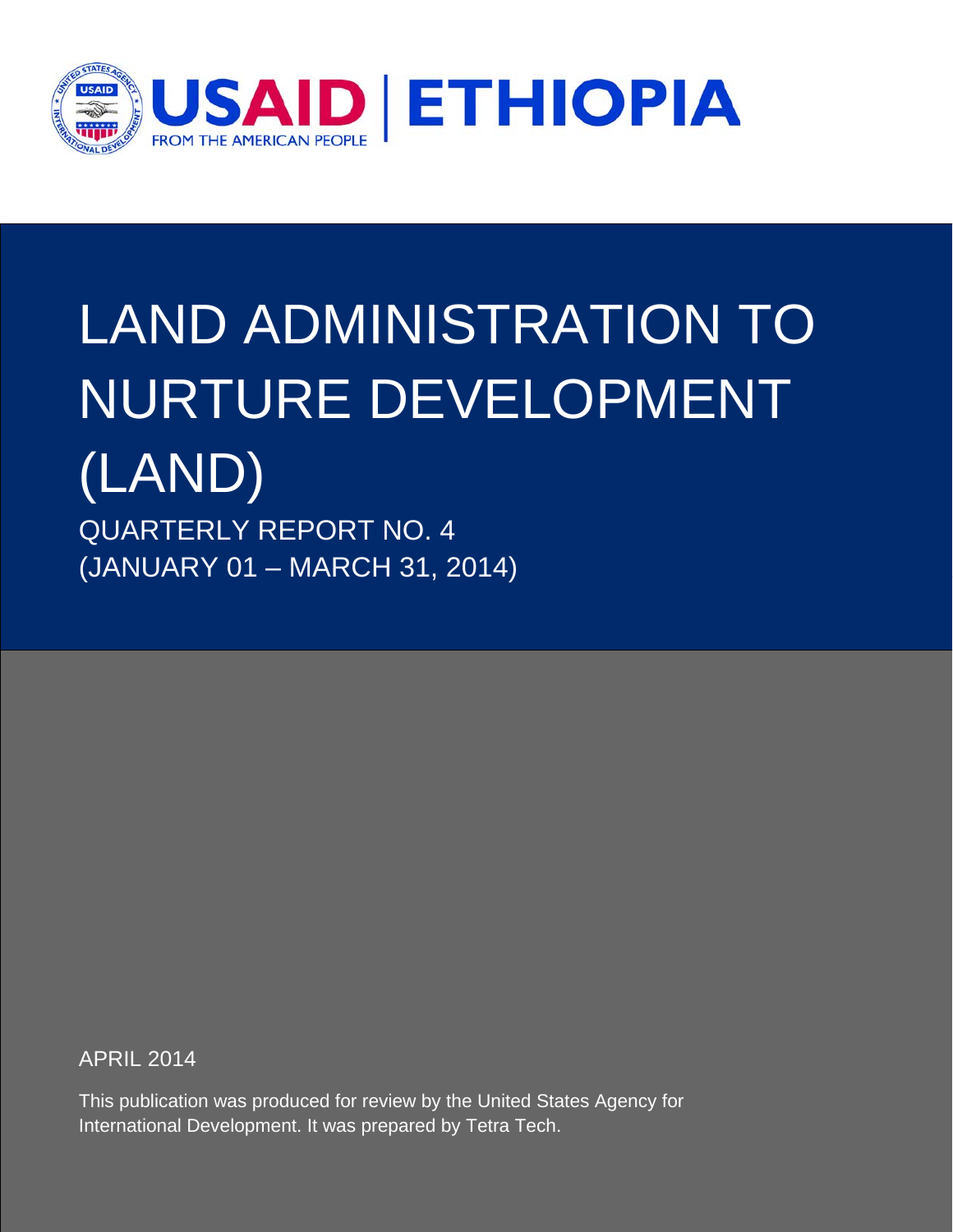Prepared by Tetra Tech for the United States Agency for International Development, USAID Contract No. AID-OAA-I-12-00032/AID-663-TO-13-00005, under the Strengthening Tenure and Resource Rights (STARR) Indefinite Quantity Contract (IQC).

Tetra Tech Contacts:

Dr. Solomon Bekure, Chief of Party (sol.woldegiorgis@tetratech.com) Jack Keefe, Senior Technical Advisor/Manager (jack.keefe@tetratech.com) Maria Echevarria, Project Manager (maria.echevarria@tetratech.com) Implemented by:

Tetra Tech 159 Bank Street, Suite 300 Burlington, Vermont 05401 Tel: (802) 658-3890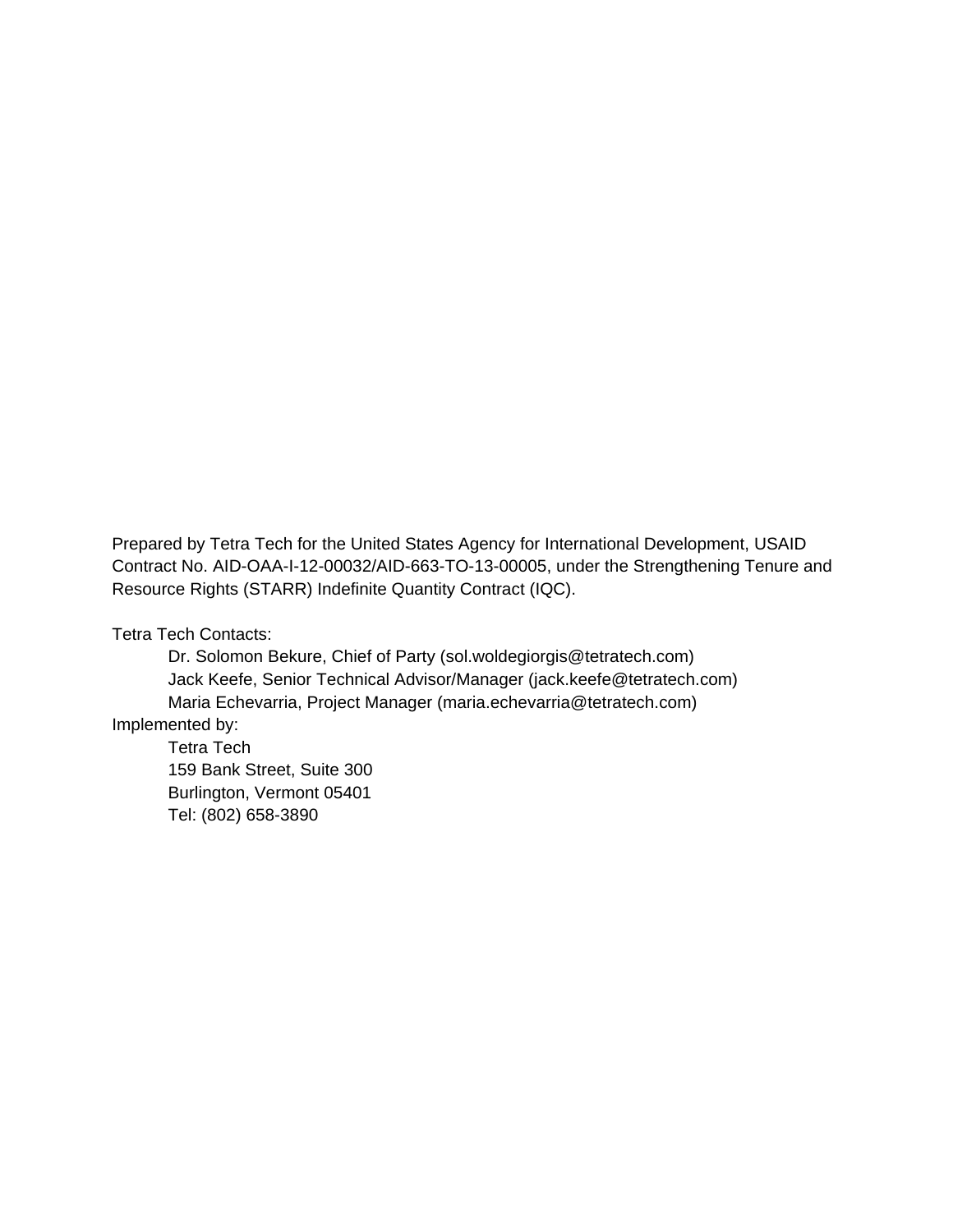# LAND ADMINISTRATION TO NURTURE DEVELOPMENT (LAND)

QUARTERLY REPORT NO. 4 (JANUARY 01–MARCH 31, 2014)

APRIL 2014

**DISCLAIMER**

The author's views expressed in this publication do not necessarily reflect the views of the United States Agency for International Development or the United States Government.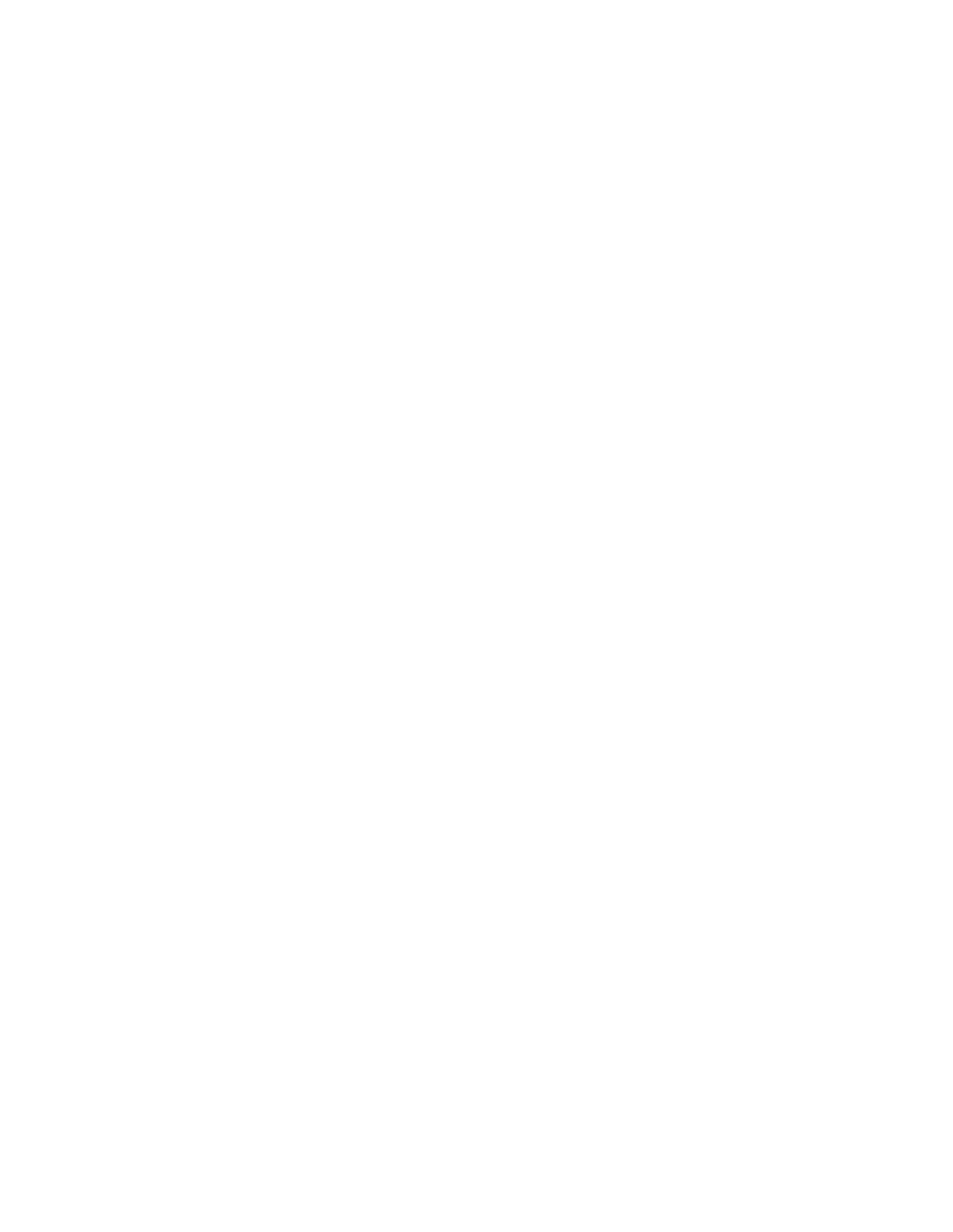### **Table of Contents**

| ANNEX V. TRAININGS, WORKSHOPS, AND CONSULTATIVE MEETINGS CONDUCTED  35 |  |
|------------------------------------------------------------------------|--|
|                                                                        |  |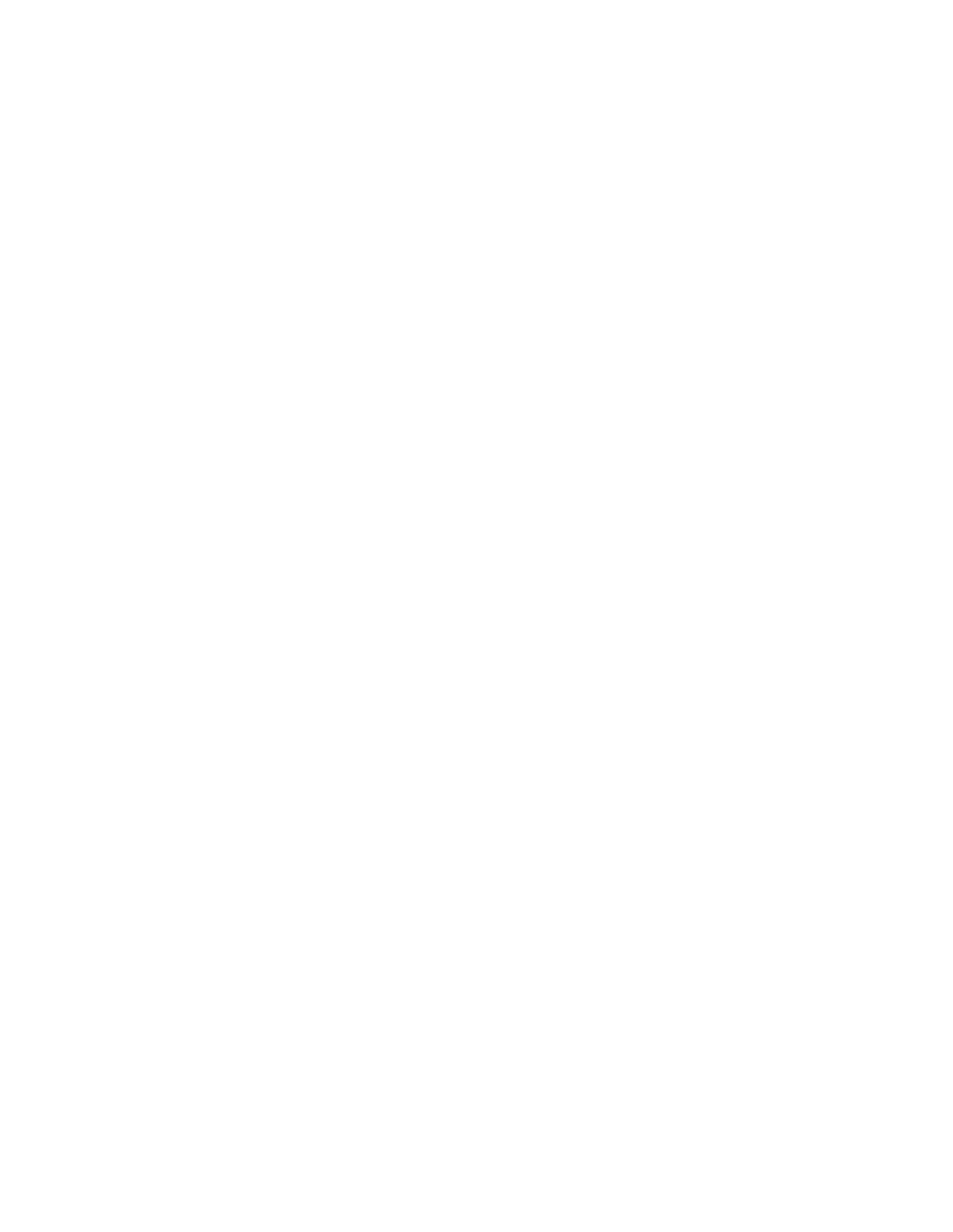# <span id="page-6-0"></span>LIST OF ACRONYMS

| <b>BDU</b>     | <b>Bahir Dar University</b>                                                                    |
|----------------|------------------------------------------------------------------------------------------------|
| <b>CDCS</b>    | <b>Country Development Cooperation Strategy</b>                                                |
| <b>COP</b>     | Chief of Party                                                                                 |
| <b>COR</b>     | Contract Officer's Representative                                                              |
| <b>CORS</b>    | <b>Continuously Operating Reference System</b>                                                 |
| <b>DCOP</b>    | Deputy Chief of Party                                                                          |
| D <sub>O</sub> | Development Objective                                                                          |
| <b>ELAP</b>    | Ethiopian Land Administration Program                                                          |
| <b>ELTAP</b>   | Ethiopian Strengthening Land Tenure and Administration Program                                 |
| <b>ELARDEN</b> | Establishment of the Ethiopian Land Research and Development Network                           |
| <b>EMA</b>     | <b>Ethiopian Mapping Agency</b>                                                                |
| <b>EPKMS</b>   | Ethiopian Pastoralist Knowledge Management System                                              |
| <b>GAAP</b>    | Gender Analysis and Action Plan                                                                |
| <b>GIS</b>     | Geographic Information System                                                                  |
| <b>GMP</b>     | <b>Grants Management Plan</b>                                                                  |
| <b>GNSS</b>    | Global Navigation Satellite System                                                             |
| GoE            | Government of Ethiopia                                                                         |
| <b>GTP</b>     | Growth and Transformation Plan                                                                 |
| <b>ILA/BDU</b> | Institute of Land Administration of Bahir Dar University                                       |
| IPS/HU         | Institute of Pastoral Studies of Haramaya University                                           |
| <b>ITC</b>     | Faculty of Geo-Information Science and Earth Observation, University of Twente,<br>Netherlands |
| LALU           | Land Administration and Land Use                                                               |
| <b>LALUDEP</b> | Land Administration and Land Use Development Project                                           |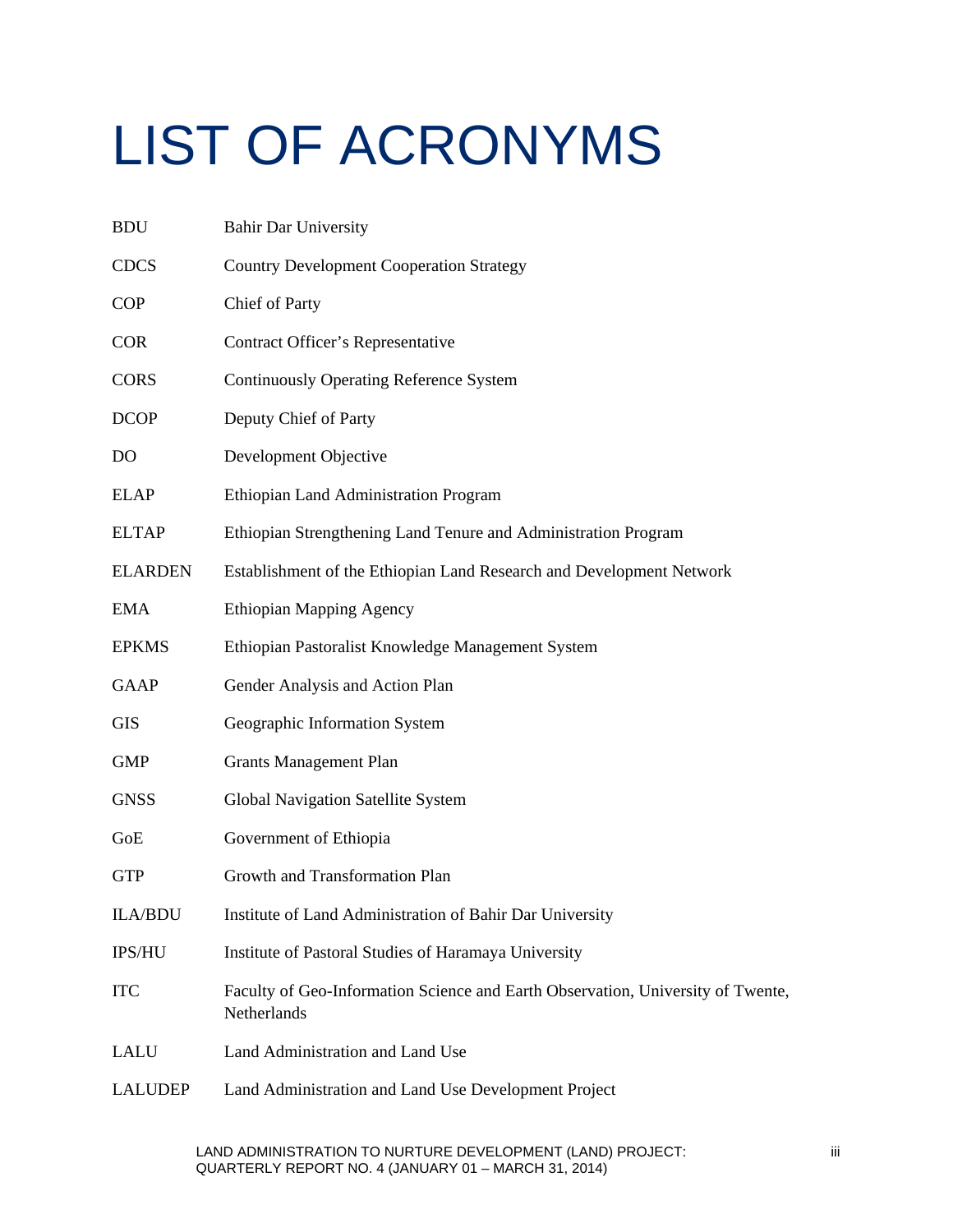| LAND         | Land Administration to Nurture Development               |
|--------------|----------------------------------------------------------|
| LAUD         | Land Administration and Use Department                   |
| LIFT         | Land Investment for Transformation Project               |
| <b>LTPR</b>  | Land Tenure and Property Rights                          |
| LUP          | Land Use Planning                                        |
| M&E          | Monitoring & Evaluation                                  |
| MoA          | Ministry of Agriculture                                  |
| M.Sc.        | Master of Science                                        |
| MSI          | Management Systems International                         |
| MSU          | Michigan State University                                |
| NSDI         | National Spatial Data Infrastructure                     |
| <b>OPAC</b>  | Oromia Pastoralist Advisory Committee                    |
| PAP          | Pastoral and Agro-pastoral                               |
| <b>PLUP</b>  | Participatory Land Use Planning                          |
| <b>PRIME</b> | Pastoralists Resiliency Improvement and Market Expansion |
| REILA        | Responsible Land Administration in Ethiopia Project      |
| <b>RFA</b>   | <b>First Request for Applications</b>                    |
| SLMP         | <b>Sustainable Land Management Project</b>               |
| <b>SNNP</b>  | Southern Nations, Nationalities, and Peoples             |
| TOR          | Terms of Reference                                       |
| TOT          | Training of Trainers                                     |
| TVET         | <b>Technical Vocational Education and Training</b>       |
| <b>USAID</b> | United States Agency for International Development       |
| <b>WLRC</b>  | Water and Land Resources Center                          |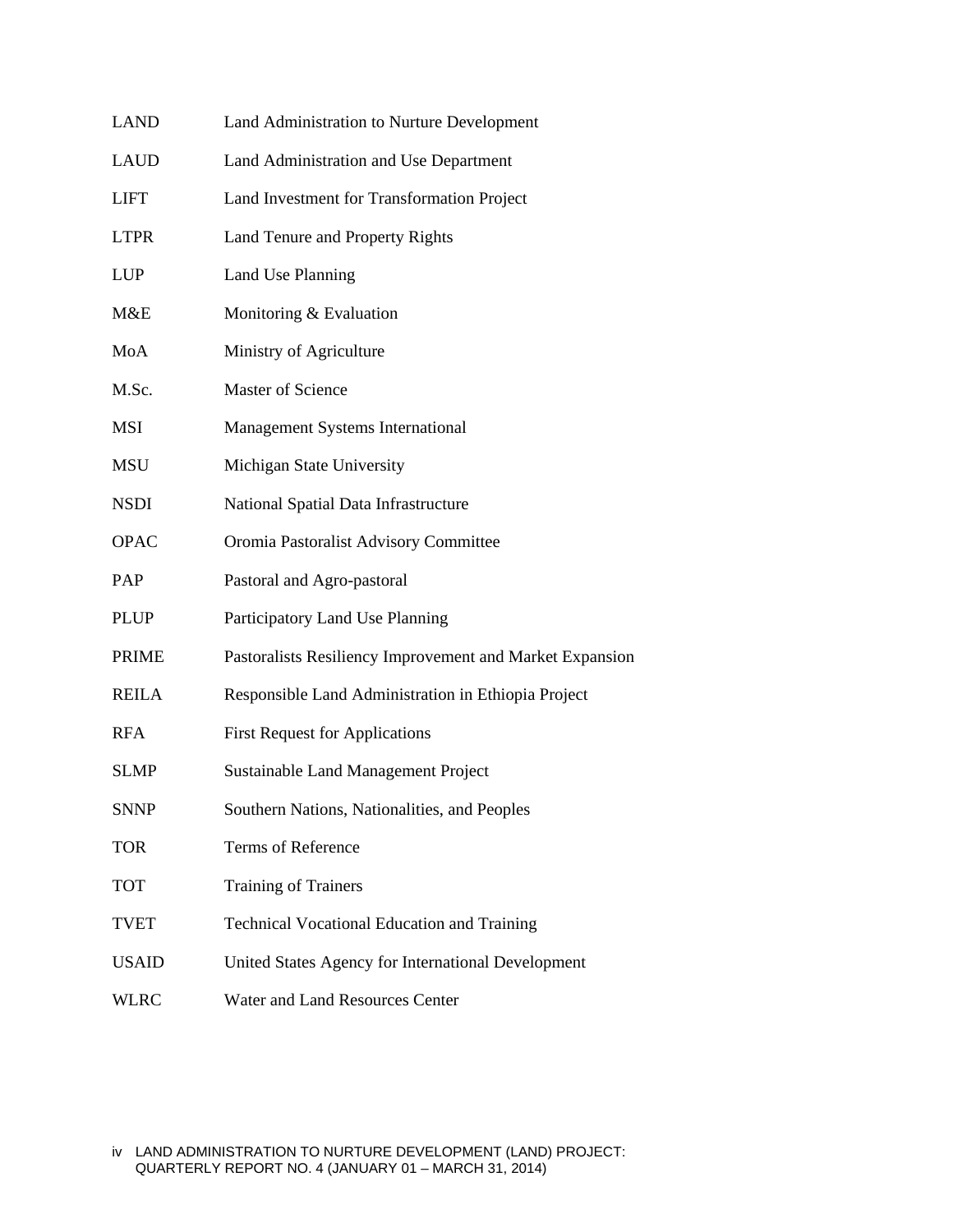# <span id="page-8-0"></span>1.0 INTRODUCTION AND BACKGROUND

Land plays a pivotal role in the life of the people of Ethiopia and the development of its economy. More than three-quarters of the population derive their income from agriculture; social and cultural norms in rural areas are largely shaped by land use practices. Maintaining agriculture as a major source of economic growth is a pillar in Ethiopia's Growth and Transformation Plan (GTP). The Government of Ethiopia (GOE) accords high priority to the sustainable use and management of land and its proper governance in the nation's agenda for food security, poverty reduction, and accelerated economic growth to achieve the status of a middle-income country.

The purpose of the Land Administration to Nurture Development (LAND) project is to expand and extend two previously successful projects—Ethiopia Strengthening Land Tenure and Land Administration Program (ELTAP) implemented in 2005–2008 and Ethiopia Strengthening Land Administration Program (ELAP) implemented in 2008–2013—financed by The United States Agency for International Development (USAID)/Ethiopia Mission and implemented by the federal Ministry of Agriculture (MoA) and six regional states with technical assistance provided by Tetra Tech. These projects helped strengthen rural land tenure security and women's land use rights, encourage efficient land transactions, build capacity of federal and regional land administration agencies to improve service delivery, and pilot cadastral surveying and certification methodologies to recognize and document rural land use rights.

LAND's activities are being implemented to achieve four objectives:

- 1. Improved legal and policy frameworks at national and local levels;
- 2. Strengthened capacity in national, regional, and local land administration and use planning;
- 3. Strengthened capacity of Ethiopian universities to engage in policy analysis and research related to land tenure and train land administration and land use professionals; and
- 4. Strengthened community land rights in pastoral and agro-pastoral areas to facilitate market linkages and economic growth.

LAND project activities are being implemented with and through the Ministry of Agriculture's Land Administration and Use Directorate (MoA/LAUD) at the national level and the regional land administration bureaus of Afar, Amhara, Oromia, SNNP, Somali, and Tigray. On a minor scale, training support in rural land administration is provided to Harari and Dire Dawa City Administrative Councils. LAND is working to further deepen and broaden the policy, legal, and regulatory framework governing rural land tenure and property rights (LTPR) throughout Ethiopia. LAND is strengthening capacity of Ethiopian Universities to conduct research and policy analysis and deliver training to land administration officials and professionals at all levels of government in survey and certification procedures and property rights, including women's land use rights, conflict mitigation, and land use planning. This provides a sustainable training mechanism for ensuring a supply of skilled land administration officials beyond the life of LAND. In pastoral areas, LAND is developing activities to demarcate and certify community boundaries and strengthen community land holding governance entities in which community title to land will vest and that will represent the community before government and in dealings with investors. LAND is working with the Pastoralists Resiliency Improvement and Market Expansion (PRIME) project, which is also supported by USAID/Ethiopia, and regional governments to develop participatory land use plans. LAND activities are supporting creation of an enabling environment in which PRIME will develop opportunities for linking communities to markets. LAND activities in pastoral areas will help improve governance at the local level by assisting communities with decision-making rights over their natural assets: land, water, and other natural resources.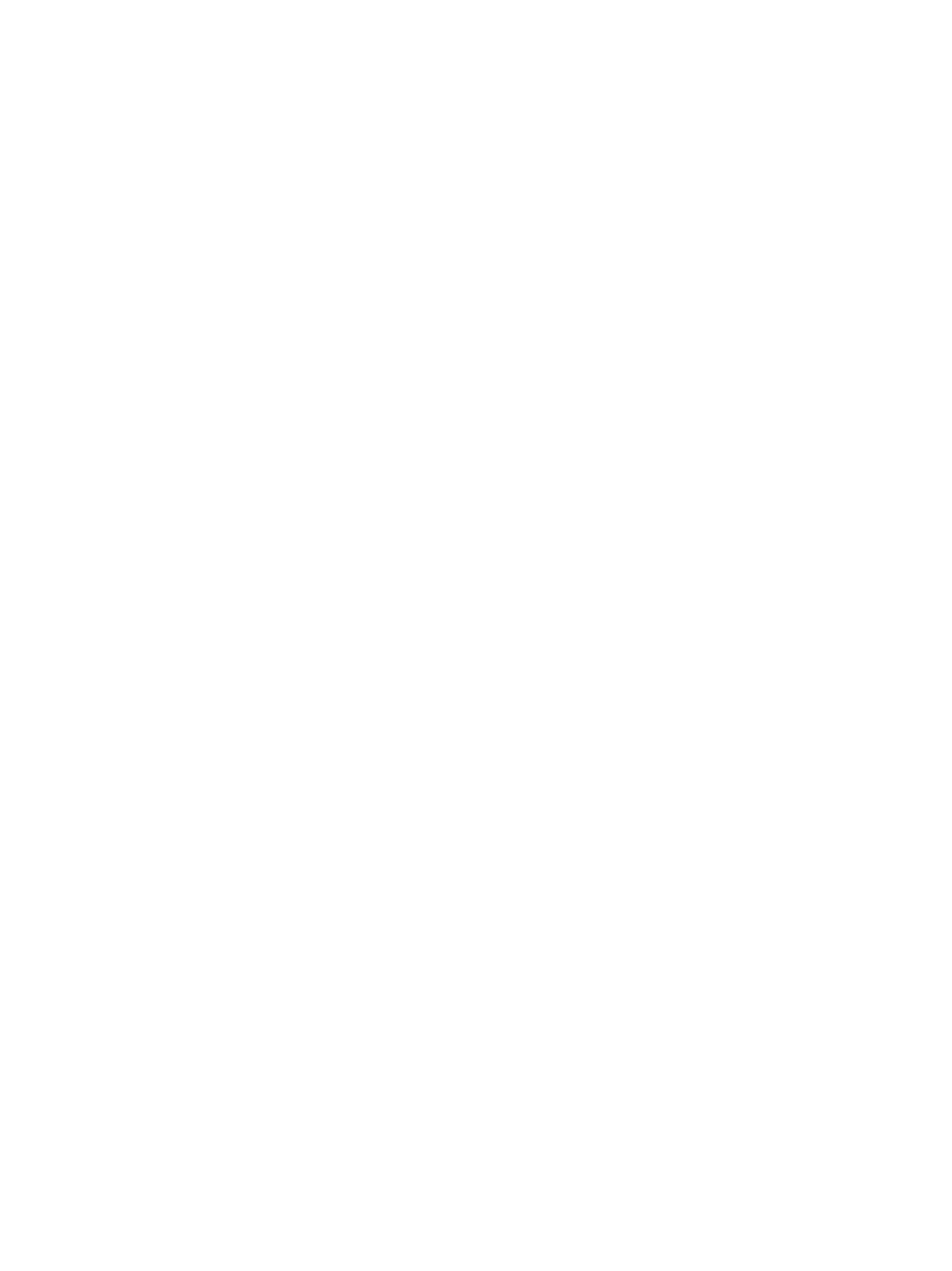## <span id="page-10-0"></span>2.0 EXECUTIVE SUMMARY

The revised LAND Project five-year work plan and Monitoring and Evaluation Plan were approved by the USAID/ Ethiopia Mission. Accordingly, the work plan for the remaining period of Fiscal Year 2014 was revised and submitted to USAID and approved.

The Institute of Land Administration of Bahir Dar University (ILA/BDU) submitted its inception report of the review of implementation of Amhara regional land administration and land use legislation that will be reviewed by a steering committee.

Agreement has been reached with ILA/BDU on the curriculum and a budget for summer courses leading to a Master of Science (M.Sc.) degree for 84 federal and regional land administration experts in two batches. The first intake will occur in June 2014. This will be firmed up by signing a subcontract with ILA/BDU.

Terms of reference (TOR) for delivering training on operation of the Continuously Operating Reference System (CORS) and for preparing a proposal for densification of the CORS infrastructure in the country in the short-, medium-, and long-term was prepared and agreed upon with the Ethiopian Mapping Agency (EMA) and the Ministry of Agriculture/Land Administration and Use Department (MoA/LAUD). The consultant will execute the assignment during FY 2014.

LAND partner, Michigan State University (MSU), has completed the fieldwork for assessing the market demand for land administration professionals and private surveyors, and review of university undergraduate and Technical Vocational Education and Training (TVET) land administration training curricula in January 2014. The report will be completed in April 2014, and a validation workshop will be conducted at the end of May 2014.

A meeting of key stakeholders was held on March 17, 2014 to discuss the concept note to establish the "Ethiopian Land Research and Development Network (ELARDEN)." The concept was endorsed and suggestions given on how to proceed with establishment of ELARDEN. A Memorandum of Association was drafted and agreed upon, and strategies for operationalizing the network and ensuring its sustainability prepared. This was followed with brainstorming on thematic areas for research. The proposal that ILA/BDU be the secretariat for ELARDEN was also endorsed. The LAND Grants Management Manual was approved. LAND will publish an Annual Program Statement (APS) soliciting concept papers for research grants on or about April 30, 2014.

Broad modalities for collaboration were agreed upon with the PRIME project in implementing Component 4 of LAND. A monthly meeting has been instituted to review joint activities of both projects and chart the way forward. An Oromia Pastoralist Advisory Committee (OPAC) on land administration and natural resources management was established at the regional level. OPAC is an informal forum to discuss issues and action plans, exchange information, and come to a common understanding to facilitate and increase the effectiveness of LAND and PRIME interventions in Oromia regional state. The terms of reference for OPAC were agreed upon. Zonal OPACs will be formed in the Guji and Borana zones in May 2014 when the regional OPAC is visiting these zones.

An assessment of pastoralist rangeland management institutions and the rules and procedures they use in administering and managing their rangelands and natural resources will be made to inform drafting legislation to secure pastoral land rights in the Oromia regional states. A terms of reference was prepared for carrying out the assessment among the Borana, Guji, Kereyu, Itu, and Bale pastoralists and discussed with the Institute of Pastoral and Agro-pastoral Studies (IPAS) of Haramaya University, which will carry out the task within the next quarter.

The Land Administration and Land Use Planning Expert of LAND attended a workshop in Negele-Borana to validate the resource map and boundaries of grazing units (*dhedas*) prepared under PLI-II and PRIME projects. He observed that further consultation with the communities and using larger-scale satellite maps would be necessary to finalize the resource map and boundary maps.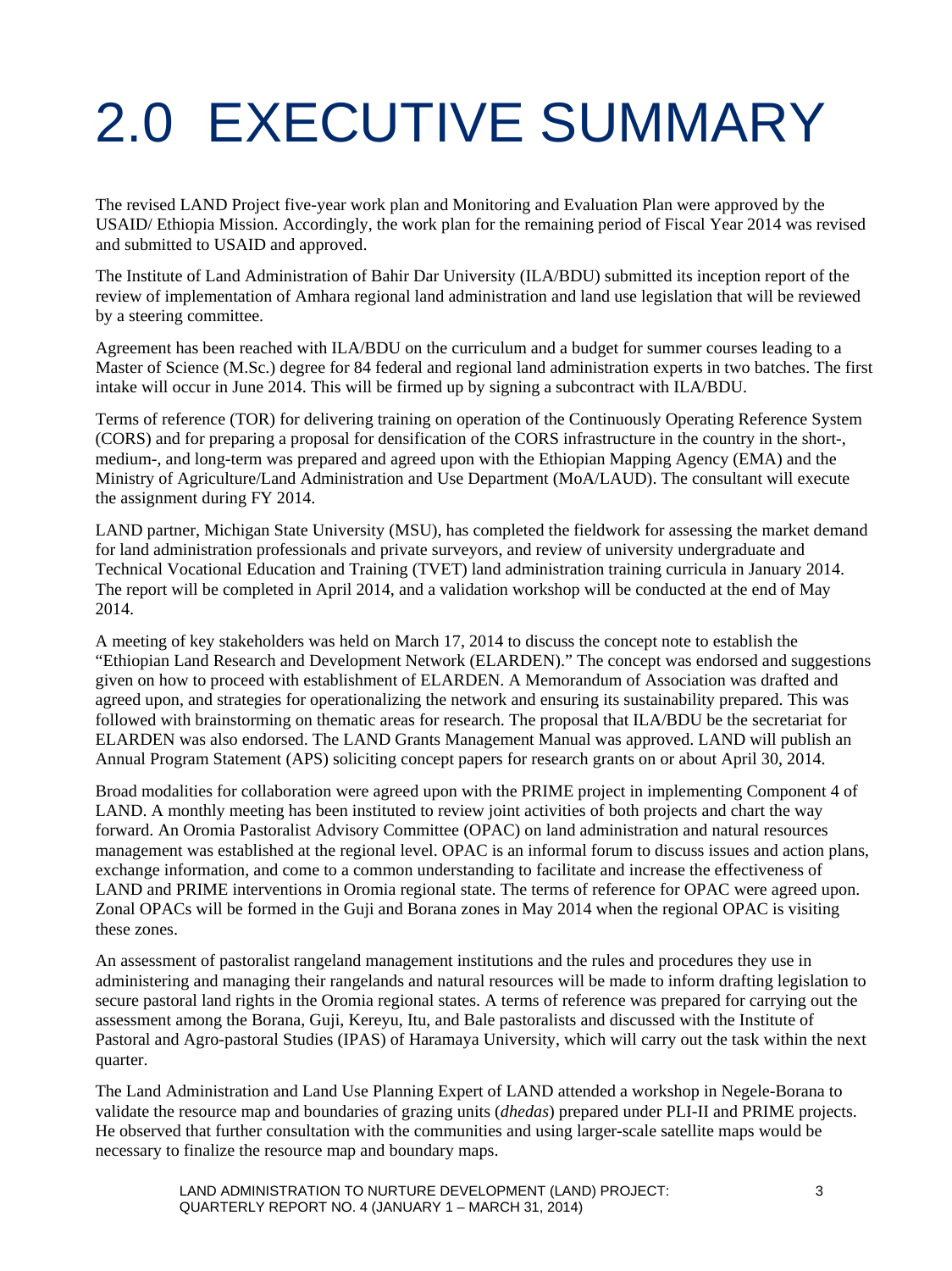The LAND project is working with PRIME and Haramaya University to develop the architecture for an Ethiopian Pastoralist Knowledge Management System (EPKMS). The system will be designed to support the eventual formalization of land rights across the spectrum of customary rangeland management institutions in Ethiopia. Haramaya University will serve as the repository for this knowledge management platform, and work with both the LAND and PRIME projects to standardize the collection, management, online access and use, and dissemination of the information among targeted user groups.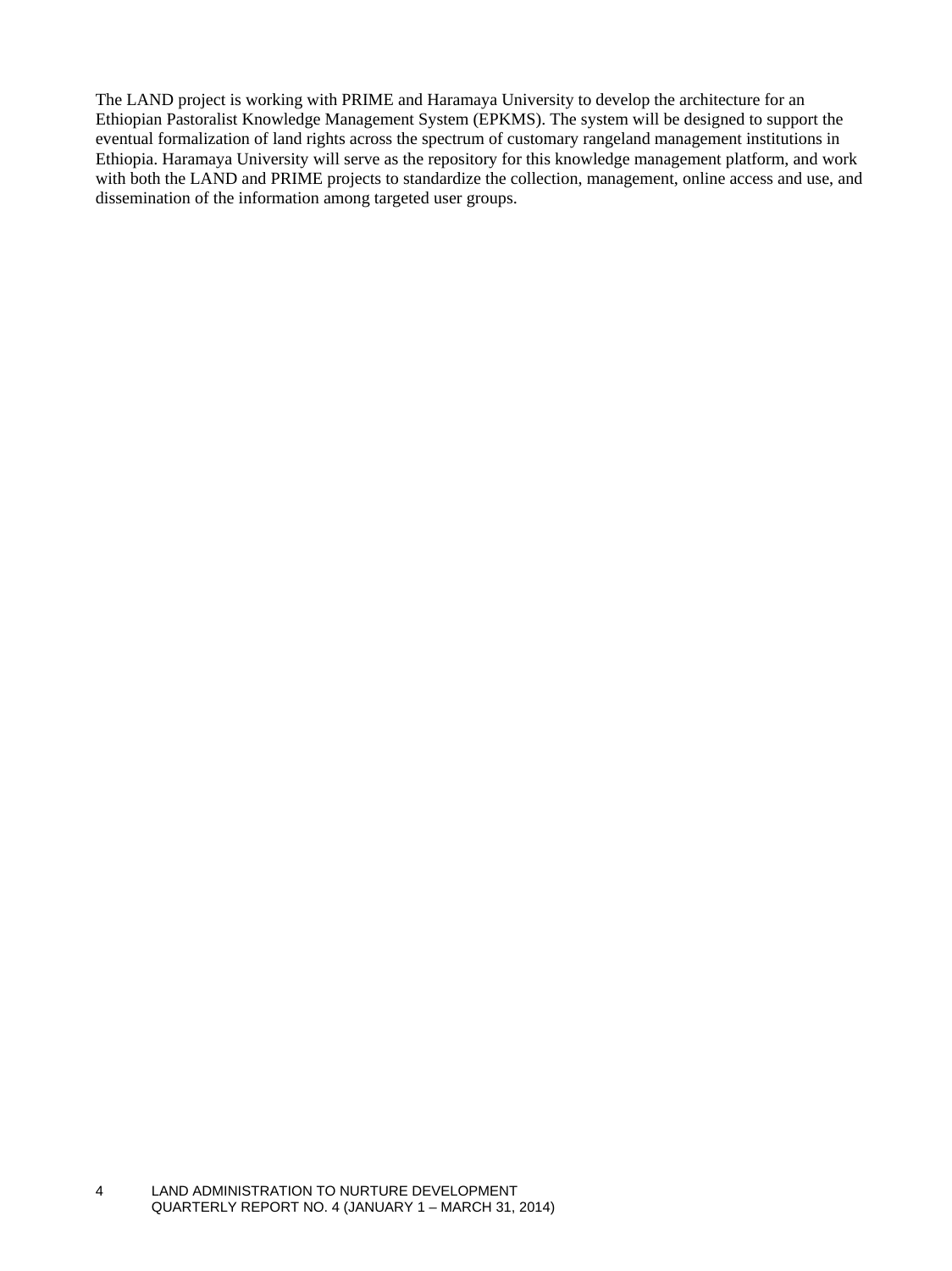## <span id="page-12-0"></span>3.0 PROJECT ACTIVITIES

<span id="page-12-1"></span>The revised LAND Project five-year work plan and Monitoring and Evaluation Plan were approved by the USAID/ Ethiopia Mission. Accordingly, the work plan for the remaining period of Fiscal Year 2014 was revised and submitted to USAID and approved. Monthly meetings were held with the LAND Contract Officer's Representative (COR) and the Director of LAUD/MoA and his staff. The following provides the progress that has been made under LAND during the reporting quarter, organized by components, activities, and tasks.

#### **3.1 PROJECT ACTIVITIES BY COMPONENT**

**Component 1. Improving Legal and Policy Frameworks at National and Local Levels**

**Activity 1.1: Review National and Regional Land Administration and Land Use Legislation and Certification Practices.**

#### **Task 1.1.1: Effectiveness of existing national and regional land administration and land use (LALU) laws will be examined and analyzed and recommendations given for revision as appropriate.**

LAND is supporting a review of the implementation of national and regional land administration and land use legislation. The review is being conducted in Amhara and SNNP regional states. Agreement was reached with the Institute of Land Administration (ILA), Bahir Dar University (BDU), and Hawassa University (HU) on the terms of reference for the assessments in their respective regions and contracts were signed with them. ILA has submitted its inception report, which is being reviewed by a steering committee, comprising the regional bureaus of rural lands and justice, the Federal Ministry of Agriculture, LAND experts and its COR, and two external peer reviewers. The field research will be undertaken in the next quarter. Hawassa University is working on the inception report.

Following issuance of the revised land administration and use regulation of Tigray regional state in October 2013, LAND has delivered assistance to the Tigray Environmental Protection and Land Administration and Land Use Agency to prepare guidelines for implementing the regulation.

#### **Task 1.1.2: Harmonize rural land registration and surveying methodologies.**

Regulations providing for harmonization of rural land registration and survey methodologies have been submitted to the Council of Ministers by MoA. The draft regulation is still pending in the Council of Ministers awaiting discussion and approval. LAND has advised LAUD/MoA that the registration and surveying effort of the regions will be delayed and undermined unless this regulation, providing the basic framework for regional states' rural lands registration regulations, is approved in the very near future.

#### **Task 1.1.3: Identify best practice to protect communal land rights in pastoral areas to inform revision and development of pastoral land administration and use legislation.**

LAND subcontracted Land and Development Solutions International, Inc. (LADSI) to prepare a Brief identifying and discussing international best practices for the protection of communal land rights in pastoral areas. LADSI analyzed project experience in 10 countries in Africa, Asia, and Latin America, addressing pastoralist land use and rights and lessons learned related to rights recognition and reform, community resource management institutions, and protection of resources, and provided suggestions for general approaches to protect pastoralist lands. LAND submitted the brief to USAID/Ethiopia for approval on December 20, 2013. Printing and distribution of the brief to stakeholders is awaiting formal approval by the USAID/Ethiopia Mission.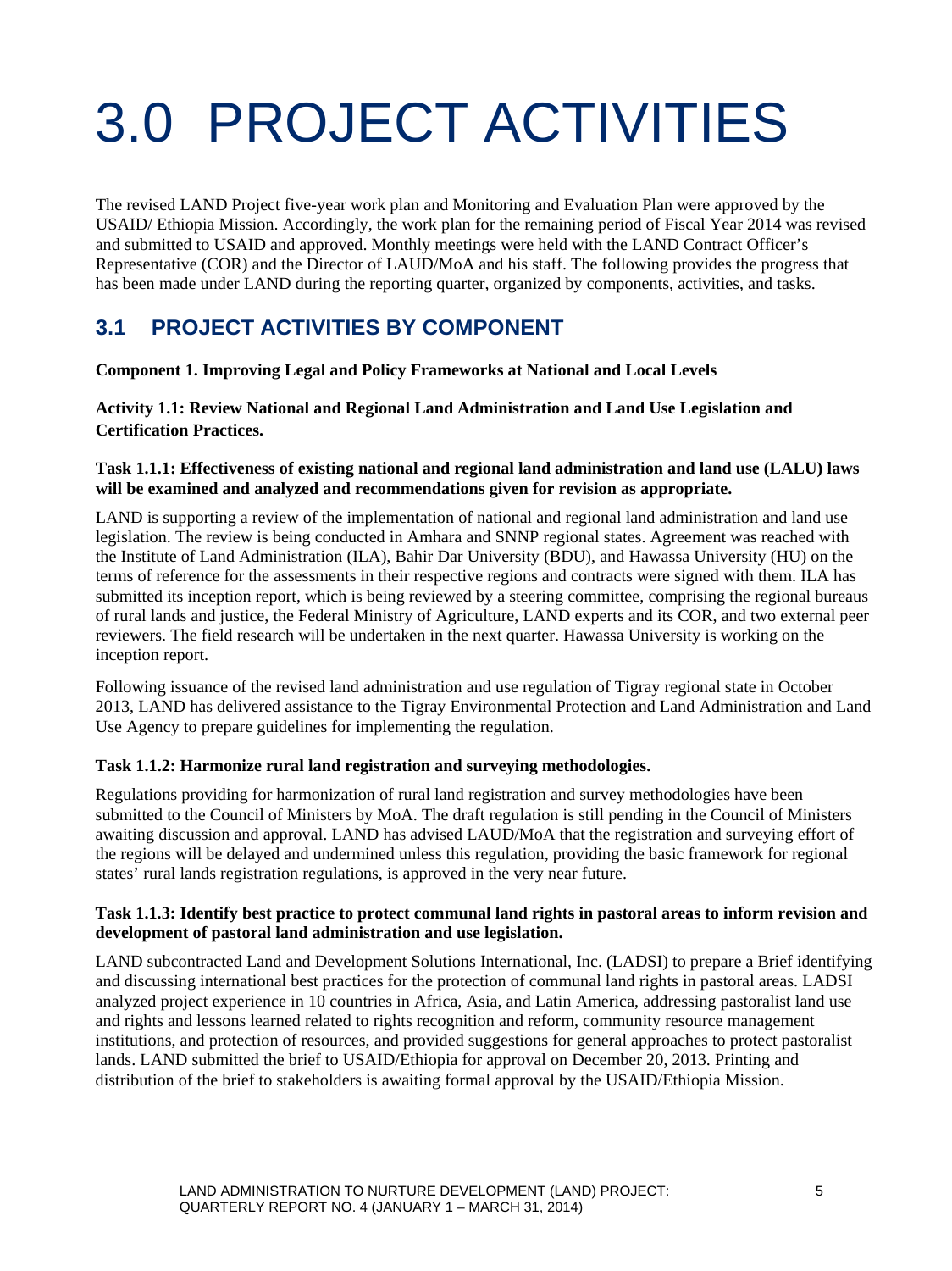#### **Activity 1.2: Implement Consultative Process to Draft and Amend Needed Land Legislation**

#### **Task 1.2.1: Revise Federal Proclamations No. 455/2005 and No. 456/2005 and Regulation No. 137/2007 on land administration and land use expropriation and compensation through participatory processes in consultation with stakeholders.**

This task will commence after completion of Activity 1.1.

#### **Task 1.2.2: Revise regional LALU legislation and Land Expropriation, Valuation, and Compensation guidelines through consultative processes.**

The SNNP region's land expropriation, valuation, and compensation guideline drafted under the Ethiopia Land Administration Program (ELAP) was scheduled to be reviewed by stakeholders during the fourth quarter of 2013. The level of support required from LAND was agreed upon. However, the SNNP regional state Natural Resources and Environmental Protection Authority postponed the workshop and has not yet decided when it will be held.

It was agreed with the Somali Regional State Bureau of Agriculture to draft the pastoral land administration and use regulation with the help of a consultant. A TOR was prepared for this purpose and sent to the Regional Bureau for comments. In the meantime, CVs of consultants who can draft the regulation have been collected.

A workshop to inform and orient the regional and *woreda* administration officials on the Afar pastoral lands administration and use laws was planned to be held in March 2014, but was postponed because it was learned that the regional government was going to appoint new officers to most *woreda* and regional offices.

#### **Task 1.2.3: Develop appropriate methodologies to survey and certify land use rights and develop legislation to harmonize these methodologies across regions through consultative processes.**

This task will be carried out after issuance of the federal rural land registration and surveying regulations, which have been submitted to the Council of Ministers (see Task 1.1.2) and are pending approval.

#### **Task 1.3.1: Conduct a national stakeholder workshop and publish a policy brief to assist a drafting committee composed of sector agencies formed and coordinated by the MoA to produce a national land use policy.**

LAND is supporting preparation of a national stakeholder workshop to review the fragmented and disparate land use policies and legislation in the various sectors of the economy. A workshop organization committee, comprising Mr. Tigistu Gebremeskel, Director LAUD/MoA; Dr. Gete Zeleke, Director, Water and Land Resources Center (WLRC); Dr. Azene Bekele, Consultant; Mr. Berhanu Debele, Horn of Africa Consultant; Ms. Fiona Flintan, Land Coalition; and Dr. Solomon Bekure, Mr. Abebe Mulatu, and Mr. Alehegne Dagnew of LAND, was established in November 2013. It prepared a concept note for the workshop, including themes to be covered in the discussion and participants of the workshop. It assigned papers to be written by selected experts and follow-up meetings were held every month. It was originally felt that the workshop could be conducted in April or May 2014. It has been postponed to June 2014 because writing the papers has been progressing slowly. So far, the draft of only one of the five papers has been submitted. The committee is in the process of identifying suitable peer reviewers for the papers and urging authors of the papers to submit their first draft.

#### **Task 1.3.3: Introduce stakeholders to the concept of National Spatial Data Infrastructure (NSDI) Policy and the protocols for its implementation.**

Administration of the NSDI policy is being transferred from EMA to another agency. Implementation of this task will be discussed with the agency once the transfer is completed.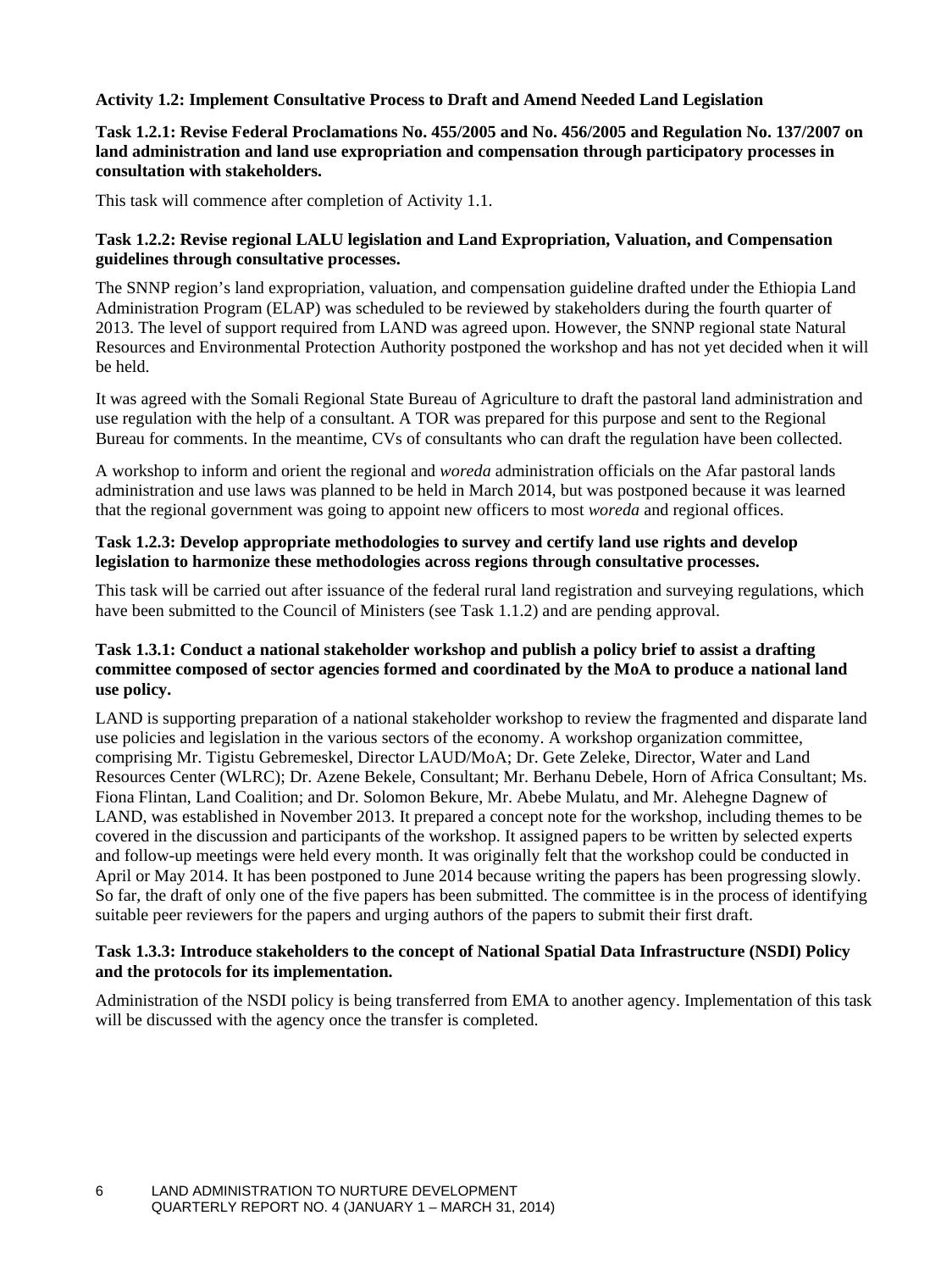#### **TABLE 1. IMPLEMENTATION OF LAND DURING FISCAL YEAR 2014 - QUARTER 2**

#### **COMPARISON OF PLAN VERSUS ACHIEVEMENT UNDER COMPONENT 1**

| <b>Fiscal Year 2014</b>                                                                                                                                                                                                                      | <b>Planned</b><br>for Q <sub>2</sub> | <b>Status of Achievement</b><br>in $Q2$                               |
|----------------------------------------------------------------------------------------------------------------------------------------------------------------------------------------------------------------------------------------------|--------------------------------------|-----------------------------------------------------------------------|
| Component 1: Improve Legal and Policy Frameworks at National and Local Levels                                                                                                                                                                |                                      |                                                                       |
| Activity 1.1: Review National and Regional Land Administration and Land Use Legislation and Certification                                                                                                                                    |                                      |                                                                       |
| Practices and International Best Practice for the Protection of Communal Land Rights in Pastoral Areas                                                                                                                                       |                                      |                                                                       |
| <b>Task 1.1.1:</b> Effectiveness of existing national and regional land administration and<br>land use (LALU) laws will be assessed and analyzed in Amhara and SNNP<br>regional states and recommendations given for revision as appropriate |                                      |                                                                       |
| Inception reports for the Amhara and SNNP regional assessments<br>delivered for review by oversight committee                                                                                                                                |                                      | Delivered for Amhara.<br>SNNP report to be<br>delivered next quarter. |

#### **Component 2. Strengthen National, Regional, and Local Land Administration and Land Use Planning Capacity**

#### **Activity 2.1: Develop Training Programs to Build Capacity of Land Administration Officials.**

LAND's strategy to achieve sustainable development impacts under this Component is to engage universities, to the extent possible, to prepare curricula and training materials to train national, regional, and local land administration and land use planning experts.

The Institute of Land Administration of Bahir Dar University (ILA/BDU) has prepared a curriculum for summer courses leading to a Master of Science (M.Sc.) degree in land administration geared to upgrading mid-career federal and regional government staff. LAND has finalized negotiations with ILA/BDU to train 84 professionals drawn from federal and regional land administration offices, as well as one candidate from a selected Technical Vocational Educational Training (TVET) facility in each region, at the M.Sc. degree level in land administration over a period of four years (2014–2017). It was agreed that:

- i. ILA/BDU will be responsible for the complete training process. The institute will admit half of these candidates (42) in mid-June 2014 and the remaining half (42) in mid-June 2015;
- ii. LAND will cover the total cost of training the 84 professionals drawn from the Federal and Regional LALU offices at the M.Sc. degree level. The training cost covers application fees, tuition fees, research costs (to be covered from LAND's competitive research grant scheme), supervision and external examiners' fees, bus fare to and from Bahir Dar, and accommodation and food at Bahir Dar University.
- iii. The duration of the M.Sc. program will be two years (two summer semesters that last from mid-June to mid-September plus one or two take-home courses, which must be completed when the candidates are back on duty, and independent research work on a LALU topic);
- iv. The university will assign qualified and experienced professionals to teach courses, supervise the thesis research work of the M.Sc. candidates, and administer defense of the theses;
- v. The university will provide accommodation and food services to the M.Sc. candidates in the course of their stay at Bahir Dar University (each student will spend two summer semesters and 30 days divided into two 15-day sessions after the completion of the first and second summer semesters to complete the take-home course); and
- vi. The university will be responsible for administering the funds transferred by LAND and providing financial reports to the LAND Project finance office.

Table 2 shows the breakdown of the allocation of the 84 M.Sc. fellowships by institutional affiliation.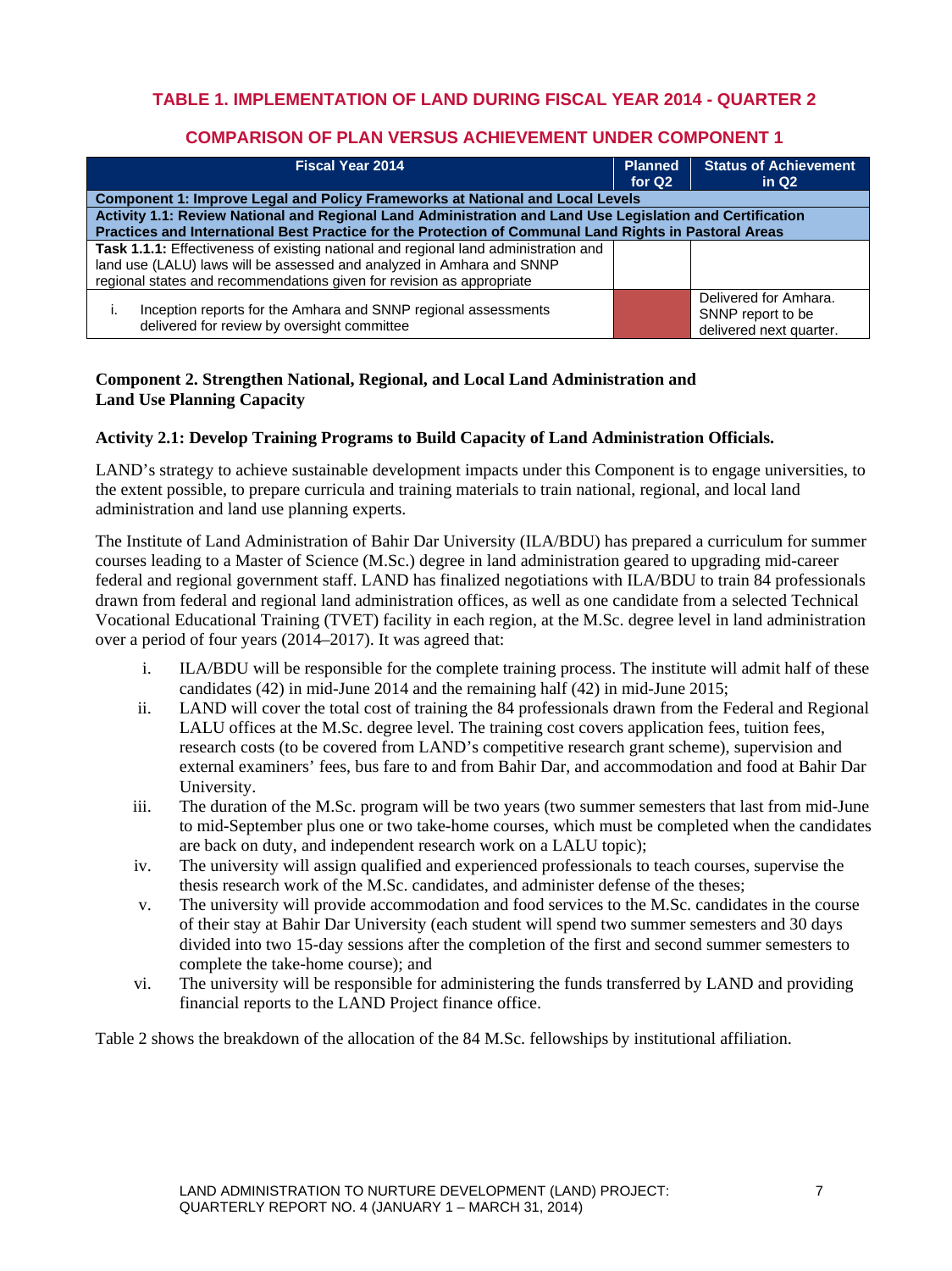| <b>ADMINIOURATION INOTHOLIONO AND TYERS</b> |                             |                |                  |                |             |                  |                |  |  |
|---------------------------------------------|-----------------------------|----------------|------------------|----------------|-------------|------------------|----------------|--|--|
|                                             | <b>Academic year Intake</b> |                |                  |                |             |                  |                |  |  |
|                                             |                             | 2014           |                  |                |             |                  |                |  |  |
|                                             | Ministry/                   |                |                  | Ministry/      |             |                  |                |  |  |
|                                             | Bureau/                     |                |                  | Bureau/        |             |                  |                |  |  |
| <b>Region</b>                               | <b>Agency</b>               | <b>TVET</b>    | <b>Sub Total</b> | <b>Agency</b>  | <b>TVET</b> | <b>Sub Total</b> | <b>Total</b>   |  |  |
| <b>Tigray</b>                               | 5                           | 2              |                  | 6              |             |                  | 14             |  |  |
| Amhara                                      | $\overline{4}$              | $\overline{2}$ | 6                | 7              | 1           | 8                | 14             |  |  |
| Oromia                                      | 5                           | 2              | 7                | 6              | 1           | 7                | 14             |  |  |
| <b>SNNPR</b>                                | 5                           | $\overline{2}$ | 7                | 6              | 1           | 7                | 14             |  |  |
| Afar                                        | 3                           |                | 4                | $\overline{2}$ | 1           | 3                | 7              |  |  |
| Somali                                      | 3                           |                | 4                | $\overline{2}$ | 1           | 3                | 7              |  |  |
| Harari                                      |                             |                |                  |                |             |                  | $\overline{2}$ |  |  |
| Dire Dawa                                   |                             |                |                  |                |             |                  | $\overline{2}$ |  |  |
| Gambella                                    |                             |                |                  |                |             |                  | $\overline{2}$ |  |  |
| Ministry of Agriculture                     | $\overline{2}$              |                | 2                | $\overline{2}$ |             | $\overline{2}$   | 4              |  |  |
| Ministry of Urban Development &             |                             |                |                  |                |             |                  |                |  |  |
| Construction                                |                             |                |                  |                |             |                  | 2              |  |  |
| Addis Ababa City                            |                             |                | 1                | 1              |             |                  | $\overline{2}$ |  |  |
| <b>Total</b>                                | 32                          | 10             | 42               | 36             | 6           | 42               | 84             |  |  |

#### **TABLE 2: ALLOCATION OF LAND M.Sc. FELLOWSHIP TO FEDERAL AND REGIONAL LAND ADMINISTRATION INSTITUTIONS AND TVETs**

#### **Task 2.1.1: Develop and implement Training of Trainers (TOT) programs to build professional capacity of regional and** *woreda* **land administration officials to improve delivery of land administration services.**

Preparation of training materials is underway. Training will begin upon completion of this task. LAND is working closely with the Women's Affairs Directorate, MoA to conduct participatory awareness-raising workshops on gender aspects of existing land policy and legislation of Southern Nations, Nationalities and Peoples (SNNP) and Tigray regional states. The aim is to bring together land administration officials, judges of all levels, experts from the region's Women's Affairs Bureau, and other stakeholders to discuss strengths and weaknesses of existing land policy and legislation in promoting gender equality and women's empowerment. The workshop will equip participants with introductory knowledge and tools that will enable them to recognize potential gender issues and to begin to determine how they should be addressed throughout their work.

**Task 2.1.2: Support development of regional land administration training centers and training materials.** 

The LAUD/MoA is planning to assist regional land administration bureaus to establish training centers to strengthen and maintain the skills of land administration officials. LAND will assess the capacity of existing regional land administration bureau training centers, on the basis of which it will provide recommendations for improving the delivery of their training services. Simultaneously with the assessment, LAND will develop course materials for the regional training centers, including production of an induction-training manual for newly hired regional land administration staff. These regional training centers are yet to be established. However, LAND is proceeding with commissioning various training manuals that will be used at these centers and at universities and TVETs.

#### **Activity 2.2: Deliver Trainings to Build Capacity to Develop Cost-Effective Land Use Planning Methodologies Incorporating the Use of CORS and GIS Technologies.**

#### **Task 2.2.1: Training and institutional needs assessment of EMA to operationalize and maintain Ethiopia's existing CORS network. This activity will start in December 2013 and be completed in March 2014.**

LAND's support to build the capacity of EMA began with inspection of the four CORS established by USAID/Ethiopia Mission support. Following this preliminary inspection on their status, the briefing workshop conducted by LAND in December 2013 on concepts, application, densification, and challenges of developing the CORS Global Navigation Satellite System (GNSS) network in the country gave an insight for LAND and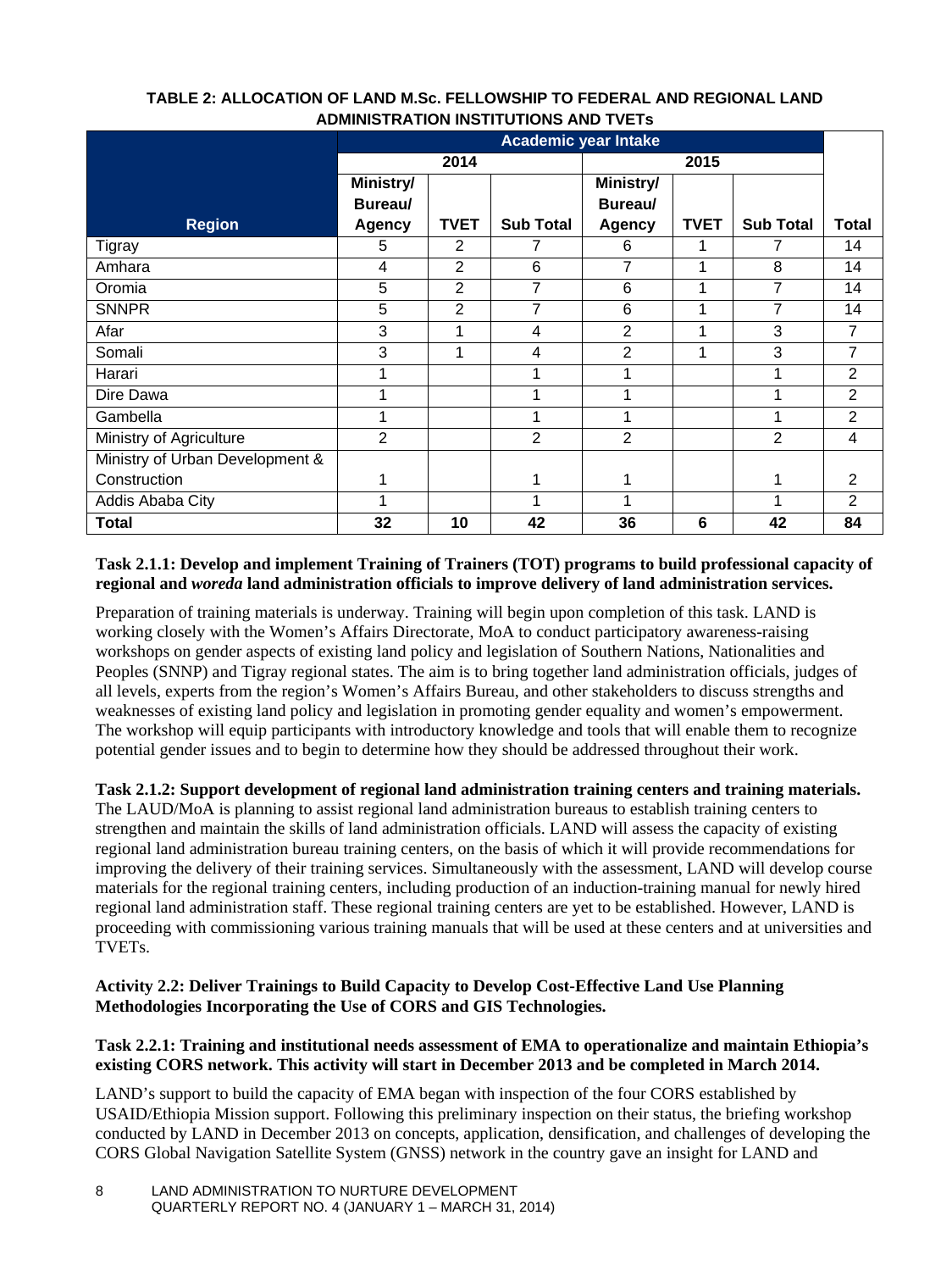partners on the need to prepare a plan that fully builds the capacity of EMA in the short-, medium-, and longterm. The terms of reference defining the scope of work for this task and to strengthen EMA's capacity by training its staff in this field was drafted and agreed upon with LAUD/MoA and EMA. The chosen consultant will carry out a detailed inspection of the existing CORS stations and deliver training to EMA staff in July– August 2014. The proposal for developing CORS capacity in the country in the short-, medium-, and long-term will be prepared thereafter.

#### **Task 2.2.3: Develop a series of workshops/and training programs for federal-, regional-, and** *woreda***-level LALU officials on best practices in development of land use plans using GIS technology.**

The LAUD/MoA requested LAND to revise the local-level participatory land use planning manual it drafted to further clarify planning procedures in a user-friendly format. A TOR was prepared for a consultant to revise and edit both the Amharic and English versions of the manual. Conducting training on participatory land use planning (PLUP) for professionals working at federal and regional land administration and use agencies is awaiting completion of the revision of this manual, which has been delayed. There is already a manual developed by LAUD/MoA that will be used for training on the Geographic Information System (GIS) part. University staff who will deliver the training are expected to further enrich and customize these manuals as part of a Training of Trainers (TOT) program where university staff train regional trainers who will, in turn, train regional, zonal, and *woreda* LALU officials.

LAND's support to train federal and regional staff to prepare master land use plans is awaiting completion of agro-ecological zoning and land use planning guidelines that are being prepared with UN Food and Agriculture Organization (FAO) assistance. The final draft of these guidelines has been submitted to the MoA. LAND is now mobilizing trainers from federal and regional offices and universities to deliver TOT in the regions.

#### **Task 2.2.4: Develop participatory and cost-effective land use planning methodologies in selected regions.**

LAUD/MoA established a drafting technical committee to oversee development of a participatory land use planning manual applicable for pastoral and agro-pastoral areas. The committee is pooled from different sections of the Ministry and development partners, including LAND. Funding has been secured for commissioning a consultant that is yet to be identified and recruited.

#### **Activity 2.3: Undertake Training Workshops and Consultations for Judges, Local Land Administration Committee Members, and Traditional Dispute Resolvers.**

This training will be given once the training manuals have been prepared.

#### **TABLE 3. IMPLEMENTATION OF LAND DURING FISCAL YEAR 2014 - QUARTER 2**

#### **COMPARISON OF PLAN VERSUS ACHIEVEMENT UNDER COMPONENT 2**

| <b>Fiscal Year 2014</b>                                                                                                                                           | <b>Planned</b><br>for $Q2$ | <b>Status of Achievement</b><br>in $Q2$ |
|-------------------------------------------------------------------------------------------------------------------------------------------------------------------|----------------------------|-----------------------------------------|
| <b>Component 2: Strengthen National, Regional, and Local LALU Planning Capacity</b>                                                                               |                            |                                         |
| Activity 2.1: Develop Training Programs to Build Capacity of Land Administration Officials                                                                        |                            |                                         |
| Task 2.1.1: Train TOTs to build professional capacity of regional and woreda land<br>administration officials to improve delivery of land administration services |                            |                                         |
| Training modules developed in collaboration with universities                                                                                                     |                            | To be delivered in the                  |
| ii.<br>Training modules reviewed and revised                                                                                                                      |                            | next quarter                            |
| Training modules published and printed<br>Ш.                                                                                                                      |                            |                                         |
| Activity 2.2: Deliver Trainings to Build Capacity to Develop Cost-Effective Land Use Planning Methodologies                                                       |                            |                                         |
| <b>Incorporating GIS Technology</b>                                                                                                                               |                            |                                         |
| Task 2.2.2: Build capacity of the EMA to use CORS to capture and disseminate                                                                                      |                            |                                         |
| spatial data                                                                                                                                                      |                            |                                         |
| SOW/TOR prepared and local consultant contracted to operationalize<br>$\mathbf{L}$                                                                                |                            | Delivered                               |
| existing CORS                                                                                                                                                     |                            |                                         |
| ii.<br>EMA staff trained on installation, configuration, and maintenance of CORS                                                                                  |                            | To be delivered in the                  |
| stations and on making CORS data available to users online                                                                                                        |                            | next quarter                            |
| EMA staff trained to provide Online Positioning User Service (OPUS)<br>iii.                                                                                       |                            |                                         |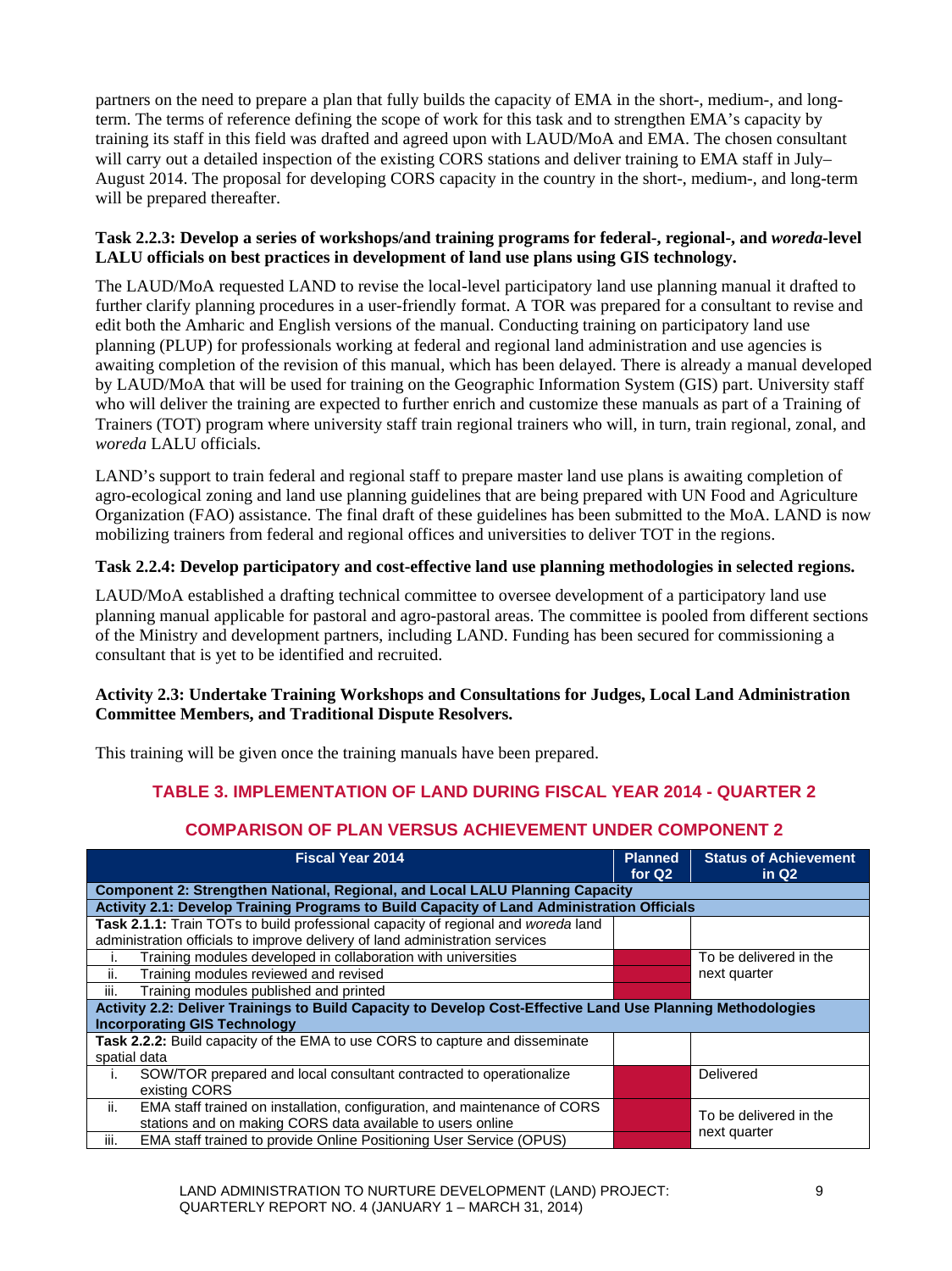| <b>Fiscal Year 2014</b>                                                                                                                                                                                                                                                  | <b>Planned</b><br>for Q <sub>2</sub> | <b>Status of Achievement</b><br>in $Q2$                  |
|--------------------------------------------------------------------------------------------------------------------------------------------------------------------------------------------------------------------------------------------------------------------------|--------------------------------------|----------------------------------------------------------|
| Federal and regional land administration officials trained to use OPUS data<br>iv.<br>for efficient delivery of land administration services                                                                                                                             |                                      |                                                          |
| Task 2.2.3: Develop a series of workshops/and training programs for federal-,<br>regional-, and woreda-level LALU officials on best practices in development of<br>land use plans using GIS technology                                                                   |                                      |                                                          |
| Land use planning manual for highlands of Ethiopia revised<br>Land use planning manual for pastoral lands of Ethiopia prepared<br>ii.                                                                                                                                    |                                      | In process                                               |
| iii.<br>Training delivered to federal and regional staff on land use planning and<br>GIS technology                                                                                                                                                                      |                                      | To be delivered next<br>quarter                          |
| Activity 2.3: Undertake Training Workshops and Consultations for Judges, Local Land Administration Committee<br><b>Members, and Traditional Dispute Resolvers</b>                                                                                                        |                                      |                                                          |
| <b>Task 2.3.1:</b> Course materials developed for regional training programs. This task<br>will be completed in April 2014                                                                                                                                               |                                      | In process and to be<br>delivered in the next<br>quarter |
| Task 2.3.3: A series of workshops delivered to bring formal sector judges, land<br>administration committee members, and traditional dispute resolvers together to<br>discuss opportunities to strengthen ties between customary and formal legal<br>systems in Ethiopia |                                      |                                                          |
| Training materials updated regularly to ensure inclusion of new and<br>i.<br>amended provisions in federal and LALU legislation<br>ii.<br>Regional workshops on dispute resolution and ties between customary and                                                        |                                      | To be delivered next                                     |
| statutory laws convened<br>iii.<br>Community-level workshops convened                                                                                                                                                                                                    |                                      | quarter                                                  |

**Component 3. Strengthen Capacity of Ethiopian Universities and Research Organizations in Rural Land Tenure Policy Analysis and Research and Training of LALU Professionals** 

**Activity 3.1: Strengthen Capacity of Ethiopian Universities and Vocational Schools in Training Land Administration and Land Use Professionals.**

#### **Task 3.1.1: Conduct market assessment of demand for land administration professionals and private surveyors, review university undergraduate and Technical Vocational Education and Training (TVET) training curricula, and develop undergraduate and TVET training strategy and implementation plans.**

LAND partner, Michigan State University (MSU), was subcontracted to assess the market demand for land administration professionals and private surveyors and to review university undergraduate and TVET land administration training curricula. The purpose of the survey is to identify skills and knowledge gaps and assess capacity to satisfy market demand of land administration professionals.

Dr. Gerhardus Schultink of MSU worked in Ethiopia with a private consultant, Dr. Mengistu Wube, during January 20-February 5, 2014. A survey questionnaire was distributed to six universities, six TVET colleges, two federal ministries, eight regional bureaus, six city administrations, and three private firms in the construction and real estate sector. The survey was mainly focused on assessing the federal, regional, and local government and private sector's demand for land administration professionals and technicians. A separate questionnaire was administered to universities and TVETs focusing on the curricula used for producing various types of land administration professionals and technicians. The survey questionnaires were designed for employers, land administration professionals employed in the above sectors, and university and college staff. The local consultant has completed the data entry into SPSS and has begun analyzing the descriptive statistics that will be refined by Dr. Schultink. The university and college curricula are also under review by MSU. The report is expected to be finalized in April 2014, and a workshop is planned to be held on May 29, 2014 to validate the findings.

#### **Task 3.1.2: Curriculum to offer certificate courses at one TVET in each region established. This task will start in October 2013 and completed in June 2014.**

The Finnish government-supported Responsible and Innovative Land Administration Project (REILA) is in the process of developing a TVET-based curriculum to deliver training to entry-level land administration technicians at the *woreda* and *kebele* levels. LAND experts were engaged in reviewing the draft occupational competence standard being specified by the REILA consultants. A national workshop was held in October 2013 to finalize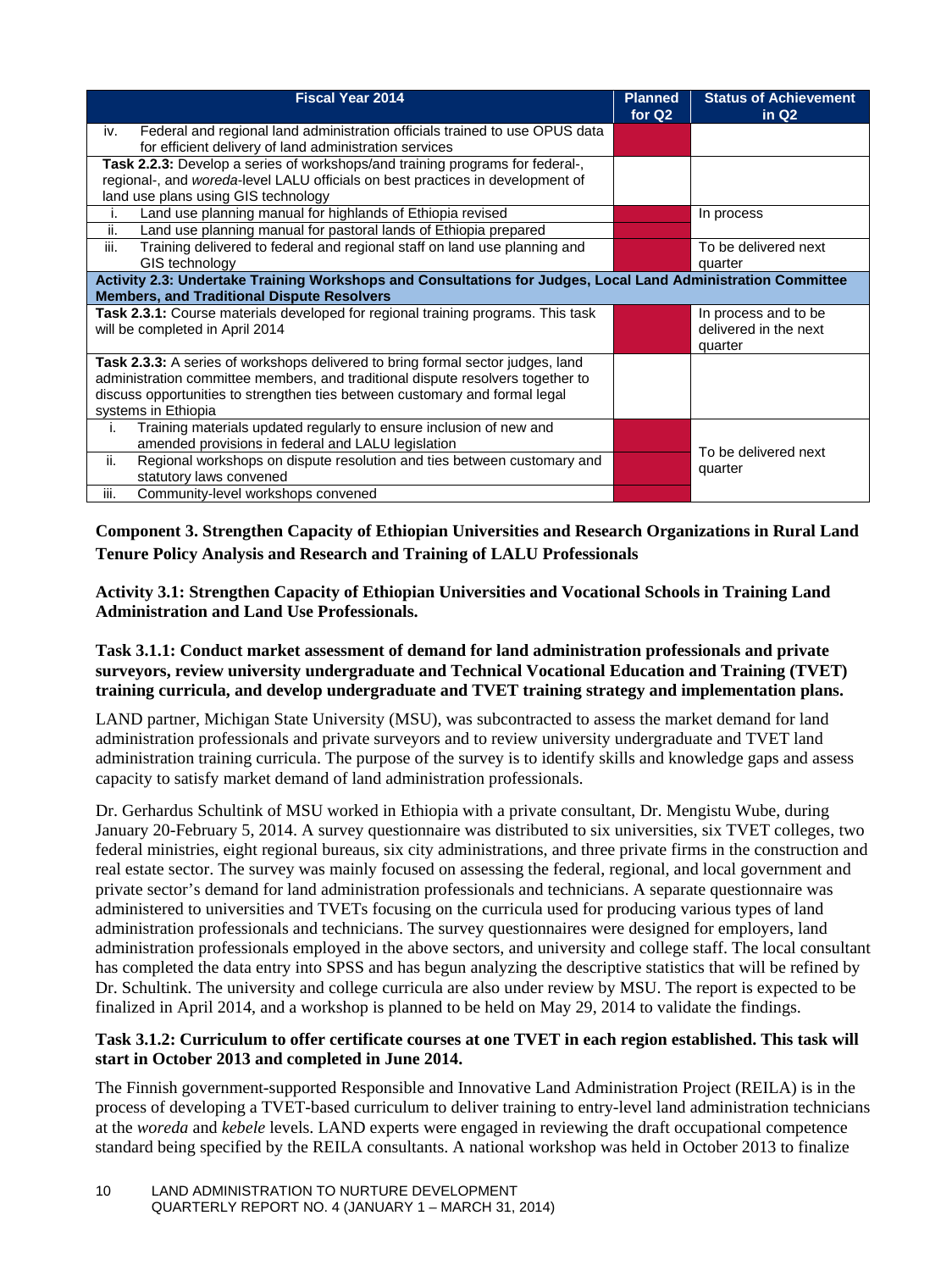this standard. A training curriculum is being developed. Once the curriculum is completed and approved by the Ministry of Education, it can be used by any TVET in the country to train such technicians. LAND intends to engage one TVET per region to offer training using the approved curriculum. LAND is making M.Sc. fellowships available to one selected TVET college per region so that their staff will be equipped with the necessary skills to train land administration technicians (see Table 1).

#### **Activity 3.2: Develop a University-Based Center to Engage in Rigorous Policy Analysis.**

#### **Task 3.2.1: A research center established at a respected Ethiopian university to engage in rigorous policy analysis. This task will start in December 2013 and continue throughout the life of the project.**

The original LAND project document envisaged establishment of a research center at a respected Ethiopian university to engage in rigorous policy analysis. During discussion among the LAND technical team on where the research center should be established, a consensus emerged that recognized the importance of tapping into the various strengths of the diverse institutions in the country. It was deemed more appropriate to establish a land research and development network that brings together all key stakeholders, including, among others, governmental and non-governmental organizations, the private sector, and tertiary education and research institutions. A five-page concept note entitled "Proposal for Establishment of the Ethiopian Land Research and Development Network (ELARDEN)" was prepared and shared with representatives of these stakeholders. Subsequently, LAND organized a one-day consultative meeting on March 17, 2014 at the LAND Project office in Addis Ababa. The meeting brought together representatives of the following higher learning institutions, and governmental and non-governmental organizations engaged in research, training, and development in land tenure, land administration, and land management in the country:

- The Institute of Land Administration of Bahir Dar University;
- The Land Tenure Institute of Haramaya University;
- Hawassa University;
- Mekelle University;
- The College of Development Studies, Addis Ababa University;
- The Ethiopian Development Research Institute (EDRI);
- The Ethiopian Economic Policy Research Institute (EEPRI);
- The Forum for Social Studies (FSS);
- The Ethiopian Institute of Agricultural Research;
- Africa Consult; and
- The Land Administration and Use Directorate of the Federal Ministry of Agriculture.

The agenda of the meeting included:

- Agreeing upon the establishment of the Ethiopian Land Research and Development Network (ELARDEN);
- Discussing and approving objectives, strategies, activities, organizational structure, and management system of the Network;
- Developing strategies for operationalizing the Network and ensuring its sustainability;
- Preparing and approving the Network's action plan for the next six months; and
- Brainstorming on research priorities in land tenure, land administration, and land management issues in Ethiopia.

Participants of the meeting thoroughly discussed the concept note, including the objectives, strategies, activities, organizational structure, and management system of the organizational structure, and management system of the Participants of the Consultative Meeting<br>proposed network. While they agreed unanimously on the the Farablish FLARDEN



to Establish ELARDEN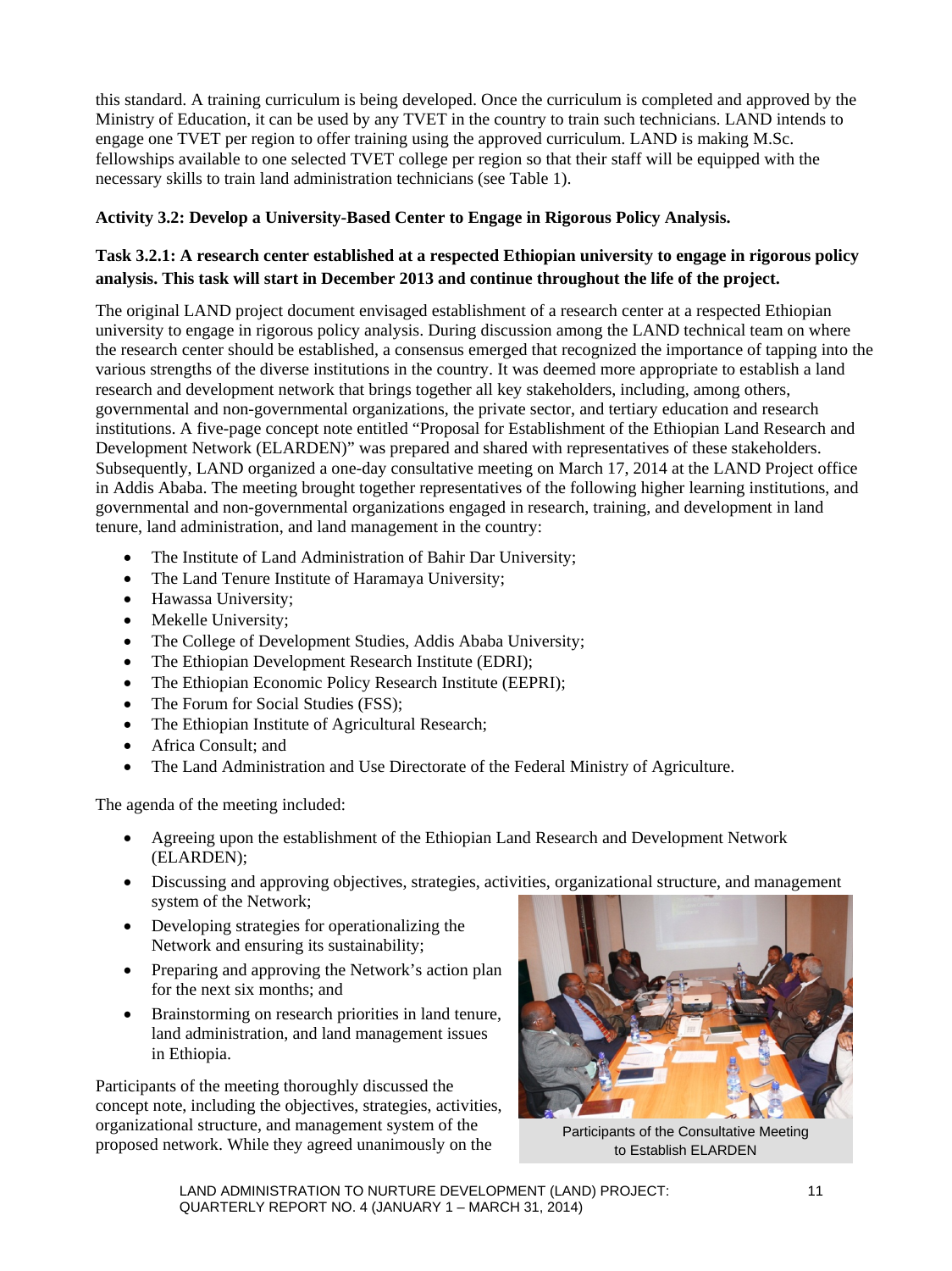establishment of the network, they suggested a number of points that needed to be incorporated into the Memorandum of Association that members of the network would sign. It was agreed that the following international institutions working on land research and development issues be made associate members of ELARDEN and invited to join after the Memorandum of Association is finalized and the network formally established:

- United Nations Food and Agricultural Organization (FAO);
- International Food Policy Research Institute (IFPRI);
- International Land Coalition (ILC);
- International Livestock Research Institute (ILRI);
- International Water Management Institute (IWMI);
- Landesa Rural Development Institute; and
- United Nations Human Settlements Program (UN-Habitat).

Regarding identification and prioritization of research thematic areas, participants agreed that the thematic areas must be in line with the Ethiopian government's development strategy and the pressing needs of regional state governments. After a lengthy but fruitful discussion, the consultative meeting identified the following broad thematic areas for research in land-related areas:

- Assessing impacts of existing policies and laws on land tenure security, investment, livelihoods, and Natural Resources Management (NRM);
- Practices of land expropriation, land valuation, compensation, and land transfers;
- Recognition of property rights in movable assets (animals, water, and common property);
- Rural land transactions;
- Land governance and administration;
- Land-related conflict and dispute resolution;
- Watershed management and community mobilization;
- Land scarcity, fragmentation, and landlessness;
- Large-scale investment in land; and
- Participatory natural resources management.

#### **The ELARDEN Secretariat**

LAND assessed the capacity of the Land Tenure Institute at Haramaya University (LTI/HU) and ILA/BDU and concluded that the latter has better capability to serve as a hub for the center of excellence in land-related research. ILA/BDU was established in 2008 and hosts a robust training and research program at the graduate and post-graduate levels. Currently, it has 1,175 students enrolled in its land administration program and has graduated over 350 students at the B.Sc. level since 2010. Its staff and graduate students have published over 45 papers and manuscripts on land administration topics of national significance. It has established a wide network of partnerships with organizations and institutes in land administration training and development in Ethiopia. It represents Ethiopia at the East African Network on Land Administration. On the basis of this determination, LAND proposed—and it was accepted—that ILA/BDU serve as the secretariat of ELARDEN. LAND will, under a subcontract, provide technical and financial assistance to ILA/BDU to enable it to execute this function as well as establish the repository of information on land research and development in Ethiopia to form the Ethiopia Land Research and Development Knowledge Management System.

#### **Activity 3.3: Establish a Competitive Research Grant Program to Advance Knowledge on Causal Linkages Among Land Tenure Security, Food Security, Economic Growth, and Natural Resources Management.**

#### **Task 3.3.1: Competitive Grant Manual prepared and Grant Advisory Committee established.**

The USAID/Ethiopia Mission approved LAND's Grants Management Manual on January 24, 2014. LAND will publish an Annual Program Statement (APS) soliciting concept papers for research grants on or about April 30, 2014. LAND will prioritize the broad thematic areas of research listed above in the first announcement. It is also proposed that the M.Sc. thesis research work of the 84 M.Sc. candidates discussed in Activity 2.1 above will be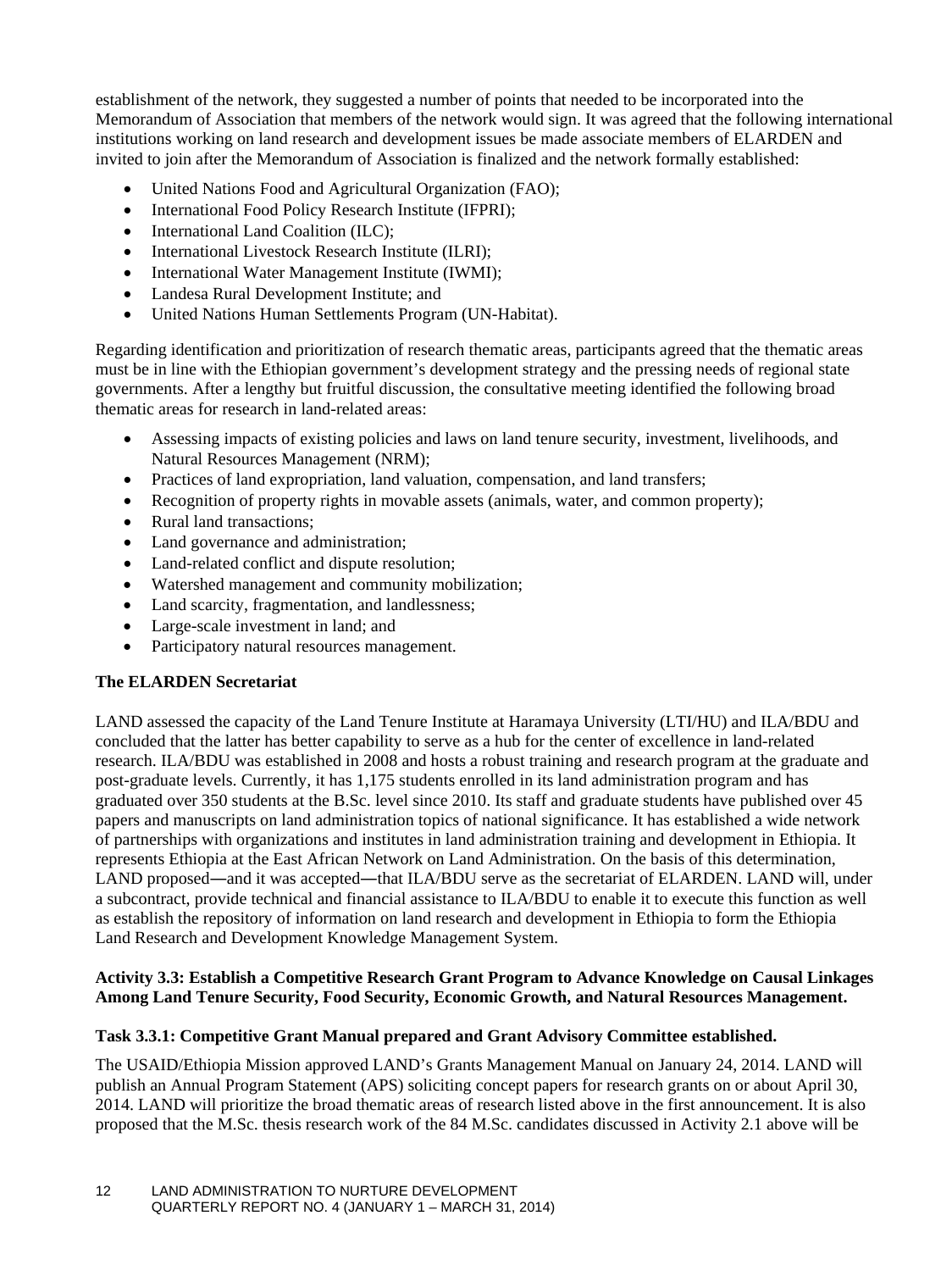funded under this grant scheme awarded to ILA/BDU. This will ensure that the M.Sc. thesis research projects are problem-oriented and their quality will be assured by the vetting process of the grant scheme.

#### **TABLE 4: IMPLEMENTATION OF LAND DURING FISCAL YEAR 2014 - QUARTER 2**

#### **COMPARISON OF PLAN VERSUS ACHIEVEMENT UNDER COMPONENT 3**

| <b>Fiscal Year 2014</b>                                                                                                                                       | <b>Planned</b><br>for Q <sub>2</sub> | <b>Status of Achievement</b><br>in $Q2$     |  |  |  |  |  |
|---------------------------------------------------------------------------------------------------------------------------------------------------------------|--------------------------------------|---------------------------------------------|--|--|--|--|--|
| Component 3: Strengthen Capacity of Ethiopian Universities and Research Organizations in Rural Land Tenure                                                    |                                      |                                             |  |  |  |  |  |
| Policy Analysis and Research and Training of LALU Professionals                                                                                               |                                      |                                             |  |  |  |  |  |
| Activity 3.1: Strengthen Capacity of Ethiopian Universities and Vocational Schools in Training Land Administration                                            |                                      |                                             |  |  |  |  |  |
| and Land Use Professionals                                                                                                                                    |                                      |                                             |  |  |  |  |  |
| Task 3.1.1: Conduct market assessment of demand for land administration                                                                                       |                                      |                                             |  |  |  |  |  |
| professionals and private surveyors, review university undergraduate and TVET<br>training curricula, and develop undergraduate and TVET training strategy and |                                      |                                             |  |  |  |  |  |
| implementation plans                                                                                                                                          |                                      |                                             |  |  |  |  |  |
| Field work conducted; University curricula reviewed and analyzed<br>i.                                                                                        |                                      | Field work conducted                        |  |  |  |  |  |
| Summary of findings presented<br>ii.                                                                                                                          |                                      | In process to be delivered                  |  |  |  |  |  |
| iii.<br>National workshop conducted                                                                                                                           |                                      | next quarter                                |  |  |  |  |  |
| Final report delivered<br>iv.                                                                                                                                 |                                      |                                             |  |  |  |  |  |
| Task 3.1.2: Develop short-course training programs for junior, mid-career, and                                                                                |                                      |                                             |  |  |  |  |  |
| private sector professionals and assist development of university undergraduate                                                                               |                                      |                                             |  |  |  |  |  |
| training courses                                                                                                                                              |                                      |                                             |  |  |  |  |  |
| University selected and MOU signed for designing and delivering courses<br>i.                                                                                 |                                      | MOU signed                                  |  |  |  |  |  |
| Activity 3.2: Develop a Research and Development Network to Engage in Rigorous Policy Analysis                                                                |                                      |                                             |  |  |  |  |  |
| Task 3.2.1: An Ethiopian Land Research and Development Network (ELARDEN)                                                                                      |                                      |                                             |  |  |  |  |  |
| established at a respected Ethiopian university to engage in rigorous policy                                                                                  |                                      |                                             |  |  |  |  |  |
| analysis. This task will start in December 2013 and continue throughout the life of                                                                           |                                      |                                             |  |  |  |  |  |
| the project.                                                                                                                                                  |                                      |                                             |  |  |  |  |  |
| Research network TOR adopted and made operational<br>i.                                                                                                       |                                      | Concept note for                            |  |  |  |  |  |
|                                                                                                                                                               |                                      | ELARDEN developed &<br>agreed upon. ELARDEN |  |  |  |  |  |
|                                                                                                                                                               |                                      | will be operational in next                 |  |  |  |  |  |
|                                                                                                                                                               |                                      | quarter                                     |  |  |  |  |  |
| Activity 3.3: Establish a Competitive Research Grant Program to Advance Knowledge on Causal Linkages Among                                                    |                                      |                                             |  |  |  |  |  |
| Land Tenure Security, Food Security, Economic Growth, and Natural Resources Management (NRM)                                                                  |                                      |                                             |  |  |  |  |  |
| Task 3.3.1: Competitive Grant Manual prepared and Grant Advisory Committee                                                                                    |                                      |                                             |  |  |  |  |  |
| established                                                                                                                                                   |                                      |                                             |  |  |  |  |  |
| National Grant Advisory Committee established<br>i.                                                                                                           |                                      | To be established next                      |  |  |  |  |  |
|                                                                                                                                                               |                                      | quarter                                     |  |  |  |  |  |
| Task 3.3.2: Grant Advisory Committee selects grant proposals twice each year.                                                                                 |                                      |                                             |  |  |  |  |  |
| This task will commence in June 2014 and be completed in June 2017.                                                                                           |                                      |                                             |  |  |  |  |  |
| Call for grant proposals announced twice a year (December and June of<br>i.                                                                                   |                                      |                                             |  |  |  |  |  |
| every year)                                                                                                                                                   |                                      | In process to be delivered                  |  |  |  |  |  |
| Grant proposals vetted, awarded, and monitored (every year)<br>ii.                                                                                            |                                      | next quarter                                |  |  |  |  |  |
| iii.<br>Grant research reports reviewed and published (every year)<br>Task 3.3.4: Repository of research data, reports, and books on Ethiopian rural          |                                      |                                             |  |  |  |  |  |
| land tenure property rights, women's and vulnerable groups' property rights, rural                                                                            |                                      |                                             |  |  |  |  |  |
| land administration, LUP, and related subjects established and managed by the                                                                                 |                                      |                                             |  |  |  |  |  |
| research hub                                                                                                                                                  |                                      |                                             |  |  |  |  |  |
| Terms of reference for the repository developed<br>Ť.                                                                                                         |                                      | In process to be delivered                  |  |  |  |  |  |
| ii.<br>Repository established and managed                                                                                                                     |                                      | next quarter                                |  |  |  |  |  |

#### **Component 4: Strengthen Community Land Rights in Pastoral Areas to Facilitate Market Linkages and Economic Growth**

#### **Background**

Implementation of LAND's Component 4 will first assist the Oromia regional state government to formalize the land use rights of pastoral communities and give recognition to community land governance entities (CLGEs) that will administer and manage community land and natural resources. LAND will then replicate this assistance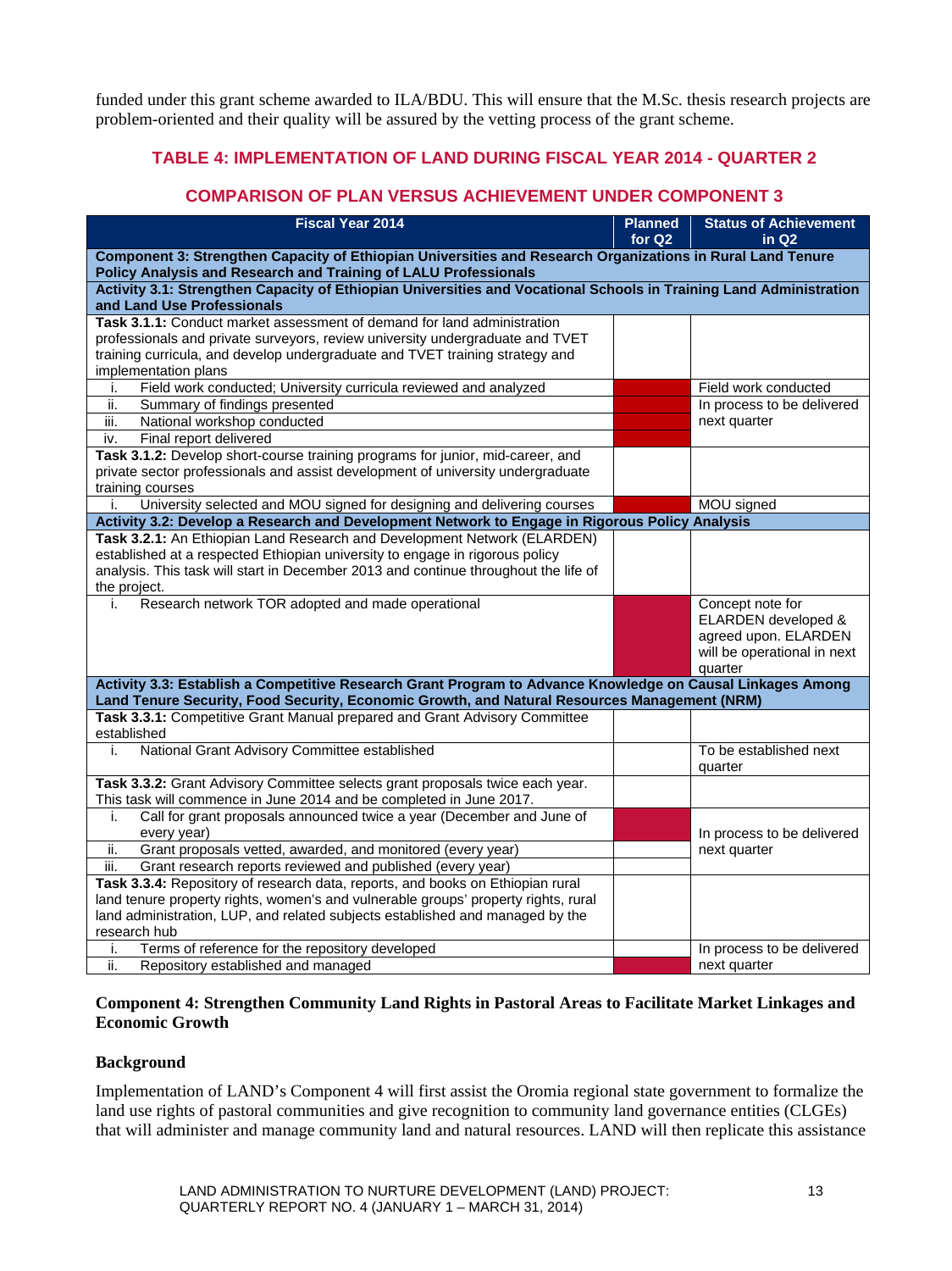in Afar and Somali regional states sequentially. LAND is working very closely with the PRIME project in this process and in preparing participatory rangeland use plans.

Selection of sites for Component 4 interventions in Oromia region was at first being guided by the design for LAND's impact evaluation, which was considering a randomized controlled trial (RCT) model. In discussions held with USAID/Ethiopia, the USAID Land Tenure Division (LTD), Cloudburst (the contractor designing LAND's impact evaluation methodology under the Evaluation, Research and Communication Task Order), and PRIME staff during February 10-14, 2014 in Addis Ababa, it was agreed that the RCT model, which requires picking grazing units randomly to be included in project activities to compare project impact against those that were excluded, would be infeasible. This is because (i) some of the activities LAND would pursue have already been initiated in all the grazing units under PLI-II and PRIME projects; (ii) implementation efficiencies can be gained by working sequentially with grazing units that are contiguous and share boundaries; and (iii) it may not be acceptable to the regional government to exclude some of the grazing groups from project interventions to serve as controls. Therefore, it was decided that Cloudburst will use a more suitable model for designing LAND's impact evaluation and that the project's interventions would be implemented in all five grazing units in the Borana Zone and a sixth grazing unit in the Guji Zone, being predominantly used by Borana ethnic pastoral communities. Subsequently, the plan to subcontract the Institute of Pastoral and Agro-Pastoral Studies at Haramaya University (IPAS/HU) to prepare grazing unit profiles for site selection was shelved.

#### **Activity 4.1: Governance.**

LAND's interventions under Component 4 are largely experimental and it will be the first time in Ethiopia that a specific area of rangeland boundaries is adjudicated, surveyed, demarcated, registered, and land use right certificate issued to a specified group of pastoralists. This will be a learning exercise for all key stakeholders involved. There will be unforeseen problems and issues to tackle. While the major stakeholders are the Oromia Bureau of Rural Land and Environmental Protection (OBRLEP) and the pastoral communities, there are also other entities with great interest in the process. These are (i) the Federal Ministry of Agriculture, Directorate of Land Administration and Land Use, which is interested in replicating the successful experience of this exercise in other regional states; (ii) the Oromia Pastoral Development Commission; (iii) the Oromia Pastoral Association, which is interested in the promotion of secure pastoral land use rights as a basis for development of the livelihood of pastoralists; and (iv) USAID/Ethiopia's PRIME project, which will facilitate the process on the ground and play a key role in grazing system mapping and analysis, strengthening customary institutions and linking with local government, and preparing participatory land use planning and implementation of the plans.

Successful implementation of project activities requires that LAND and PRIME effectively communicate and engage with pastoral communities and the local and regional governments. Both stakeholder groups must be clearly informed about project activities and outcomes, benefits the project provides, their roles and responsibilities under the project, and the procedures they follow. Providing such information is a prerequisite for obtaining stakeholder buy-in and support for project activities. It would be necessary to test and refine public information and awareness messages developed by LAND and PRIME, as well as the appropriate delivery mechanisms, with federal and regional government officials and pastoral community representatives prior to disseminating them in the field in order to ensure the messages are clear and appropriate to local customs. It was felt that it would be instrumental and very useful to establish a forum to discuss issues and action plans, exchange information, and come to a common understanding to facilitate and increase the effectiveness of LAND and PRIME interventions in Oromia regional state.

The Oromia Pastoralist Advisory Committee (OPAC) on Land Administration & Natural Resources Management was established in concert with the following key stakeholders to provide this forum:

- Head of the Oromia Bureau of Rural Land and Environmental Protection, Chairperson;
- The Director of the Land Administration and Use Directorate, Ministry of Agriculture (LAUD/MoA) or designee;
- Chairman of the Oromia Pastoralists Association (OPA) or designee;
- Commissioner of the Oromia Pastoral Development Commission or designee;
- USAID/Ethiopia Contract Officer's Representative (COR) for LAND;
- USAID/Ethiopia COR for PRIME;
- 14 LAND ADMINISTRATION TO NURTURE DEVELOPMENT QUARTERLY REPORT NO. 4 (JANUARY 1 – MARCH 31, 2014)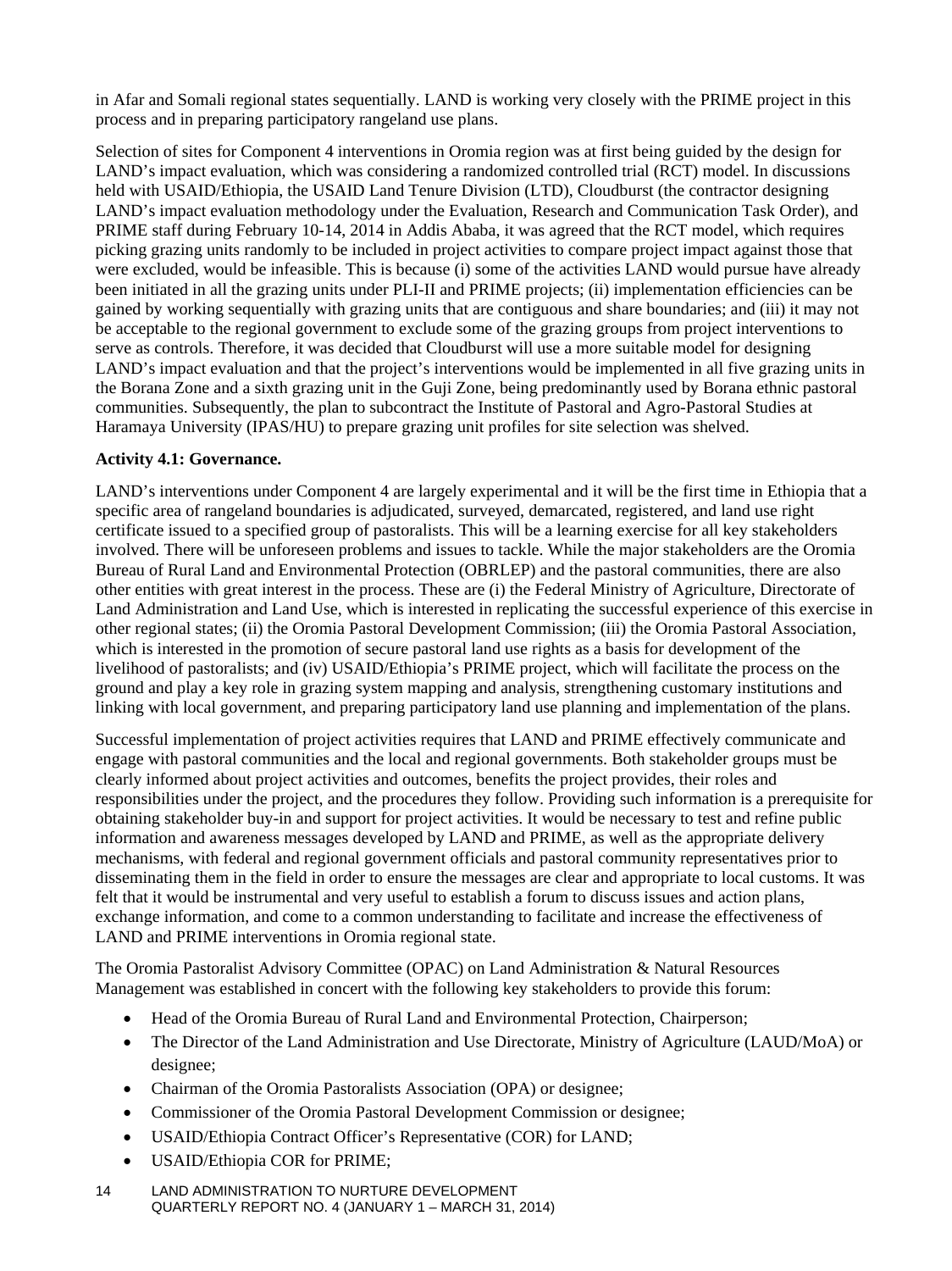- LAND Chief of Party (COP); and
- PRIME Deputy Chief of Party (DCOP) and Technical Lead for Natural Resource Management/Climate Change Adaptation.

The first meeting of OPAC was held on February 13, 2014 at the LAND project office. Representatives of the above members agreed on the establishment of the regional and zonal OPACs and revised the draft TOR. It was also decided that LAND and PRIME would submit their plan of action for the next six months and arrange a field visit to the zonal sites to establish the zonal OPACs and to hold consultations with representatives of the pastoral communities and government officials in the two zones.

LAND will provide the secretariat for OPAC that will meet quarterly unless more frequent meetings are called for. The OPAC will be replicated at the zonal level in Negele-Borana



Participants of the Regional OPAC Meeting

and Yabello. Zonal OPACs are expected to also include the zonal administration and customary leadership of the rangeland management units (*dhedas*) that form the focus of the LAND and PRIME projects. Zonal OPACs will offer a more coordinated set of activities between the two projects at the grassroots level.

A second meeting of OPAC was held at the same venue on April 20, 2014. The draft TOR for the zonal OPACs was discussed and revised and amendments made to the regional OPAC TOR. The date for the field visit to the Guji and Borana zones was set for May 5-15, 2014, which will be arranged by the LAND and PRIME projects. The discussion on the six-month action plan of LAND and PRIME was postponed and included as one of the activities of the field visit. Subsequently, staff of LAND and PRIME met and prepared a tentative program for the field visit.

#### **Activity 4.2: Development of an Oromia Regional Pastoralist Land Use Rights Regulation.**

While the Ethiopian Constitution and regional legislation take note of the inherent rights of Ethiopian pastoralists, there is no specific legal framework providing for the formalization of customary land use rights among pastoral rangeland management systems. The LAND project is responding to a request from the Oromia regional government to assist with the development of a regulation that will allow the formalization of pastoral communal land use rights. This will begin with an assessment of best international practice on the subject and documentation of customary land administration of pastoral land and management of its natural resources that will culminate in drafting and passing legislation that would secure land use rights of pastoralists in the Oromia regional state.

#### **Task 4.2.1: Identify best practice to protect communal land rights in pastoral areas to inform revision and development of pastoral land administration and use legislation.**

This task was contracted to Dr. John Bruce of Land and Development Solutions International, Inc. (LADSI) to research global experience and lessons learned from efforts to recognize and protect communal land rights and support community-based natural resource management in pastoral areas to identify potential legal models applicable to Ethiopia. The brief was prepared and submitted to USAID for comments at the end of the last quarter. Once finalized, it will be widely distributed among stakeholders and would be an important reference material in the process of formulating legislation to protect pastoral land use rights.

#### **Task 4.1.2: Description and assessment of customary rangeland management institutions among the Borana, Guji, Kereyu, Itu, and Bale ethnic pastoral groups of Oromia Regional State.**

Recognizing that formalization of land rights among pastoralist groups must be predicated on an understanding of all customary institutions and rules used for rangeland management in their regional state, the Oromia Bureau of Rural Lands and Environmental Protection (OBORLEP) has requested LAND's assistance in assessing pastoralist rangeland management institutions and the rules and procedures they use in administering and managing their rangelands and natural resources among the five major pastoral groups found in Oromia; i.e., the Borana, Guji, Kereyu, Itu, and Bale pastoralists. While there is ample literature on the Borana and Guji pastoralist, such information on the remaining three pastoral systems is sparse. LAND prepared the terms of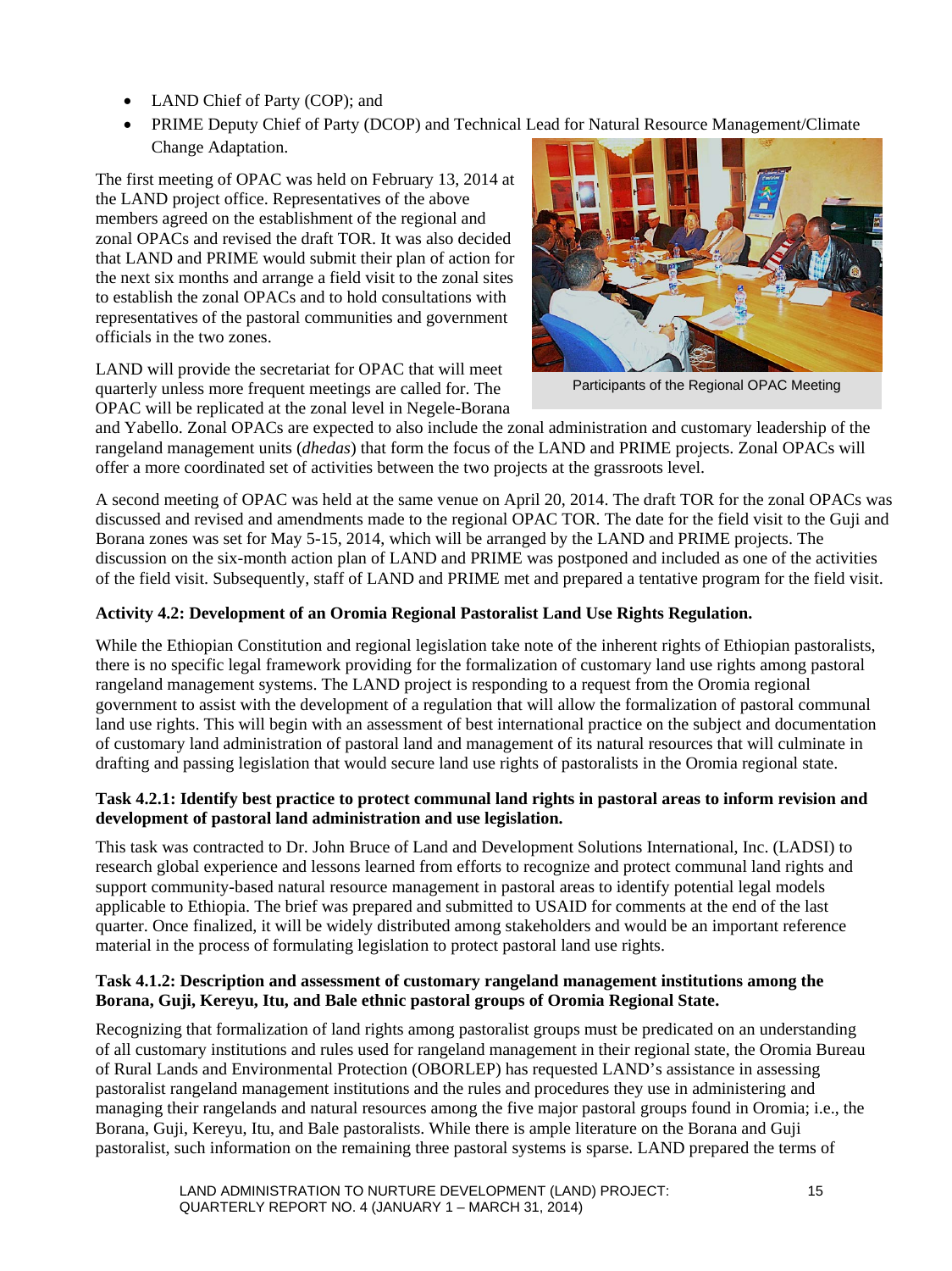reference for this assessment and is making arrangements with Haramaya University to synthesize the secondary data available and (where necessary) conduct field studies to fill the gaps and produce a policy brief and recommendations to inform drafting of the Oromia pastoral land use rights regulation.







#### **Task 4.2.2: Draft Oromia regional state pastoral land use rights regulation.**

This activity will be started in the quarter beginning June 2014.

#### **Activity 4.3: Grazing Unit Management Systems Description, Validation, and Knowledge Management.**

The PRIME project has succeeded in digitizing varied information acquired through its activities and the efforts of PLI-II project, which is the basis for maps that illustrate the complexity of rangeland management systems practiced by the Borana and Guji pastoralists over time and space among nine grazing units. These maps establish the boundaries of grazing units, defined as *dhedas* by Borana and Guji customary leadership and their constituents. PRIME has also begun to synthesize information regarding customary institutions responsible for the management of land and natural resources within the *dhedas*. Both the description of customary institutions and the maps are important inputs into the development of legislation to protect pastoral land use rights and formalization of the administration and management of the grazing units.

In order to develop profiling of the grazing units further, the LAND project, in concert with PRIME, is engaging Haramaya University to analyze the data available with PRIME and/or gather fresh data to fill the gaps that may be discovered.

#### **Task 4.3.1: Grazing unit description, validation, and confirmation in the Borana and Guji pastoral zones of Oromia Regional State.**

In concert with PRIME, the LAND technical team will observe and confirm both the process and products resulting from PRIME's participatory grazing system resource mapping and boundary demarcation activities of up to nine *dhedas*. The end result of this activity will be an assessment of both the accuracy of the depiction and community engagement in the verification of rangeland resource mapping and demarcation of the boundaries of these *dhedas*. This exercise will also help describe more concrete roles and responsibilities of zonal, *woreda*, and *kebele* government offices in this process. Moreover, these confirmation exercises will begin to define the scope and scale of public information needed to support the eventual land rights formalization process.

A validation of resource map and boundary demarcation workshop was organized by PRIME during February 21- 22, 2014 at Negelle-Borana, in which Mr. Alehegne Dagnew, LAND's Land Administration and Land Use Planning Expert, participated. The objective was to get consensus of the community and government representatives on digitized maps and demarcated boundaries of the three *dhedas*, i.e., Dheda Liben, Golba Dawa, and Golba Genale. The maps and boundaries were sketched by community representatives through participatory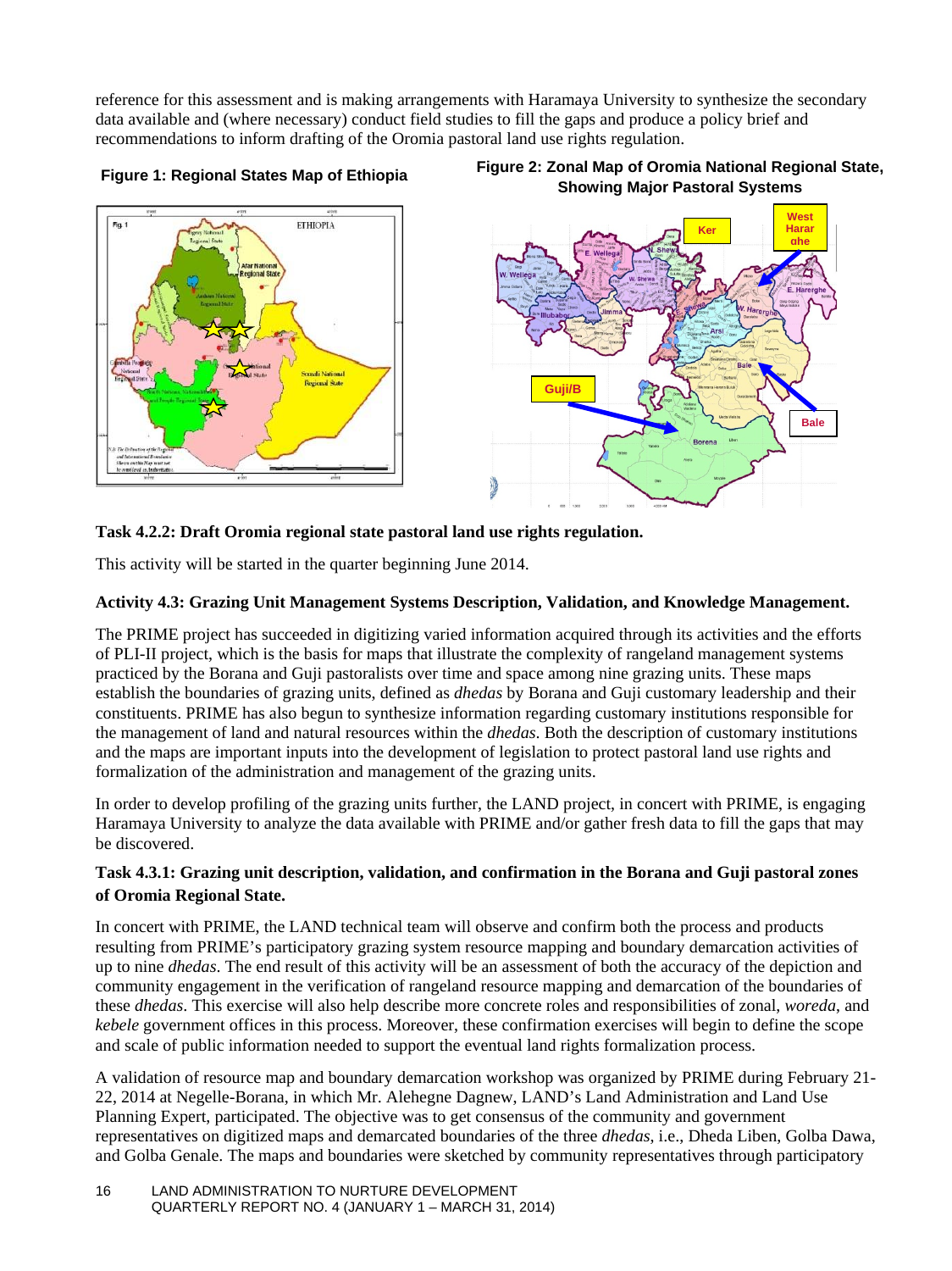rural appraisal techniques. PRIME staff geo-referenced and overlaid the data on SPOT-5 satellite imagery. Participants were largely from *dheda* communities, numbering 56 men and 7 women (11 percent) and five men from zonal and *woreda* government offices (pastoral development commission, water resources and rural land administration, and environmental protection). The following key issues were discussed at the workshop:

- i. *Dheda* **Resource Mapping:** The three *dheda* community representatives recapped consultative processes of resource mapping and boundary demarcation. The resource mapping and boundary demarcation were done with participation of the wider *dheda* communities and relevant government bodies. The consultative process took longer time than anticipated. The community representatives were enthusiastic about mapping their resources and demarcating dry and wet season grazing orbits and the boundary of the larger grazing units (*dhedas*). They found the resource maps made by PRIME very useful. However, they found some errors, and some important features that would enable them to identify the location of resources were missing. PRIME staff indicated that the scale of the maps were too small to show these features and agreed to use larger-scale maps to solve the problem.
- ii. **Defining the sub-grazing (***sub-dheda***) units:** The community representatives further divided the *dhedas* into *sub-dheda* units to establish manageable area size that would facilitate implementation of the planned activities at the *dheda* level. They used the *kebele* boundary as a basis for establishing the *subdheda units*. Accordingly, they identified the following *sub*-*dhedas*: 3 for Dheda Diida, 4 for Golba Dawa, and 3 for Golba Genale, each *sub-dheda* containing more than one *kebele*. However, they have no intention to use the *sub-dheda* units as the basis for formalizing communal land use rights because they do not capture the dry and wet seasons that are necessary for producing livestock and effectively managing the rangeland resources. They intend to use the larger *dheda* unit boundaries for this purpose.
- iii. **Formalizing community land use rights:** Communities are clear about the objective of the resource mapping and boundary demarcation. Their ultimate desire is to get the demarcated communal lands certified for greater benefit out of using their communal land resources. To meet their objective, communities want the government to give recognition to and strengthen their customary institutions governing the natural resources.
- iv. **Institutional analysis:** The *dheda* community representatives discussed extensively the institutional setup of the natural resources governance and the community representations and decision-making processes at all levels. In this case, the higher-level body is *Aba Dheda* followed by *Aba Rhera (subdheda)*, *Aba Arda (equivalent to kebele)*, and *Aba Olla (village or household)*. Finally, representatives of the *dheda* community stated that they have to take the *dheda* resource and boundary maps to their own communities and hold discussions on them before giving their approval/validation.





*Courtesy PLI 2/PRIME*

LAND ADMINISTRATION TO NURTURE DEVELOPMENT (LAND) PROJECT: 17 QUARTERLY REPORT NO. 4 (JANUARY 1 – MARCH 31, 2014)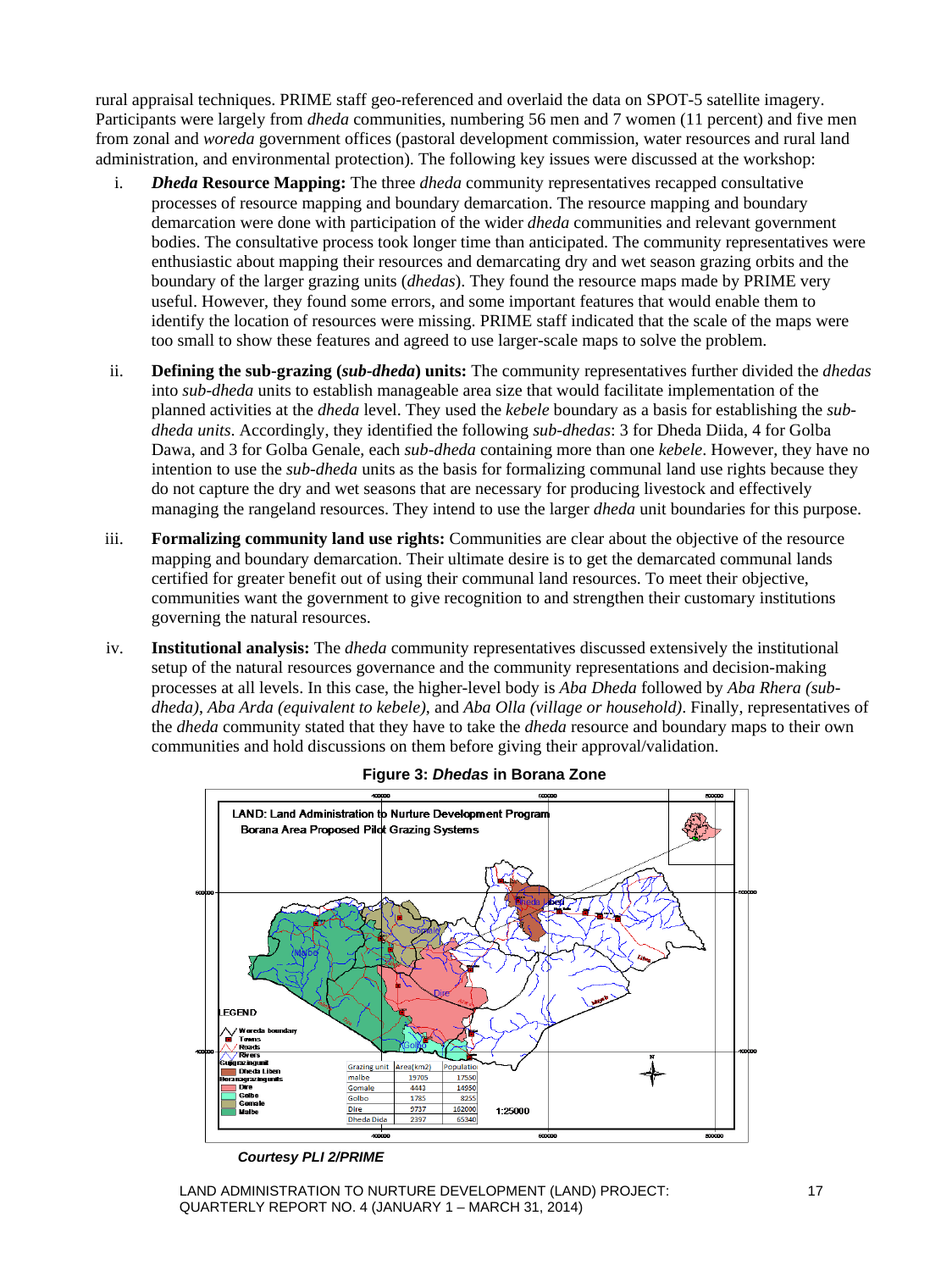#### **Task 4.3.2: Development of a Knowledge Management System for pastoralist rangeland management systems in Ethiopia.**

There is an abundance of information collected over the last 40 years on pastoralist rangeland management systems in Ethiopia. Much of this information has enjoyed a more focused assembly due to the joint interventions of donors and the efforts of the International Livestock Research Institute. The activities of PLI 1 and PLI 2 and more recently, PRIME, have continued this collection of information. However, little information has been collated, organized, managed, and shared with future formalization of pastoralist land rights in mind. In essence, these system profiles become the basis for legislative development and the benchmark for the formalization of land rights among pastoralist institutions and systems. Because much of the information is the intellectual property of customary institutions compiled over generations, it also forms a rich resource for pastoralist groups facing climate change challenges, investment opportunities, and land management requirements.

The LAND project is working with PRIME and Haramaya University to develop the architecture for an Ethiopian Pastoralist Knowledge Management System (EPKMS). The system will be designed to support the eventual formalization of land rights across the spectrum of customary rangeland management institutions in Ethiopia. Haramaya University will serve as the repository for this knowledge management platform, and work with both the LAND and PRIME projects to standardize the collection, management, online access and use, and dissemination of the information among targeted user groups.

Ms. Olga Petryniak of PRIME and Mr. Peter Hetz and Dr. Solomon Bekure of LAND visited Haramaya University (HU) during February 24-26, 2014, and held discussion with the management and staff of the Institute of Pastoral and Agro-Pastoral Studies (IPAS) and the Land Tenure Institute (LTI). HU leaders welcomed the idea of establishing the proposed EPKMS at HU. Contents of what may constitute the terms of reference for the EPKMS and the way forward were discussed and agreed upon. This TOR would be finalized, and PRIME and LAND will follow up on drafting a Memorandum of Agreement among the three parties for the establishment and operation of the EPKMS, and the terms and conditions for LAND and PRIME to provide technical and financial assistance to HU to make it operational.

#### **Activity 4.4: Surveying and Demarcation of Borana Grazing Units.**

There is no progress to report on this activity that is expected to be initiated in the next quarter.

#### **Activity 4.5: Establishment and/or Strengthening of the Community Land Governance Entities (CLGEs).**

The desk review and field study of the Borana pastoralists' customary organization and rules and regulations for administering rangelands and managing natural resources will provide useful insights on their strengths, weaknesses, and the constraints they face. This information will be used to develop a model organizational structure and draft bylaws for how the CLGEs would operate. Care will be taken to ensure that the organization will be more inclusive and avoid elite capture. The model organizational structure and bylaws will be developed in full consultation of the pastoral communities. Once this is done, LAND and PRIME will organize consultation workshops that bring together government officials, community stakeholders, and civil society to discuss challenges and opportunities to establish the CLGEs and execute their bylaws.

There is no progress to report on this activity that is expected to be initiated in the next quarter.

#### **Activity 4.6: Participatry Community Land Use Planning.**

Once the community's CLGE is created, it can develop rules for appointing the community's boundary and land use planning committees. LAND will provide technical assistance and training to the community-appointed boundary and land use committees and local government to support transparent and participatory processes to identify and certify community boundaries as well as develop participatory land use plans that promote optimal economic use of land and protect and sustainably manage scarce natural resources in pastoral systems.

There is no progress to report on this activity that is expected to be initiated in the next quarter.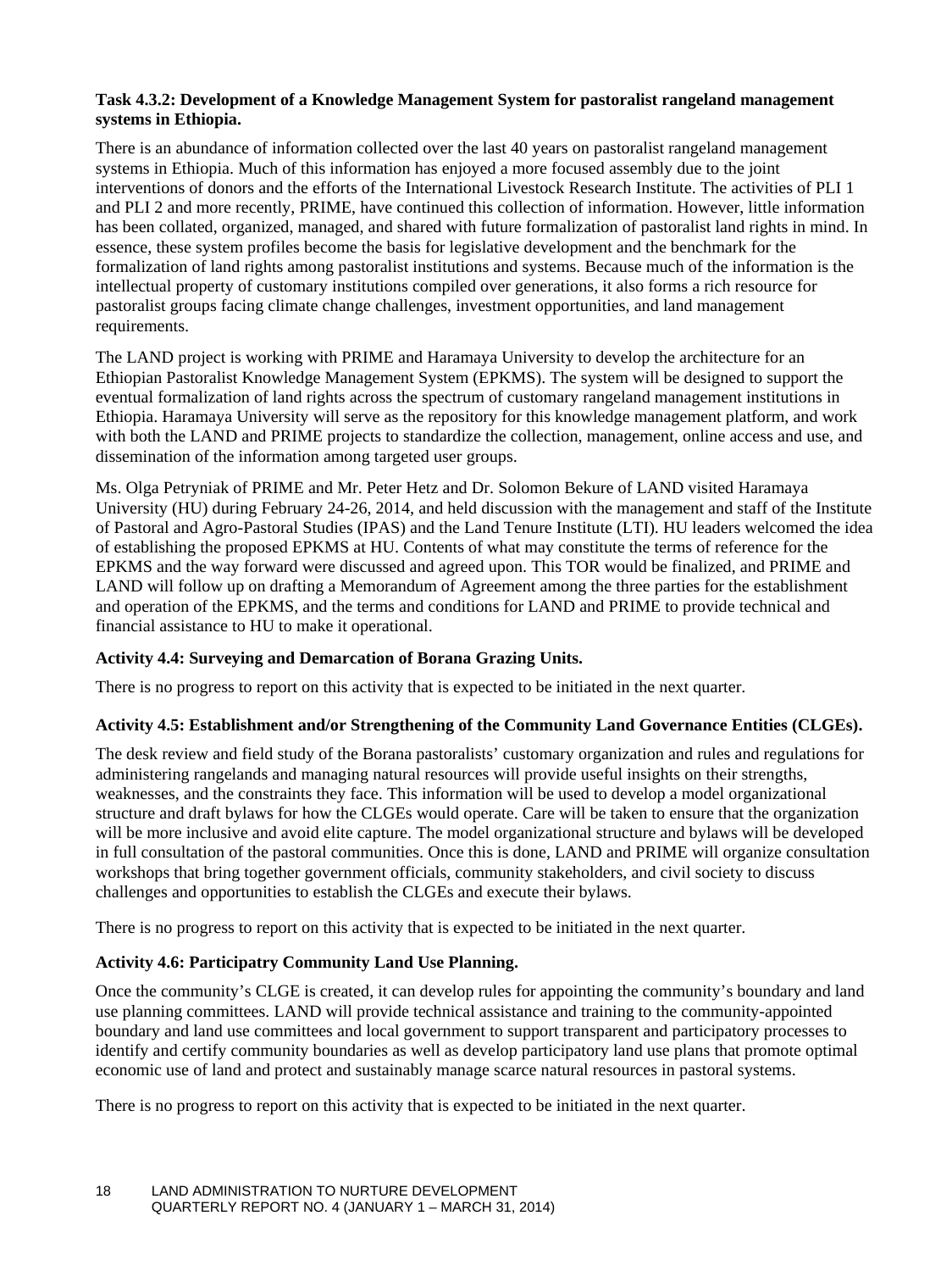#### **Activity 4.7: Targeted Communications – Public Information and Awareness Activities.**

The LAND project will observe a tentative approach to targeted communication for Component 4. The novelty and highly sensitive nature of land formalization among pastoralist groups must be approached carefully and respectfully. At present, the LAND project does not have a communications specialist. The appointment of this staff person is a priority for March 2014. Then, in concert with PRIME's communications specialist, the two will engage with the zonal OPACs (see Component 4 Activity Group1 for further clarification on the role of zonal OPACs) to develop a tailored communications plan for the Borana and Guji Zones that parallels each project's respective work plan.

#### **TABLE 4: IMPLEMENTATION OF LAND DURING FISCAL YEAR 2014 - QUARTER 2**

#### **COMPARISON OF PLAN VERSUS ACHIEVEMENT UNDER COMPONENT 4**

| <b>Fiscal Year 2014</b>                                                                                    | Q3 | <b>Notes</b>                        |  |  |  |  |  |  |
|------------------------------------------------------------------------------------------------------------|----|-------------------------------------|--|--|--|--|--|--|
| Component 4: Strengthen Community Land Rights in Pastoral Areas to Facilitate Market Linkages and Economic |    |                                     |  |  |  |  |  |  |
| <b>Growth</b>                                                                                              |    |                                     |  |  |  |  |  |  |
| <b>Activity 4.1: Component 4 Governance</b>                                                                |    |                                     |  |  |  |  |  |  |
| 4.1.1: Establish Regional Pastoralist Advisory Committee                                                   |    | Completed                           |  |  |  |  |  |  |
| 4.1.2: Prepare a LAND/PRIME coordinated 6-month work plan                                                  |    | Completed                           |  |  |  |  |  |  |
| 4.1.3: Establish the TOR for zonal OPACs                                                                   |    | Completed                           |  |  |  |  |  |  |
| 4.1.4: Establish and host zonal OPACs                                                                      |    | Zonal OPACs to meet in next quarter |  |  |  |  |  |  |
| 4.1.5: Regional and zonal OPACs meet                                                                       |    |                                     |  |  |  |  |  |  |
| Activity 4.2: Development of an Oromia Region Pastoralist Land Use Rights Regulation                       |    |                                     |  |  |  |  |  |  |
| Task 4.2.2: Conduct assessment of the customary land administration and                                    |    |                                     |  |  |  |  |  |  |
| natural resource management in the Boran, Guji, Kereyu, Bale, and Itu                                      |    |                                     |  |  |  |  |  |  |
| pastoral areas of Oromia                                                                                   |    |                                     |  |  |  |  |  |  |
| Prepare TOR for the assessment<br>Completed                                                                |    |                                     |  |  |  |  |  |  |
| Activity 4.3: Oromia Pastoralist Grazing Units Description, Validation, and Knowledge Management           |    |                                     |  |  |  |  |  |  |
| Task 4.3.1: Borana/Guji Grazing System Profile Validation                                                  |    | In-process                          |  |  |  |  |  |  |
| Task 4.3.2: Knowledge management system (KMS) established at                                               |    |                                     |  |  |  |  |  |  |
| Haramaya University                                                                                        |    |                                     |  |  |  |  |  |  |
| KMS concept note prepared<br>i.                                                                            |    | Completed                           |  |  |  |  |  |  |
| Acquisition of data by Haramaya University from PRIME<br>ii.                                               |    | To be completed next quarter        |  |  |  |  |  |  |
| Activity 4.4: Surveying and Demarcation of Borana Grazing Units                                            |    |                                     |  |  |  |  |  |  |
| 4.4.2: Confirmation of the use rights associated with grazing units                                        |    |                                     |  |  |  |  |  |  |
| 4.4.3: Confirmation of the temporal and spatial provisions of customary land                               |    | In-processProcess started           |  |  |  |  |  |  |
| tenure regimes                                                                                             |    |                                     |  |  |  |  |  |  |
| 4.4.4: Demonstrated ability to prevent and manage conflicts                                                |    |                                     |  |  |  |  |  |  |
| Component 4: Strengthen Community Land Rights in Pastoral Areas to Facilitate Market Linkages and Economic |    |                                     |  |  |  |  |  |  |
| <b>Growth</b>                                                                                              |    |                                     |  |  |  |  |  |  |
| Activity 4.6: Targeted Communications - Public Information and Awareness                                   |    |                                     |  |  |  |  |  |  |
| Task 4.6.1: Hire LAND Communications Specialist                                                            |    | Completed                           |  |  |  |  |  |  |
| Task 4.6.2: Joint communications work plan produced with PRIME and                                         |    | To be completed next quarter        |  |  |  |  |  |  |
| zonal OPACs                                                                                                |    |                                     |  |  |  |  |  |  |

#### <span id="page-26-0"></span>**3.2 MONITORING AND EVALUATION (M&E)**

The USAID/Ethiopia Mission requested additional refinements to the M&E plan that was discussed and reflected in the M&E plan resubmitted on January 10, 2014. The M&E plan was being continuously refined as new updates and changes were being made regarding LAND's Component 4 activities. In addition, the LAND team conducted an M&E coordination meeting with its partner PRIME on March 27, 2014 on the FTF indicators of both projects to avoid duplication and overlap.

In fulfillment of Component 2 activities of LAND, it is proposed to build the capacity of LAUD/ MoA in designing and implementing the M&E system for the programs and projects being implemented under its wings. A TOR and budget has been prepared. Development of training materials has commenced and the training will be delivered in the next quarter.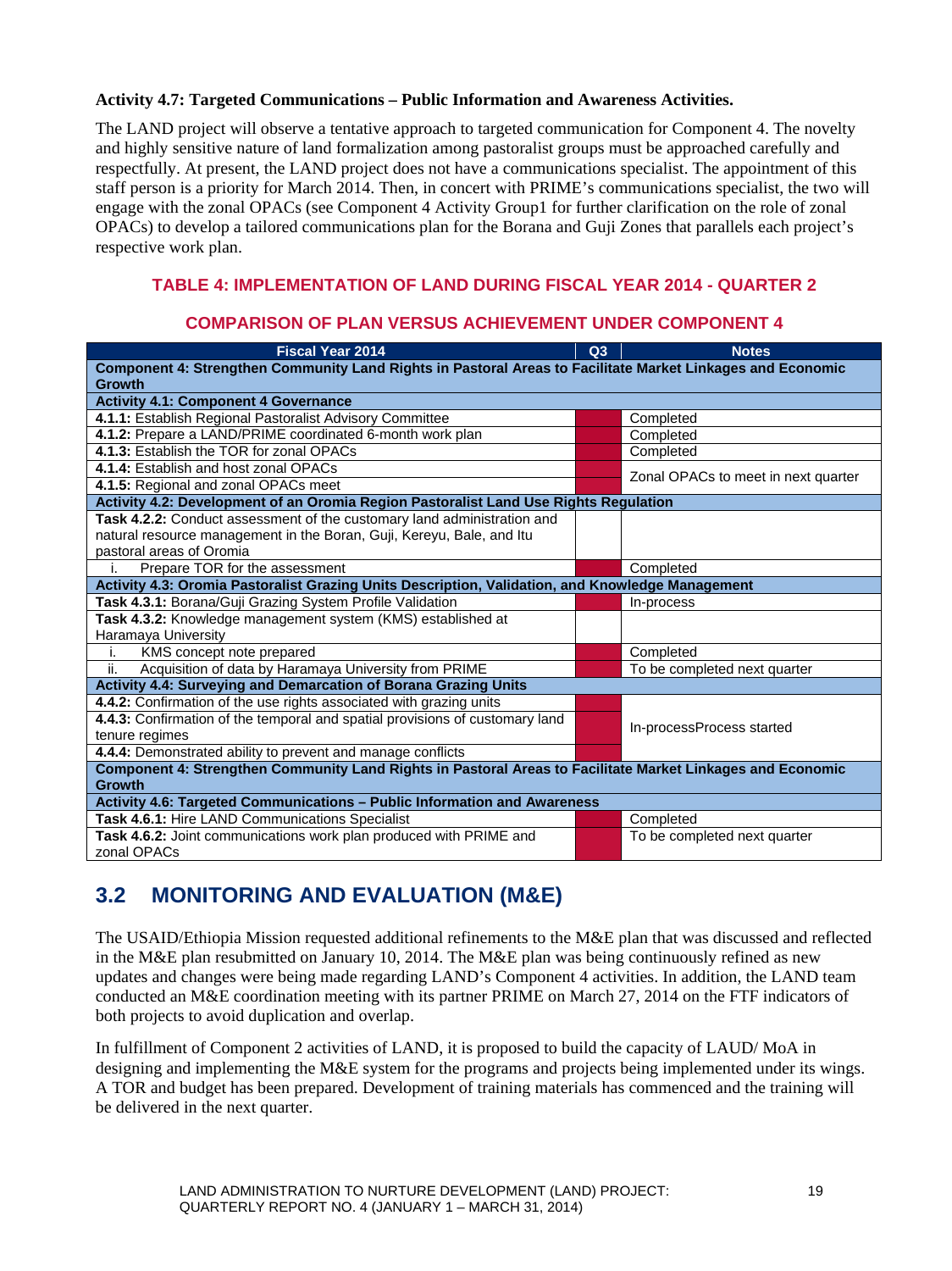#### **3.3 LAND ACTIVITIES IN THE NEXT QUARTER (APRIL 01- JUNE 30, 2014) – A LOOK AHEAD**

#### **Component 1: Improve Legal and Policy Frameworks at National and Local Levels**

The inception reports of both ILA/BDU and Hawassa University on the assessment of implementation of rural land laws in the Amhara and SNNP regional states will be reviewed and field work started.

Consultation with key stakeholders on SNNP rural land expropriation, valuation, and compensation guidelines will be conducted.

Awareness creation workshops for all levels of regional administrative officials will be conducted in Afar and Somali regions on the respective pastoral land administration and use laws of Afar and Somali regional states.

A consultative workshop where regional legislative and policy makers as well as land administration and use, court, and justice bureau officials will participate will be conducted in Amhara regional state to discuss the shortcomings and implementation problems of the Amhara Regional State Land Administration and Use Law.

The federal and Amhara land law training manual will be finalized.

Preparation will be made to conduct the National Land Use Planning Policy in June 2014.

#### **Component 2: Strengthen National, Regional, and Local Land Administration and Land Use Planning Capacity**

Training models will be developed in collaboration with regional universities and LALUs for building the professional capacity of regional and *woreda* land administration officials to improve delivery of land administration services.

Preparation of land use planning manuals for highland and pastoral areas will be completed and training given to federal and regional staff on land use planning and GIS technology.

Course materials will be developed for training TOTs on rural land administration legislation and land-related dispute resolution and the first training delivered in June 2014.

#### **Component 3: Strengthen Capacity of Ethiopian Universities and Research Organizations in Rural Land Tenure Policy Analysis and Research and Training of LALU Professionals**

The market assessment of demand of land administration professionals and private surveyors, university undergraduates, and TVET as well as review of the training curricula and developing undergraduate and TVET training strategy and implementation plans will be completed and a validation workshop conducted in May 2014.

The ELARDEN will be established and made functional. The first call for LAND's competitive grant scheme application will be made in April and grants awarded in June. The first intake for the summer M.Sc. training program will take place at Bah-ir Dar University in June 2014.

#### **Component 4: Strengthen Community Land Rights in Pastoral Areas to Facilitate Market Linkages and Economic Growth**

Zonal OPACS will be established to facilitate the field work of LAND and PRIME projects.

Customary pastoral natural resources management organization and rules among the Borana, Kereyu, Bale, and Itu zones of Oromia regional state will be compiled by IPAS of Haramaya University. LAND's international partner, Landesa, will compile international best practices on legislation to protect pastoral land use rights for informing drafting of the Oromia pastoral land administration and use regulations with guidance from Tetra Tech ARD's home office land law expert.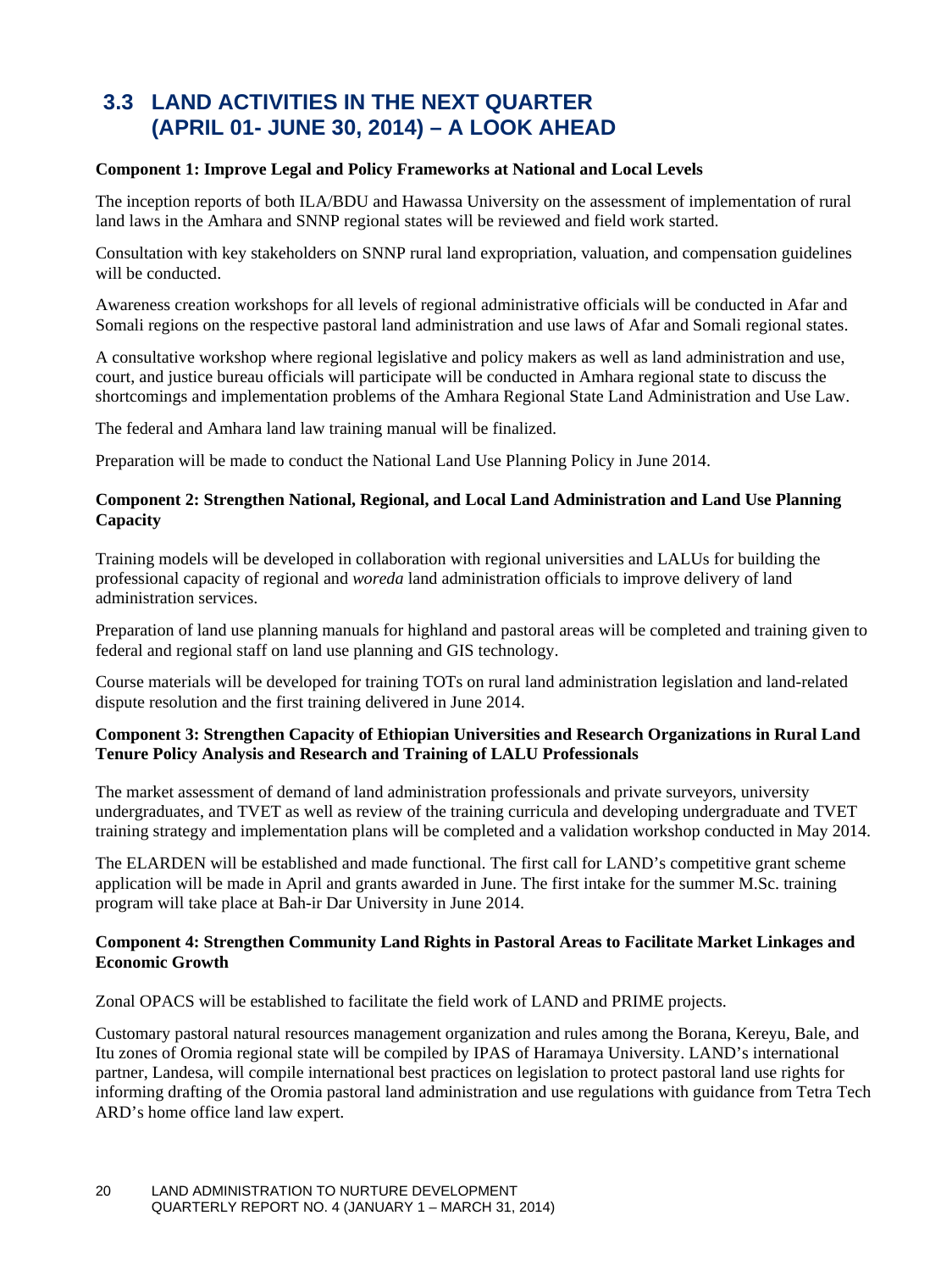The Ethiopia Pastoral Knowledge Management System will be designed with input from Tetra Tech ARD home office experts in collaboration with Haramaya University and the PRIME project.

Use rights associated with grazing units (*dhedas*) and temporal and spatial provisions of customary land tenure regimes will be confirmed and preparation for *dheda* maps to be used in the land use rights certification process commenced.

Joint communications (PIA) work plan will be produced with PRIME and zonal OPACs.

#### **Monitoring and Evaluation**

M&E training will be conducted for LAUD/MoA staff. Tetra Tech ARD home office technical experts will introduce ePORT and train LAND technical staff on its operation and use.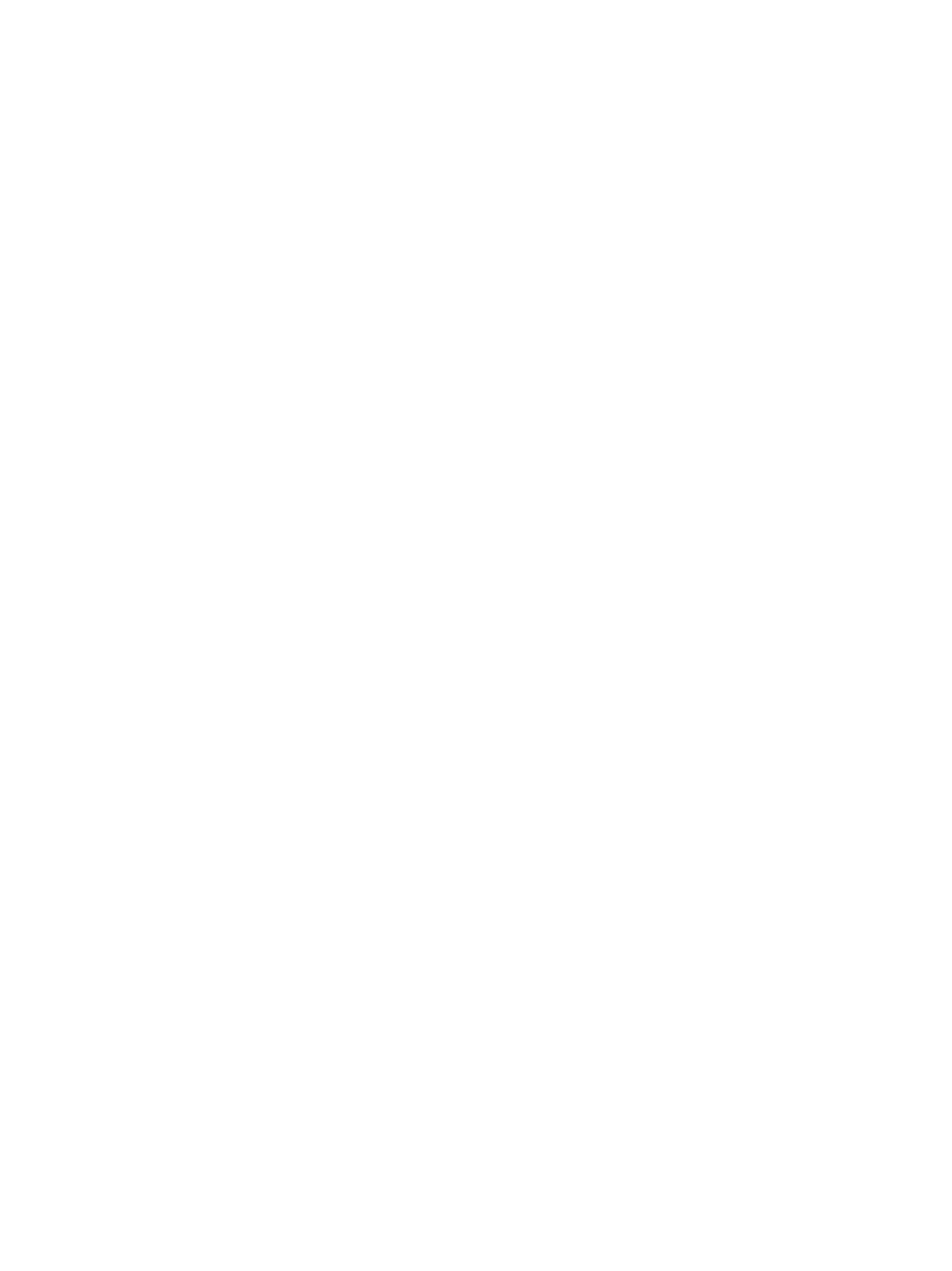# <span id="page-30-0"></span>4.0 PROJECT-SPECIFIC PERFORMANCE INDICATORS

| SN             | <b>Performance Indicators</b>                                                                                                                                                                                                                                                 | <b>Unit</b>                |                | 2013/2014      |                | <b>Cumulative</b> |
|----------------|-------------------------------------------------------------------------------------------------------------------------------------------------------------------------------------------------------------------------------------------------------------------------------|----------------------------|----------------|----------------|----------------|-------------------|
|                |                                                                                                                                                                                                                                                                               |                            | <b>Target</b>  | Actual         | <b>Target</b>  | <b>Actual</b>     |
| 1              | O.1: Number of pastoral communities with demarcated and certified<br>land rights                                                                                                                                                                                              | Communities                | 0              | 0              | 0              | 0                 |
| $\overline{2}$ | O.2: Number of pre-existing land and natural resource-based conflicts<br>resolved in favor of the protection of the most vulnerable populations<br>and local communities involved in areas receiving USG assistance for<br>land conflict mitigation                           | Conflicts<br>Resolved      | $\Omega$       | $\mathbf 0$    | $\mathbf 0$    | $\mathbf 0$       |
| 3              | O.3: Number of private enterprises, producers organizations, water<br>users associations, women's groups, trade and business associations,<br>and community-based organizations (CBOs) that applied new<br>technologies or management practices as a result of USG assistance | <b>New</b><br>Technologies | 0              | $\mathbf 0$    | $\mathbf 0$    | 0                 |
| 4              | O.4: Number of mutually beneficial collaborative contracts concluded<br>between pastoral communities and private sector investors                                                                                                                                             | Contracts                  | $\Omega$       | $\Omega$       | $\Omega$       | $\Omega$          |
| 5              | 1.1: Number of policies, regulations, and administrative procedures in<br>each of the following stages of development, (being passed or<br><b>implemented</b> ) as a result of USG assistance                                                                                 | Policies                   | $\overline{2}$ | 0              | $\overline{2}$ | 0                 |
| 6              | 1.2: Percent reduction of disputes occurring as a result of changes to<br>the legal and regulatory framework                                                                                                                                                                  | <b>Dispute</b>             | $\mathbf 0$    | $\mathbf 0$    | $\mathbf 0$    | $\mathbf 0$       |
| $\overline{7}$ | 1.3: Number of consultative and participatory processes conducted                                                                                                                                                                                                             | Consultative<br>Process    | 90             | 3              | 90             | 3                 |
| 8              | 2.1: Person-hours of training completed by government officials,<br>traditional authority, or individuals related to land tenure and property<br>rights supported by USG assistance                                                                                           | Person-hours               | 247,56<br>0    | 0              | 247,56<br>0    | 0                 |
| 9              | 2.2: Number of land administration professionals receiving university<br>certification                                                                                                                                                                                        | Persons (M,F)              | $\overline{0}$ | $\mathbf 0$    | $\Omega$       | $\mathbf 0$       |
| 10             | 2.3: Number of people attending USG-assisted facilitated events that                                                                                                                                                                                                          | Individuals                | 750            | 21             | 750            | 21                |
|                | are geared toward strengthening understanding and awareness of                                                                                                                                                                                                                | Male                       |                | 20             |                | 20                |
|                | property rights and natural resource management                                                                                                                                                                                                                               | Female                     |                | 1              |                | 1                 |
| 11             | 2.4: Number of judges with reported stronger capacity                                                                                                                                                                                                                         |                            | 50             | 0              | 50             | 0                 |
| 12             | 2.5: Number of training curricula materials successfully developed                                                                                                                                                                                                            | Curricula                  | 4              | $\mathbf 0$    | 4              |                   |
| 13             | 2.6: Number of land administration personnel with reported stronger<br>capacity                                                                                                                                                                                               | <b>Individuals</b>         | 100            | 0              | 100            | $\mathbf 0$       |
| 14             | 3.1: Number of new, USG-funded awards to institutions in support of<br>development research                                                                                                                                                                                   | Awards                     | 20             | $\mathbf 0$    | 20             | 0                 |
| 15             | 3.2: Number of institutions/organizations making significant<br>improvements based on recommendations made via USG-supported<br>assessment                                                                                                                                    | Institutions               | $\mathbf{1}$   | $\overline{0}$ | $\mathbf{1}$   | $\mathbf 0$       |
| 16             | 4.1: Number of pastoral/agro-pastoral communities with land use<br>plans focused on water resources developed through participatory<br>processes                                                                                                                              | Communities                | 10             | $\mathbf 0$    | 10             | 0                 |
| 17             | 4.2: Number of projects/activities conducted by communities that<br>contribute to their land use plans                                                                                                                                                                        | Projects/<br>Activities    | 0              | $\mathbf 0$    | 0              | 0                 |
| 18             | 4.3: Number of rural hectares mapped and adjudicated                                                                                                                                                                                                                          | Hectares                   | 0              | 0              | 0              | 0                 |
| 19             | 4.4: Number of stakeholders participating in consultations to generate<br>participatory land use plans                                                                                                                                                                        | Consultations              | 1,200          | $\Omega$       | 1,200          | 0                 |
| 20             | 4.5: Number of public-private dialogue mechanisms utilized as a result<br>of USG assistance                                                                                                                                                                                   | Dialog<br>Mechanism        | $\mathbf 0$    | 0              | $\mathbf 0$    | 0                 |
| 21             | 4.6: Number of pastoral communities with stronger capacity to engage<br>with private sector investors                                                                                                                                                                         | Communities                | 0              | $\mathbf 0$    | $\mathbf 0$    | 0                 |
| 22             | 4.7: Number of community landholding governance entities (CLGEs)<br>operational                                                                                                                                                                                               | <b>CLGEs</b>               | 0              | 0              | 0              | 0                 |
| 23             | 4.9: Number of studies (e.g., land tenure challenges) and<br>assessments (e.g., customary land and natural resource management<br>law assessments) successfully completed                                                                                                     | Studies and<br>Assessments | 4              | $\pmb{0}$      | 4              | 0                 |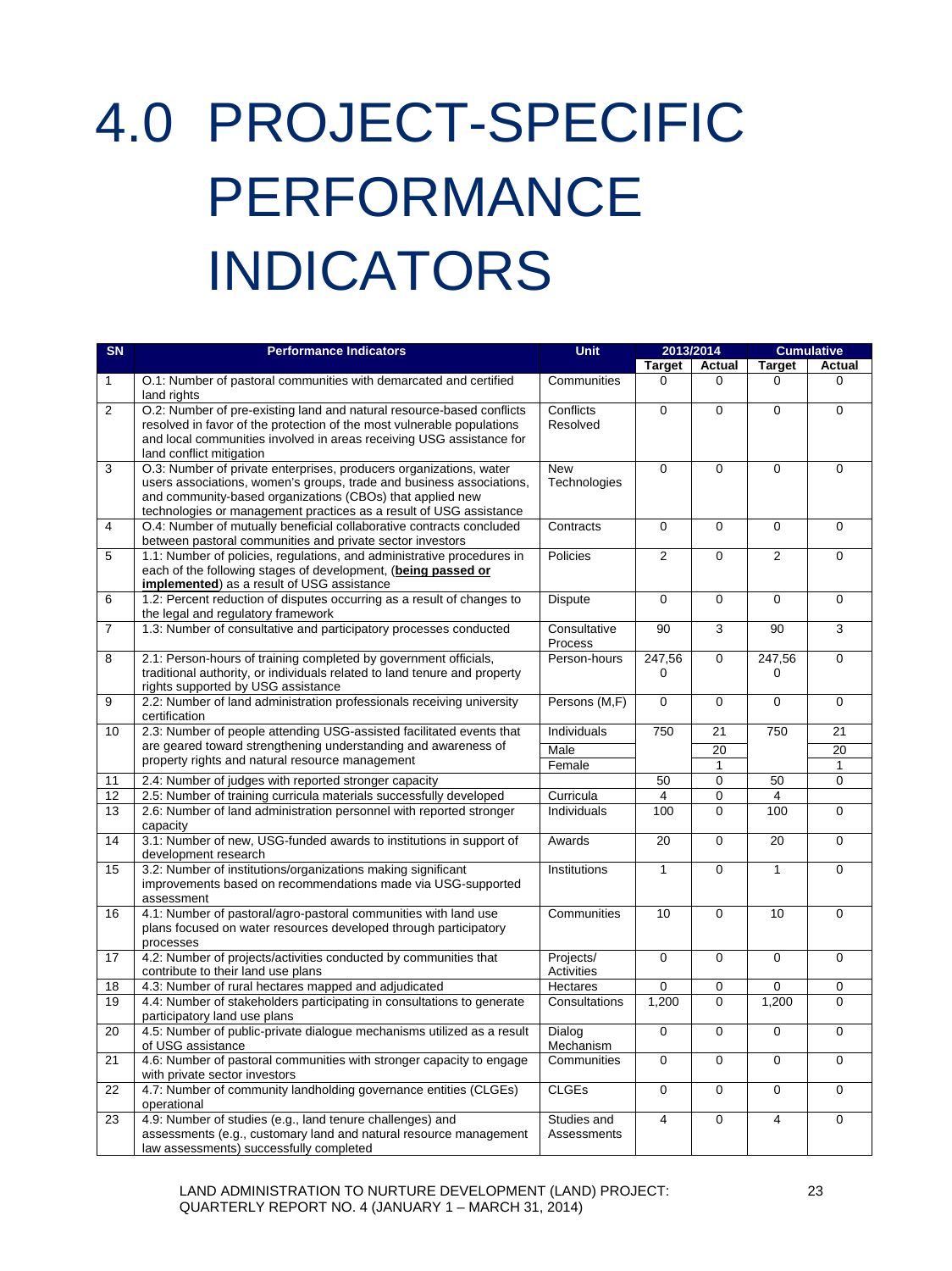| <b>SN</b> | <b>Performance Indicators</b>                                                                                                                                                                              | <b>Unit</b>  | 2013/2014     |          |          |        | <b>Cumulative</b> |  |
|-----------|------------------------------------------------------------------------------------------------------------------------------------------------------------------------------------------------------------|--------------|---------------|----------|----------|--------|-------------------|--|
|           |                                                                                                                                                                                                            |              | <b>Target</b> | Actual   | Target   | Actual |                   |  |
| 24        | 4.10: Number of individuals participating in LAND-sponsored Study<br>Tours                                                                                                                                 | Individuals  |               |          |          |        |                   |  |
| 25        | 4.11: Number of food security private enterprises (for-profit), producer<br>organizations, water users associations, women's groups, trade and<br>business associations, and CBOs receiving USG assistance | Associations | $\mathbf{U}$  | 0        | $\Omega$ |        |                   |  |
| 26        | G.1: Proportion of female participants in USG-assisted programs<br>designed to increase access to productive economic resources<br>(assets, credit, income, or employment)                                 | % of Women   | 20%           | $\Omega$ | 20%      |        |                   |  |
| 27        | G.2: Number of laws, policies, or procedures drafted, proposed, or<br>adopted to promote gender equality at the regional, national, or local<br>level                                                      | Laws         |               | $\Omega$ | $\Omega$ |        |                   |  |
| 28        | G.3: Proportion of women attending degree and certification programs<br>in land tenure and property rights                                                                                                 | % of Women   | 15%           | $\Omega$ | 15%      |        |                   |  |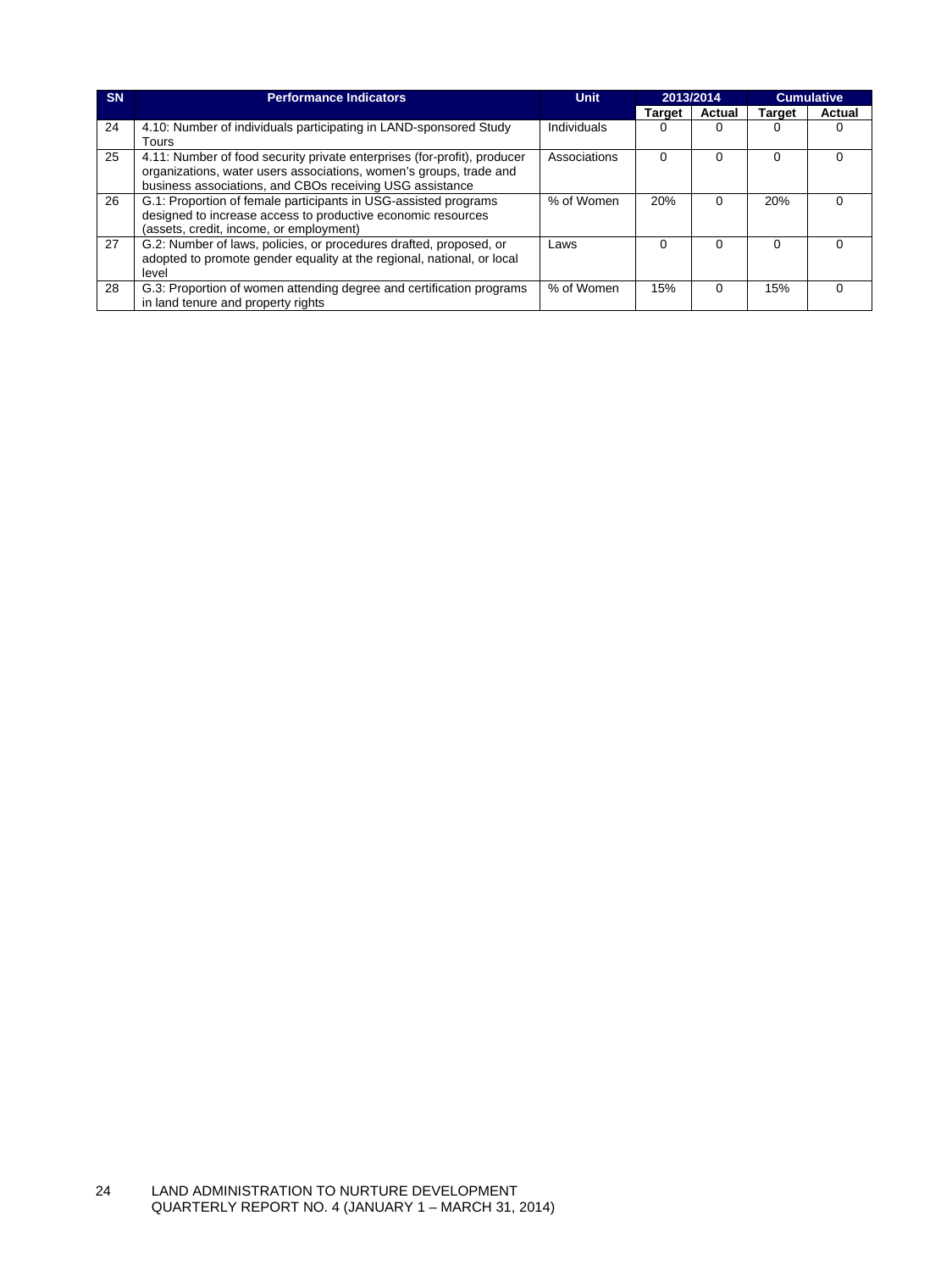### <span id="page-32-0"></span>ANNEX I: SUCCESS STORY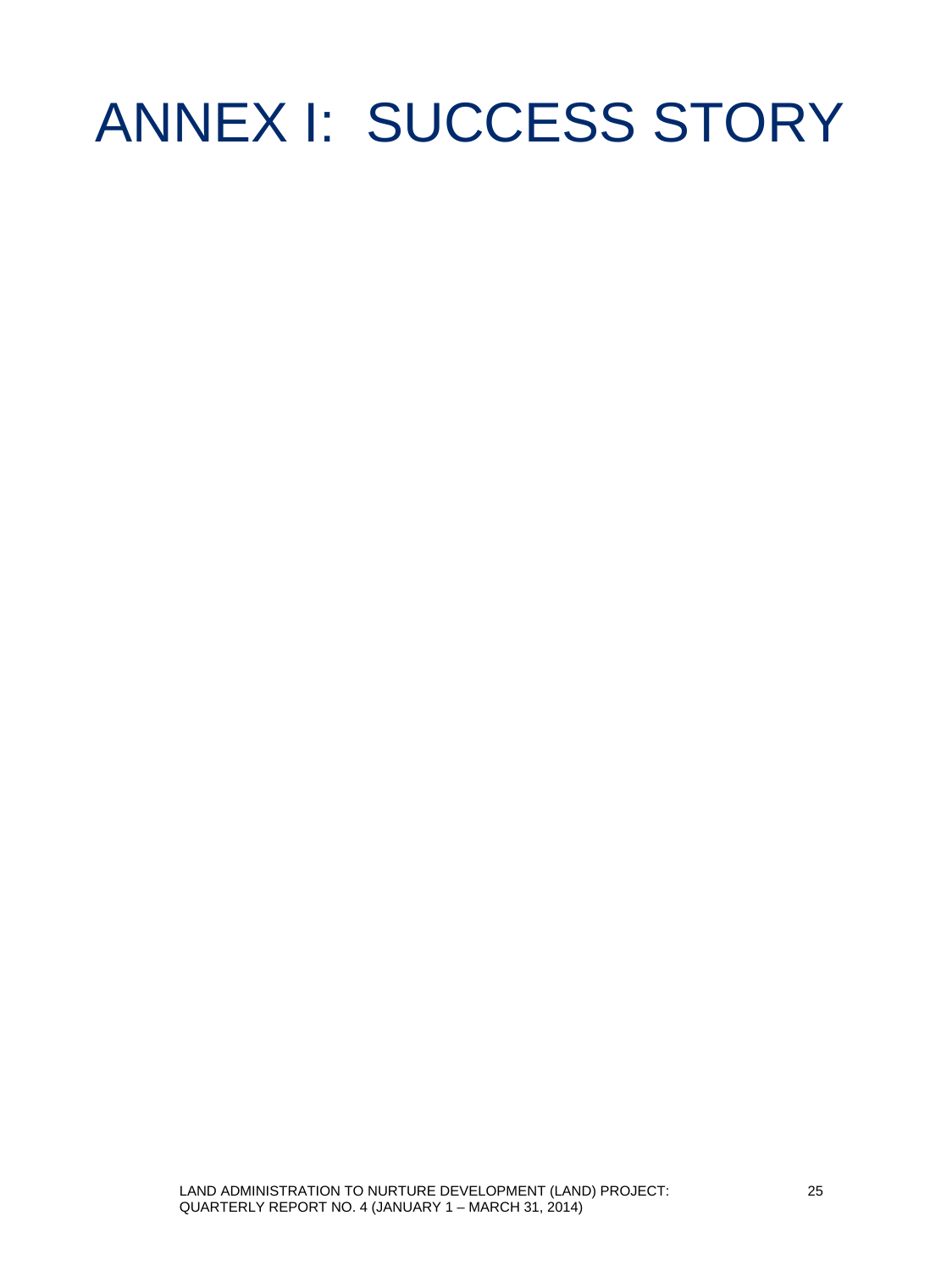

### LAND Establishes Regional Stakeholder Forum SUCCESS STORY

**Engaging Oromia officials early in LAND activities in pastoral areas will ensure government buy-in and support sustainable project outcomes**



Photo: Courtesy of Ethiopia LAND Project Staff

#### *LAND negotiates establishment of the OROMIA Region OPAC*

*For the first time in Ethiopia, LAND is supporting the adjudication, demarcation, and certification of community and rangeland boundaries. Government recognition and legitimization of these activities are essential to sustainably improving livelihoods and increasing resiliency in pastoral areas.*

Lessons learned from previous USAID assistance to improve livelihoods and increase resiliency in pastoral areas demonstrate that in order to achieve sustainable outcomes, projects need to work closely with and secure government recognition and legitimization of participatory, grass roots activities to map community boundaries and manage natural resources. This is especially true for LAND as it seeks, for the first time in Ethiopia, to formalize participatory mapping activities by supporting adjudication, demarcation, and government certification of community and rangeland boundaries.

LAND successfully negotiated with the Oromia Bureau of Rural Land and Environmental Protection (OBRLEP) to establish the Oromia Pastoralist Advisory Committee (OPAC) on Land Administration & Natural Resources Management on February 13, 2104. OPAC will provide a joint government and community stakeholder forum for ensuring all project stakeholders are clearly informed about project activities, procedures, outcomes, and benefits as well as their respective roles and responsibilities. Effective information sharing and coordination of activities between government officials and community representatives and the LAND and USAID Pastoralists Resiliency Improvement and Market Expansion (PRIME) project will help ensure stakeholder buy-in and support for project activities as well as assist USAID to maximize development impacts. Most importantly, the forum will promote sustainable project outcomes by helping to ensure regional government legitimizes and certifies boundaries demarcated and natural resource management plans and agreements produced with LAND assistance. Lessons learned through collaboration with regional officials will be shared with the Land Administration and Use Directorate of the Ministry of Agriculture (LAUD/MOA) so LAND achievements can be replicated in other regions, further promoting project sustainability. Oromia officials wholly supported LAND's initiative and requested LAND establish Zonal-level OPACs to include zonal officials and customary leadership of rangeland management units (*dhedas*) to ensure LAND activities at the grass roots level are fully coordinated with government.

In addition to OBRLEP and LAUD/MOA, OPAC stakeholders include the Oromia Pastoralists Association, Oromia Pastoral Development Commission, USAID, and the LAND and PRIME projects. LAND will serve as the OPAC secretariat.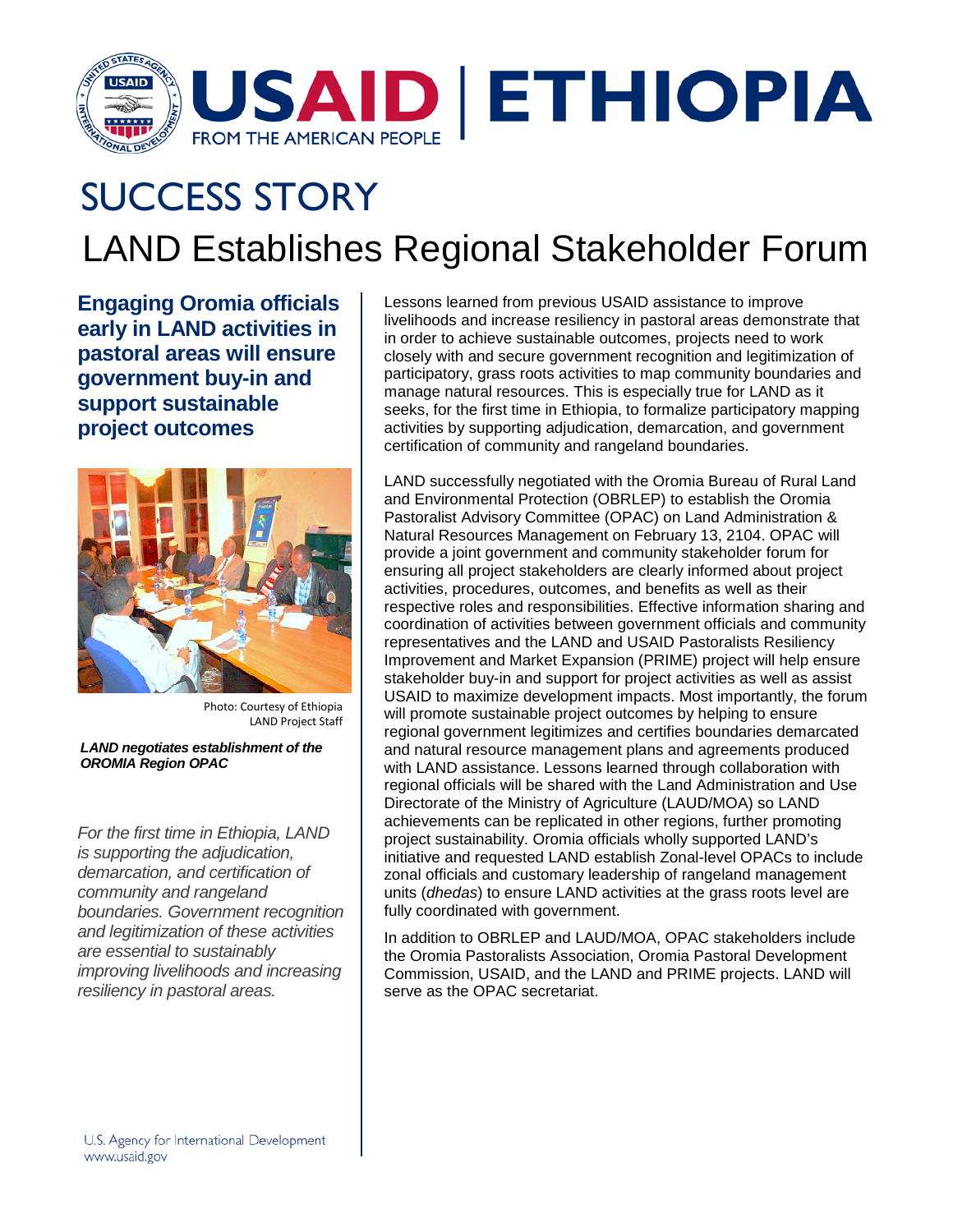# <span id="page-34-0"></span>ANNEX II: PROJECT BRIEF UPDATE

The United States Agency for International Development's (USAID's) Land Administration to Nurture Development (LAND) project in Ethiopia is a new five-year intervention designed to build upon the success of its two previous land tenure and property rights (LTPR) projects.<sup>[1](#page-34-1)</sup> LAND activities are being implemented with and through the Ministry of Agriculture's Land Administration and Use Department (MoA/LAUD) at the national level and the regional land administration bureaus of Amhara, Oromia, SNNP, Tigray, Afar, Somali with additional support provided to Harari and Dire Dawa City Administrative Councils under four components:

- 1. Improved legal and policy frameworks at national and local levels;
- 2. Strengthened capacity in national, regional, and local land administration and use planning;
- 3. Strengthened capacity of Ethiopian universities to engage in policy analysis and research related to land tenure and train land administration and land use professionals; and
- 4. Strengthened community land rights in pastoral and agro-pastoral areas to facilitated market linkages and economic growth.

LAND is working to further deepen and broaden the policy, legal, and regulatory framework governing rural LTPR throughout Ethiopia. LAND is strengthening capacity of Ethiopian Universities to conduct research and policy analysis and deliver training to land administration officials and professionals at all levels of government in survey and certification procedures and property rights, including women's land use rights, conflict mitigation, and land use planning. This provides a sustainable training mechanism for ensuring a supply of skilled land administration officials beyond the life of LAND. In pastoral areas, LAND is developing activities to demarcate and certify community boundaries and strengthen community land holding governance entities in which community title to land will vest and that will represent the community before government and in dealings with investors. LAND is working with the Pastoralists Resiliency Improvement and Market Expansion (PRIME) project, which is also supported by USAID/Ethiopia, and regional governments to develop participatory land use plans. LAND activities are supporting creation of an enabling environment in which PRIME will develop opportunities for linking communities to markets. LAND activities in pastoral areas will help improve governance at the local level by assisting communities with decision-making rights over their natural assets: land, water, and other natural resources.

During the past quarter, LAND capacity-building efforts were focused on forging partnerships with universities to develop sustainable training opportunities beyond the life of the LAND project and build capacity to conduct land tenure policy analysis and research. LAND's international partner, Michigan State University (MSU), completed field research to assess current market demand for land administration professionals and private surveyors. Statistical analysis of data collected will inform MSU's review of existing undergraduate and Technical Vocational Education and Training (TVET) land administration curricula and recommendations for strengthening course offerings to meet this demand. MSU's recommendations will also assist the Institute of Land Administration of Bahir Dar University (ILA/BDU) to develop its "summer short-course" curricula that will be offered to 84 federal and regional mid-career land administration experts enabling them to earn a Master

**.** 

<span id="page-34-1"></span><sup>&</sup>lt;sup>1</sup> Ethiopia Strengthening Land Tenure and Administration Program (ELTAP), 2005-2008; and the Ethiopia Strengthening Land Administration Program (ELAP), 2008-2013).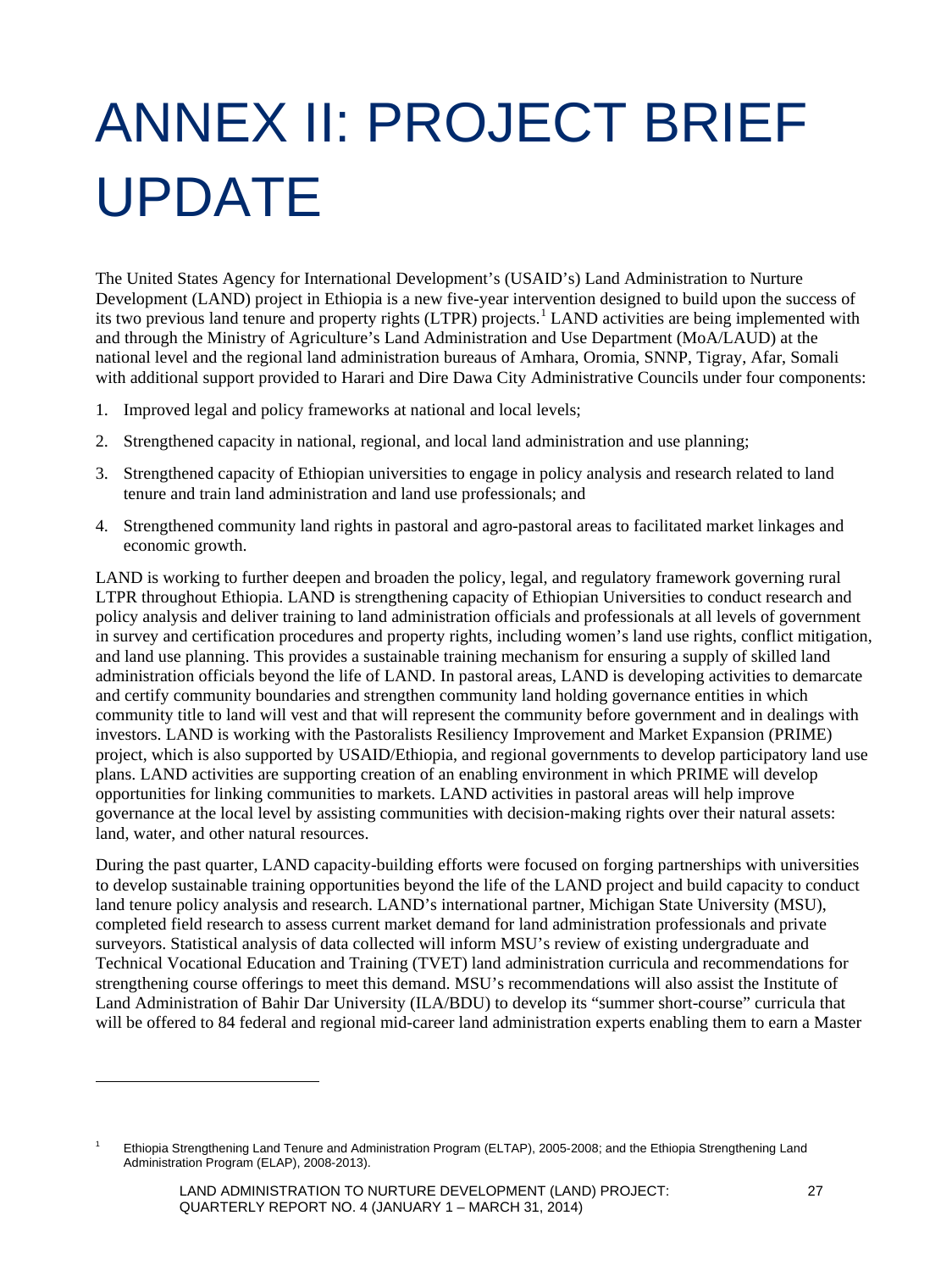of Science (M.Sc.) degree. ILA/BDU agreed on modalities of support to launch the short-course program next quarter.

LAND facilitated a meeting with key university stakeholders to establish the Ethiopian Land Research and Development Network (ELARDEN). Stakeholders ratified a concept note describing the functions and modalities of ELARDEN and the role ILA/BDU will play as its secretariat. LAND, in consultation with ELARDEN stakeholders, prioritized research topics to be included in the Annual Program Statement (APS) that LAND will issue early in the next quarter to solicit concept papers from Ethiopian universities and research organizations to conduct land tenure research and policy analysis. LAND is also working with the Institute of Pastoral and Agro-Pastoral Studies (IPAS) at Haramaya University and PRIME to develop the architecture for an Ethiopian Pastoralist Knowledge Management System (EPKMS). Both LAND and PRIME will generate a significant amount of information about pastoral community governance structures and land use practices that will assist development of informed pastoral policies and legislation. Currently, there is no central institution, knowledge management platform, or database to sustainably capture, store, and maintain knowledge and best practices developed with USAID assistance. LAND will support IPAS to design, build, and permanently maintain the EPKMS to ensure information and data required to inform development of laws and policies to protect pastoralists' land rights are accessible to government, researchers, and the public beyond the life of the project.

LAND continued working with PRIME to define a set of joint activities to promote implementation efficiency and maximize development impacts that can be achieved with USAID's investments in pastoral areas. LAND worked with the Oromia Bureau of Rural Land and Environmental Protection (OBRLEP) to establish the Oromia Pastoralist Advisory Committee (OPAC) on land administration and natural resources management issues. This regional body will serve as the forum through which LAND and PRIME will share information and coordinate project activities with government and community stakeholders. LAND will also support establishment of zonal OPACs in the Guji and Borana zones in the next quarter to ensure local stakeholders are effectively informed, and support and participate in LAND activities. LAND and PRIME will also hold separate monthly meetings to coordinate, assess, and improve implementation of activities essential to the success of both projects. As part of this initiative, LAND attended a workshop in Negele-Borana to validate the resource map and boundaries of grazing units (*dhedas*) prepared under PLI-II and PRIME projects. The workshop produced an agreement between LAND and PRIME to digitize boundary and resource maps and conduct additional community consultations to improve the accuracy of map outputs. Additionally, LAND will subcontract IPAS to identify, assess, and document customary land tenure and natural resource management rules and practices in the Borana, Guji, Kereyu, Itu, and Bale pastoral zones. The assessments will inform development of Oromia legislation to protect pastoralists' land rights and design of LAND and PRIME activities to formalize the role of customary institutions in managing natural resources.

Priority activities in the next quarter include:

- Facilitate consultation with key stakeholders on SNNP rural land expropriation, valuation, and compensation guidelines;
- Develop TOT training modules and materials and provide training in collaboration with universities to build capacity of land administration officials to deliver land administration services, resolve disputes, and use cost-effective technology, including GIS and CORS to develop land use plans;
- Conduct validation workshop for the market demand survey and curricula strengthening recommendations;
- Operationalize ELARDEN and publish the first APS for research grants;
- Launch summer M.Sc. training program at Bahir Dar University;
- Establish Zonal OPACS to better coordinate LAND and PRIME implementation;
- Begin field research to document customary institutions and management of pastoral natural resources among the Borana, Kereyu, Bale, and Itu zones;
- Identify international best practices on legislation to protect pastoral land use rights;
- Advance development of the EPKMS;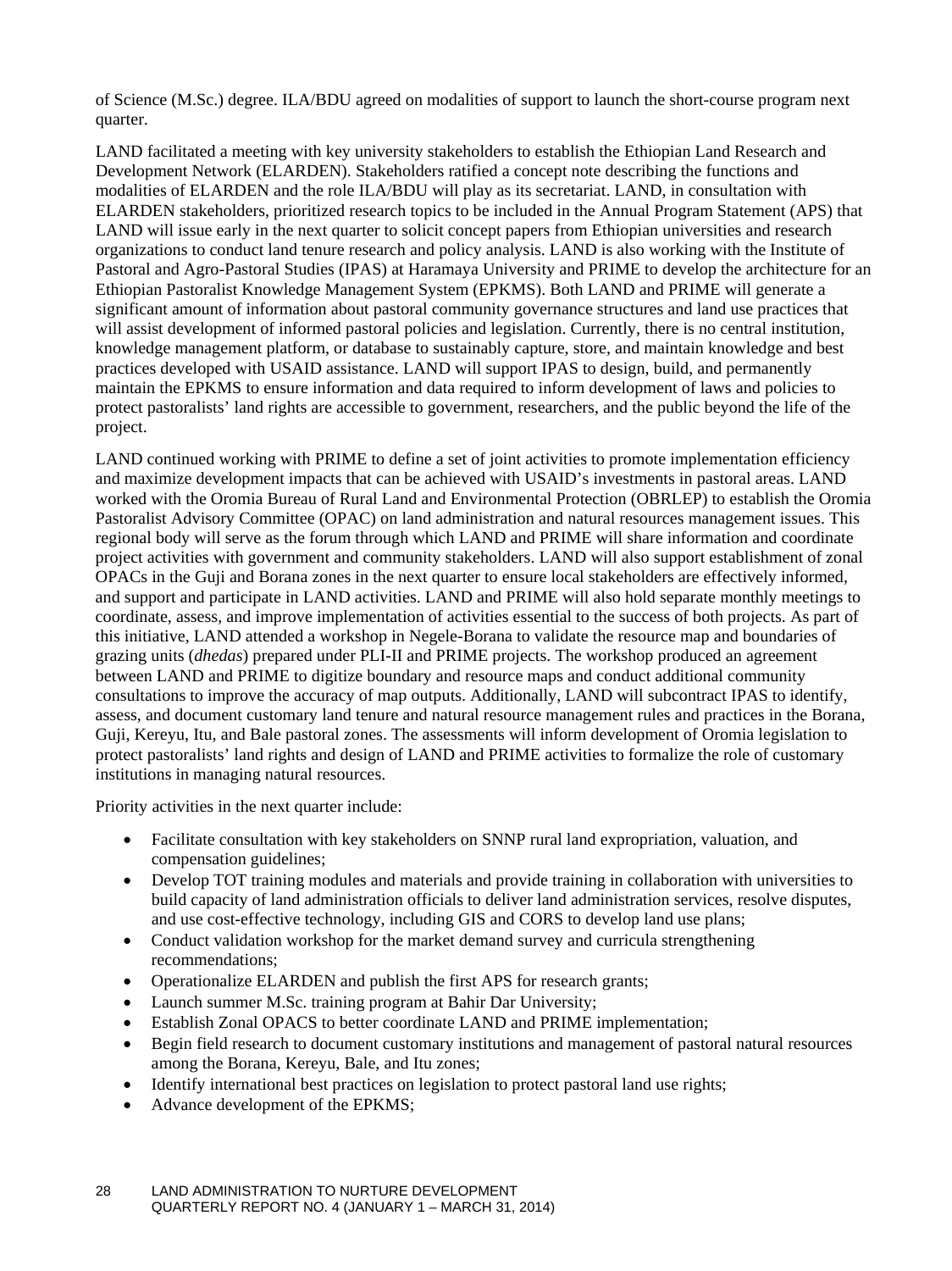- Continue to assess and confirm use rights associated with grazing units (*dhedas*) and temporal and spatial provisions of customary land tenure regimes in preparation for producing *dheda* maps in the land use rights certification process; and
- Develop a joint communications work plan with PRIME and zonal OPACs.

LAND's interventions will assist to secure communal boundaries, develop strong land use plans that will lead to more productive and sustainable landscapes, increase agricultural production, link communities to markets, improve livelihoods, and fuel economic growth.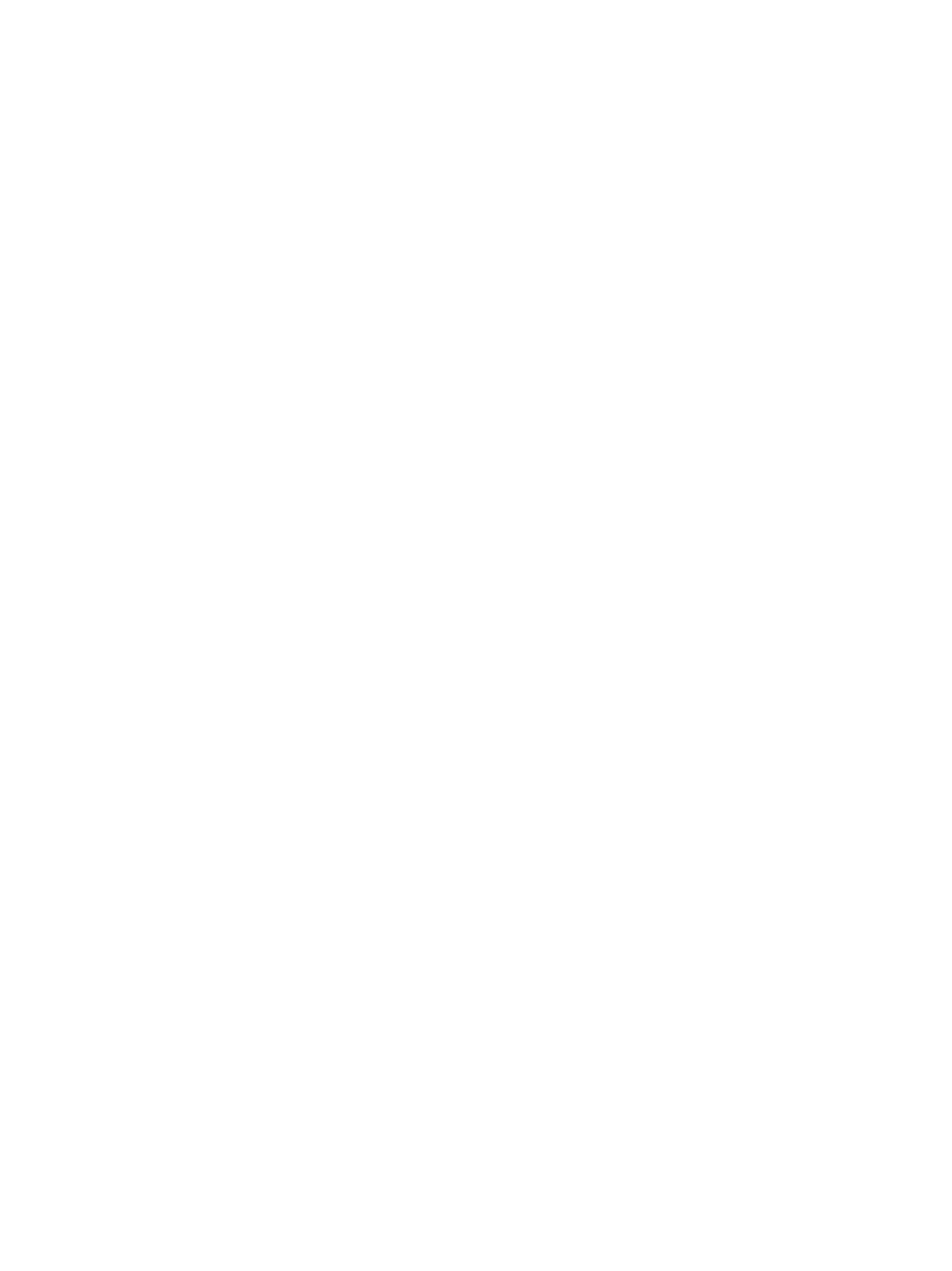### <span id="page-38-0"></span>ANNEX III: MEDIA

There was no media coverage of LAND during this quarter.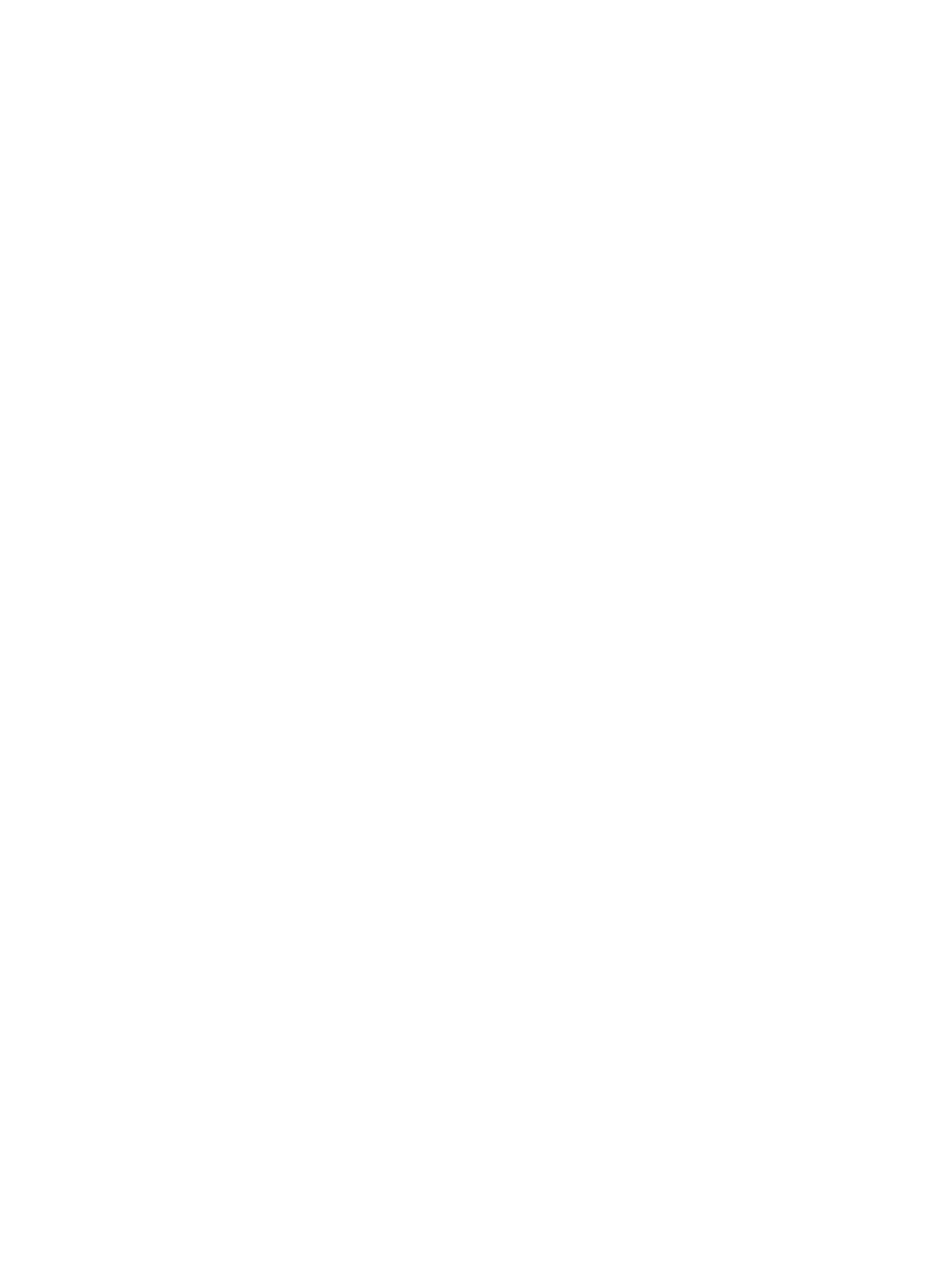### <span id="page-40-0"></span>ANNEX IV: PROJECT STAFF

| <b>Category</b>                  | <b>No</b>      | <b>Name</b>                   | <b>Position/Expertise</b>                                                                           | E-mail                         | <b>Organization</b>                | <b>Input</b>                                                      |
|----------------------------------|----------------|-------------------------------|-----------------------------------------------------------------------------------------------------|--------------------------------|------------------------------------|-------------------------------------------------------------------|
|                                  | 1              | Solomon Bekure<br>(Ph.D.)     | Chief of Party                                                                                      | Sol.woldegioris@tetratech.com  | <b>Tetra Tech</b><br><b>U.S.A.</b> | March 27,<br>2013                                                 |
|                                  | $\overline{2}$ | Dr. Michael Roth              | <b>STARR IQC Manager</b>                                                                            | Michael.roth@tetratech.com     | <b>Tetra Tech</b><br><b>U.S.A.</b> | ongoing                                                           |
|                                  | 3              | Amy Regas                     | <b>STARR IQC Deputy</b><br>Manager                                                                  | Amy.regas@tetratech.com        | <b>Tetra Tech</b><br>U.S.A.        | ongoing                                                           |
| Home Office                      | 4              | John (Jack) Keefe             | Associate, Land<br>Tenure & Property<br>Rights<br><b>LAND Senior</b><br>Technical<br>Advisor/Manage | Jack.Keefe@tetratech.com       | <b>Tetra Tech</b><br><b>U.S.A.</b> | ongoing                                                           |
|                                  | 5              | Peter Hetz                    | <b>Tetra Tech ARD</b><br>Senior Management                                                          | Peter.Hetz@tetratech.com       | <b>Tetra Tech</b><br>U.S.A.        | ongoing                                                           |
|                                  | 6              | Maria Echevarria              | <b>LAND Project</b><br>Manager                                                                      | Maria.Echevarria@tetratech.com | <b>Tetra Tech</b><br>U.S.A.        | ongoing                                                           |
|                                  | 1              | Kelemework<br>Tafere (Ph.D.)  | <b>Pastoral Land Tenure</b><br>Specialist                                                           | kelemeworkt@etland.org         | <b>Tetra Tech</b><br>Ethiopia      | May 1, 2013.<br>Left the<br>project on<br>January 01,<br>2014     |
| Ethiopia                         | $\overline{2}$ | Mr. Abebe<br>Mulatu           | <b>Property Rights</b><br>Lawyer                                                                    | abebem@etland.org              | <b>Tetra Tech</b><br>Ethiopia      | May<br>1,2013                                                     |
| Local<br><b>Experts</b><br>staff | 3              | Mr. Alehegne<br>Dagnew        | <b>Land Administration</b><br>& Land Use Planning<br>Specialist                                     | alehegned@etland.org           | <b>Tetra Tech</b><br>Ethiopia      | May<br>1,2013                                                     |
|                                  | 4              | Ms. Medhanit<br>Adamu         | <b>Gender Specialist</b>                                                                            | medhanita@etland.org           | <b>Tetra Tech</b><br>Ethiopia      | May<br>1,2013                                                     |
|                                  | 5              | Ms. Amelework<br>Haileslassie | Monitoring and<br><b>Evaluation Specialist</b>                                                      | ameleworkh@etland.org          | Win rock<br>International          | May<br>1,2013                                                     |
|                                  | 6              | Dr. Belay Kassa               | Deputy Chief of Party                                                                               | bkassa@etland.org              | <b>Tetra Tech</b><br>Ethiopia      | January 20<br>2014<br>Left the<br>project on<br>March 31,<br>2014 |
|                                  | 7              | Ms. Hiwot<br>Melesse          | <b>Operations Manager</b>                                                                           | hiwotm@etland.org              | <b>Tetra Tech</b><br>Ethiopia      | May<br>1,2013                                                     |
|                                  | 8              | Mr. Abebe<br>Tumaye           | Finance Officer                                                                                     | abebet@etland.org              | <b>Tetra Tech</b><br>Ethiopia      | May<br>1,2013                                                     |
| Ethiopia                         | 9              | Ms. Luna<br>Demtsu            | Admin & Finance<br>Assistant                                                                        | lunad@etland.org               | <b>Tetra Tech</b><br>Ethiopia      | May<br>1,2013                                                     |
| Admin and<br>Finance             | 10             | Ms. Serkalem<br>Tadesse       | Secretary                                                                                           | serkalemt@etland.org           | <b>Tetra Tech</b><br>Ethiopia      | May<br>1,2013                                                     |
| Staff                            | 11             | Mr. Berhanu<br>Guta           | <b>IT Assistant</b>                                                                                 | berhanug@etland.org            | <b>Tetra Tech</b><br>Ethiopia      | May<br>1,2013                                                     |
|                                  | 12             | Mr. Amha<br>Getachew          | Facilitator/Driver                                                                                  | amhag@etland.org               | <b>Tetra Tech</b><br>Ethiopia      | May<br>1,2013                                                     |
|                                  | 13             | Mr. Mulugeta<br>Assefa        | Facilitator/Driver                                                                                  | mulugetaa@etland.org           | <b>Tetra Tech</b><br>Ethiopia      | May<br>1,2013                                                     |
| Ethiopia<br>Maintenance<br>Staff | 14             | Ms. Roman<br>Girma            | Catering & Cleaning<br><b>Services</b>                                                              | romang@etland.org              | <b>Tetra Tech</b><br>Ethiopia      | May<br>1,2013                                                     |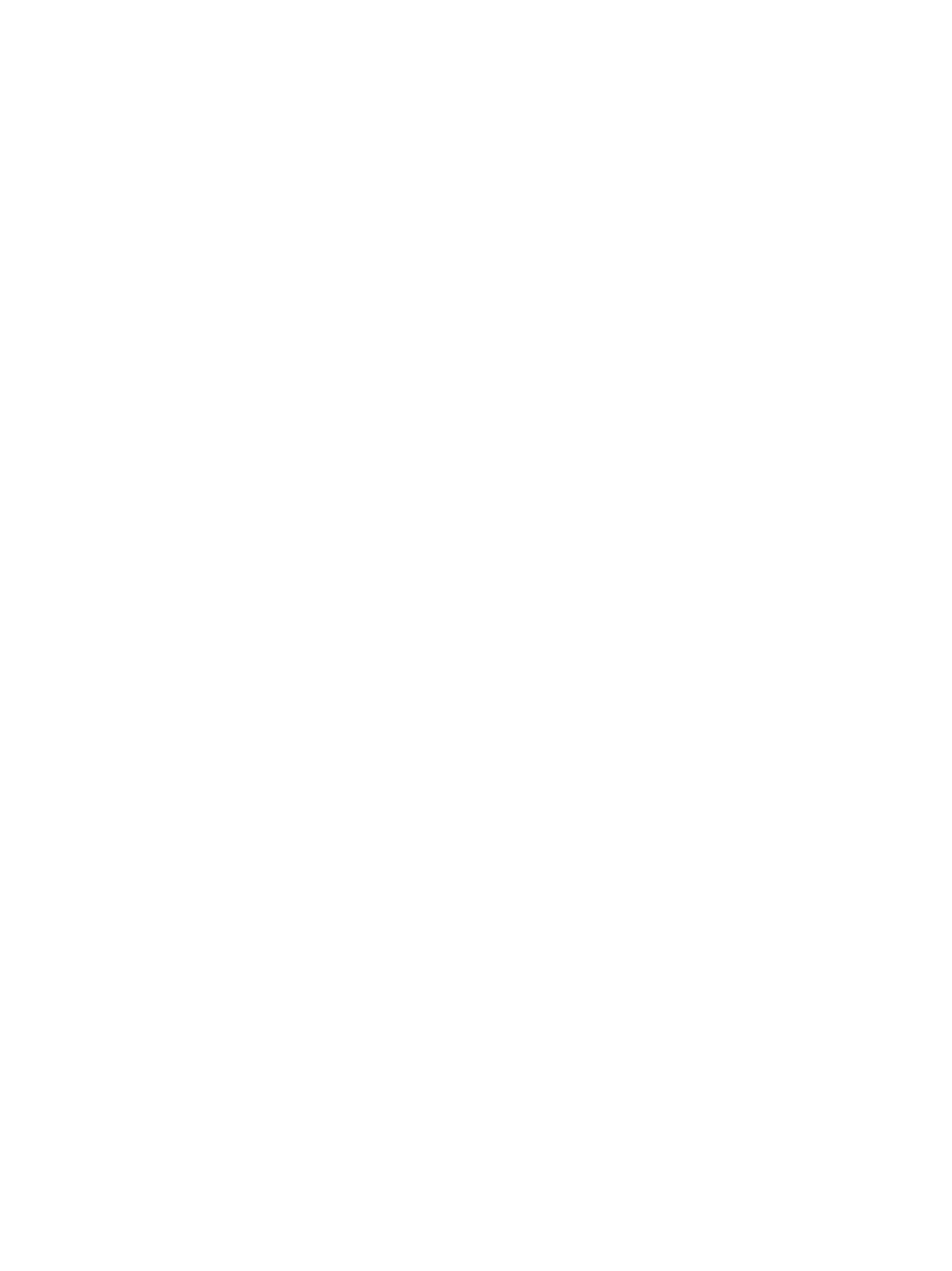# <span id="page-42-0"></span>ANNEX V. TRAININGS, WORKSHOPS, AND CONSULTATIVE MEETINGS **CONDUCTED**

| <b>Time frame</b>    | <b>Type/Purpose of</b>                                                                                                                                        | <b>Participants</b>                                                                                                                                                                                                                                                                                                                                                                                                                                                               | <b>Region</b>  | <b>Venue</b>          | <b>No. of Participants</b> |             |              |
|----------------------|---------------------------------------------------------------------------------------------------------------------------------------------------------------|-----------------------------------------------------------------------------------------------------------------------------------------------------------------------------------------------------------------------------------------------------------------------------------------------------------------------------------------------------------------------------------------------------------------------------------------------------------------------------------|----------------|-----------------------|----------------------------|-------------|--------------|
|                      | <b>Workshop</b>                                                                                                                                               |                                                                                                                                                                                                                                                                                                                                                                                                                                                                                   |                |                       | Female                     | <b>Male</b> | <b>Total</b> |
| February 13,<br>2014 | Consultative Meeting of the<br>Oromia Pastoral Advisory<br>Committee (OPAC) to<br>discuss the notion of<br>establishing the committee<br>and revising the TOR | USAID/ Ethiopia Mission COR,<br>Rural Land Administration and Use<br>Directorate Ministry of Agriculture,<br>Bureau of Land & Environmental<br>Protection Oromia Regional State,<br>PRIME & OPAC.                                                                                                                                                                                                                                                                                 | Addis<br>Ababa | LAND<br>Office        | 1                          | 8           | 9            |
| March 17,<br>2014    | Consultative Meeting on<br>the Establishment of the<br>Ethiopian Land Research<br>and Development Network                                                     | College of Development Studies<br>Addis Ababa University, Ethiopian<br>Economic Policy Research Institute<br>(EEPRI)<br>College of Law Haramaya<br>University, Mekele University,<br>Ethiopia Development Research<br>Institute (EDRI)<br>Institute of Land Administration<br>Bahir Dar University, Rural Land<br>Administration and Use Directorate<br>Ministry of Agriculture, Ethiopian<br>Institute Agriculture Research<br>(EIAR), Forum for Social Studies<br>(FSS), and DF | Addis<br>Ababa | LAND<br><b>OFFICE</b> |                            | 10          | 10           |
|                      |                                                                                                                                                               |                                                                                                                                                                                                                                                                                                                                                                                                                                                                                   |                | <b>Total</b>          | 1                          | 18          | 19           |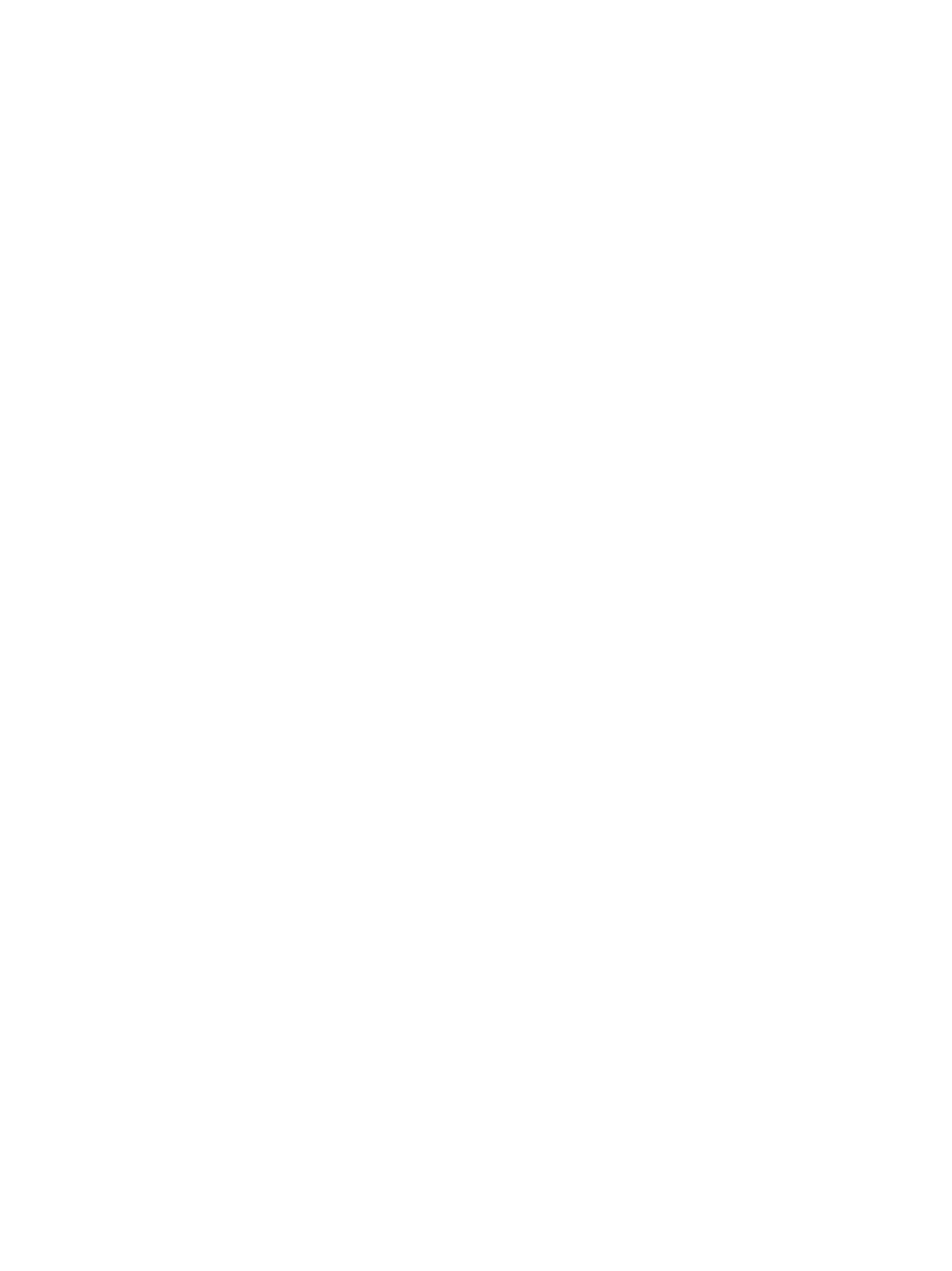# <span id="page-44-0"></span>ANNEX VI: FIELD TRIPS

| No. | <b>Date</b>            | <b>Place</b>                           | <b>Name</b>                      | <b>Purpose</b>                                                                                                                                                                                                        |  |
|-----|------------------------|----------------------------------------|----------------------------------|-----------------------------------------------------------------------------------------------------------------------------------------------------------------------------------------------------------------------|--|
| 1   | January 3 - 5,2014     | Amhara Regional State<br>Dangla Wereda | Ato Abebe Mulatu                 | To participate in Workshop<br>organized by MoA                                                                                                                                                                        |  |
| 2   | January 14 - 22,2014   | Oroima Regional State                  | Dr. Solomon Bekure               | To conduct Land Customary<br>Law                                                                                                                                                                                      |  |
| 3   |                        | (Negelle Borana)                       | Ato Abebe Mulatu                 |                                                                                                                                                                                                                       |  |
| 4   | February 19 - 24, 2014 | Borana Zone                            | Ato Alehegne Dagnew              | To participate in community<br>validation of natural<br>resources mapping done by<br>PRIME and to learn lessons<br>from the community<br>consultation for later joint<br>land use planning exercise<br>in Borana area |  |
| 5   | February 24 - 26, 2014 | Haramaya University                    | Dr. Solomon Bekure<br>Peter Hetz | To discuss development of<br>a knowledge management<br>system on pastoral systems<br>of Ethiopia                                                                                                                      |  |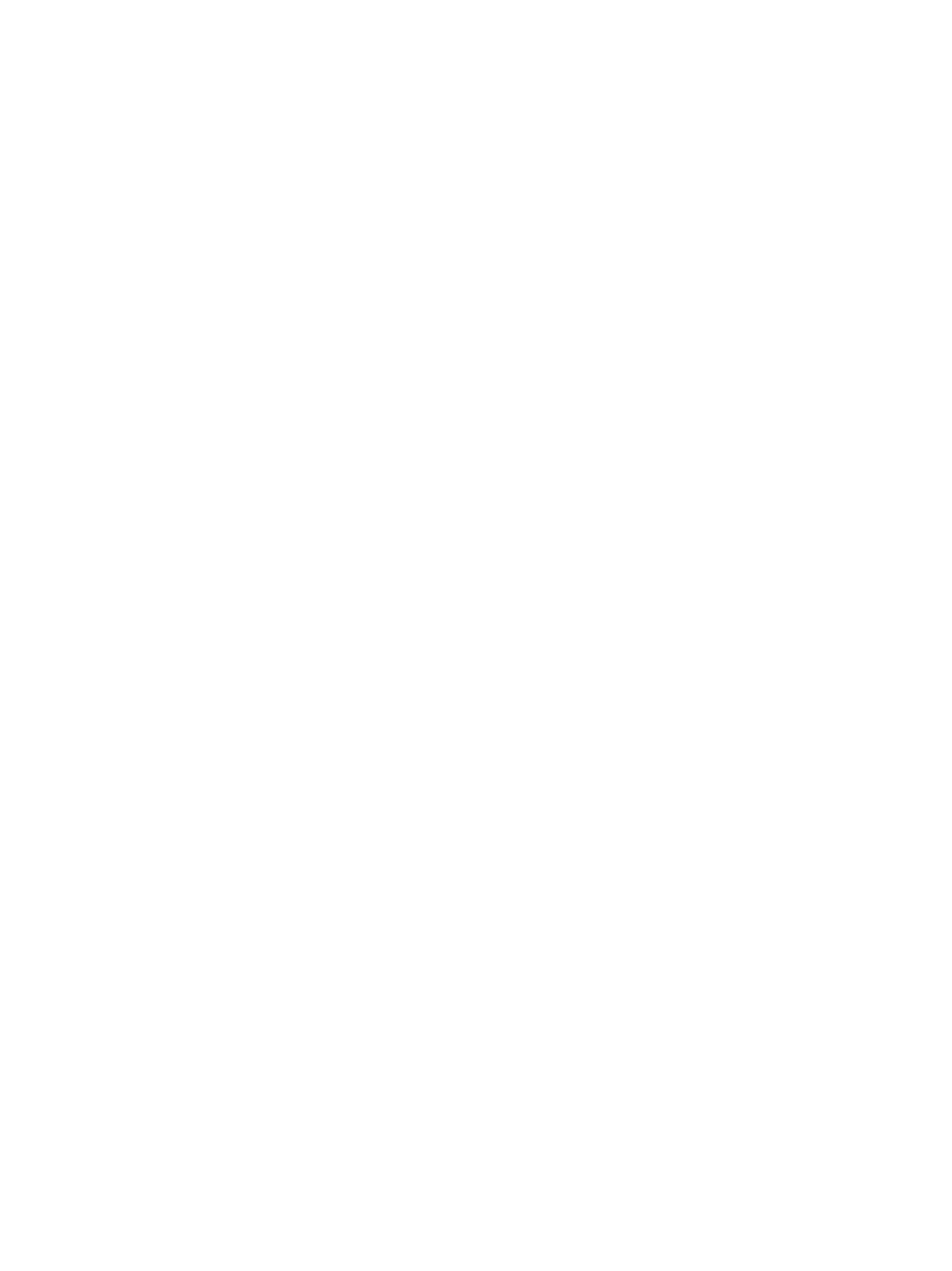### ANNEX VII: VISITORS

| No.            | <b>Date</b>                 | <b>Name &amp; Designation</b>                                                                                                                                                                                | <b>Contact Address (Phone, Fax,</b><br>e-mail, P.O. Box)                                                                                                   | <b>Purpose</b>                                                                                                                                                                                                                                 |  |
|----------------|-----------------------------|--------------------------------------------------------------------------------------------------------------------------------------------------------------------------------------------------------------|------------------------------------------------------------------------------------------------------------------------------------------------------------|------------------------------------------------------------------------------------------------------------------------------------------------------------------------------------------------------------------------------------------------|--|
| 1              | Jan. 20 - Jan.<br>31, 2014  | Mr. Jack Keefe, Senior Technical<br>Advisor/Manager, Tetra Tech ARD                                                                                                                                          | e-mail jack.keefe@tetratech.com                                                                                                                            | Prepare road map for Component<br>4 of LAND                                                                                                                                                                                                    |  |
| $\overline{2}$ | Jan. 24 -<br>Feb. 2014      | Dr. Gerhardus Schultink,<br>Professor of International Resource<br>Development and AgBio Research,<br>Director Land Tenure and<br>Administration Program,<br>College of Agriculture and Natural<br>Resources | 310 Natural Resources Bldg.<br>480 Wilson Road<br>Michigan State University<br>East Lansing, MI 48824<br>PH: (1)517-353-1903<br>SKYPE: gerhardus.schultink | Conduct a market assessment to<br>determine the demand for<br>professionals and graduates in<br>respective fields of land<br>administration, land use planning,<br>land management, and land<br>valuation by the public and private<br>sectors |  |
| $\overline{2}$ | Jan. 21, 2014               | Ms. Fionaa Flintan                                                                                                                                                                                           | Mobile: 0921-777402<br>e-mail: fionaflintan@yahoo.co.uk<br>skype: leutzebuerger24<br>www. landcoalition                                                    | Discuss Consultation on Range<br>and Management                                                                                                                                                                                                |  |
| 3              |                             | Mr. Jack Keefe, Senior Technical<br>Advisor/Manager, Tetra Tech ARD                                                                                                                                          | e-mail jack.keefe@tetratech.com                                                                                                                            |                                                                                                                                                                                                                                                |  |
| 4              |                             | Ato Menberu Allebachew,<br>Deputy Team Leader                                                                                                                                                                | Mobile: 091-136-1428                                                                                                                                       | Hold discussion on:<br>1. Rural Land Sector projects                                                                                                                                                                                           |  |
| 5              | Jan. 29, 2014               | Mr. David W. Harris                                                                                                                                                                                          | Mobile: 092-003-6048 e-mail:<br>David.harris@orgut.co.uk                                                                                                   | 2. Strengthening LAND/MoA<br>3. Using HRSI US orthophotos for                                                                                                                                                                                  |  |
| 6              |                             | Mr. Simon Lapper, Team Leader,<br>Land Investment for<br>Transformation (LIFT) Program                                                                                                                       | Mobile: 093-531-9336 e-mail:<br>simon.lapper@stspe-team.com<br>P.O.Box: 322-1250                                                                           | pastoral land demarcation<br>registration and certification                                                                                                                                                                                    |  |
| $\overline{7}$ | Feb. 5, 2014                | Mr. Simon Lapper, LIFT Team<br>Leader                                                                                                                                                                        | simon.lapper@htspe-team.com                                                                                                                                | Discuss action plan for G8 LAND<br>partnership                                                                                                                                                                                                 |  |
| 8              |                             | Ato Zemen Haddis, Senior<br><b>Agricultural Policy Advisor</b><br>Economic Growth and<br>Transformation (EG&T) Office,<br>USAID/Ethiopia                                                                     | Direct 011-1-30-6403<br>011-1-30-6002 Ex. 6403<br>Mobile: 091-125-3783<br>Fax: 011-124-2438<br>E-mail: zhaddis@usaid.gov                                   | Discuss incorporating social                                                                                                                                                                                                                   |  |
| 9              | Feb. 5, 2014                | Gerhardus Schultink, Ph.D.,<br>Professor, International Resource<br>Development and Planning<br>Department of Community<br>Sustainability                                                                    | Tel: 517-432-1903<br>Cell: 517-290-6525<br>Fax: 517-353-8994<br>E-mail schultin@msu.edu                                                                    | accountability in LAND Project                                                                                                                                                                                                                 |  |
| 10             | Feb. $7 -$ Mar.<br>14, 2014 | Mr. Peter Hetz                                                                                                                                                                                               | peter.hetz@tetratech.com                                                                                                                                   | Provide Technical Support on<br>Component 4                                                                                                                                                                                                    |  |
| 11             |                             | Mr. Peter Hetz                                                                                                                                                                                               | peter.hetz@tetratech.com                                                                                                                                   |                                                                                                                                                                                                                                                |  |
| 12             | Feb. 10,<br>2014            | Dr. Gregory Myers                                                                                                                                                                                            | USAID, Washington DC<br>gmyers@usaid.gov                                                                                                                   | Discuss action plan on<br>Component 4 of LAND and its                                                                                                                                                                                          |  |
| 13             |                             | Ms. Mercedes Stickler                                                                                                                                                                                        | <b>USAID, Washington DC</b><br>mstickler@usaid.gov                                                                                                         | impact evaluation                                                                                                                                                                                                                              |  |
| 14             | Feb. 10,<br>2014            | Ato Zemen Haddis, Senior<br><b>Agricultural Policy Advisor</b><br>Economic Growth and<br>Transformation (EG&T) Office,<br>USAID/Ethiopia                                                                     | Direct 011-1-30-6403<br>011-1-30-6002 Ex. 6403<br>Mobile: 091-125-3783<br>Fax: 011-124-2438<br>E-mail: zhaddis@usaid.gov                                   | Discuss action plan on<br>Component 4 of LAND and its<br>impact evaluation                                                                                                                                                                     |  |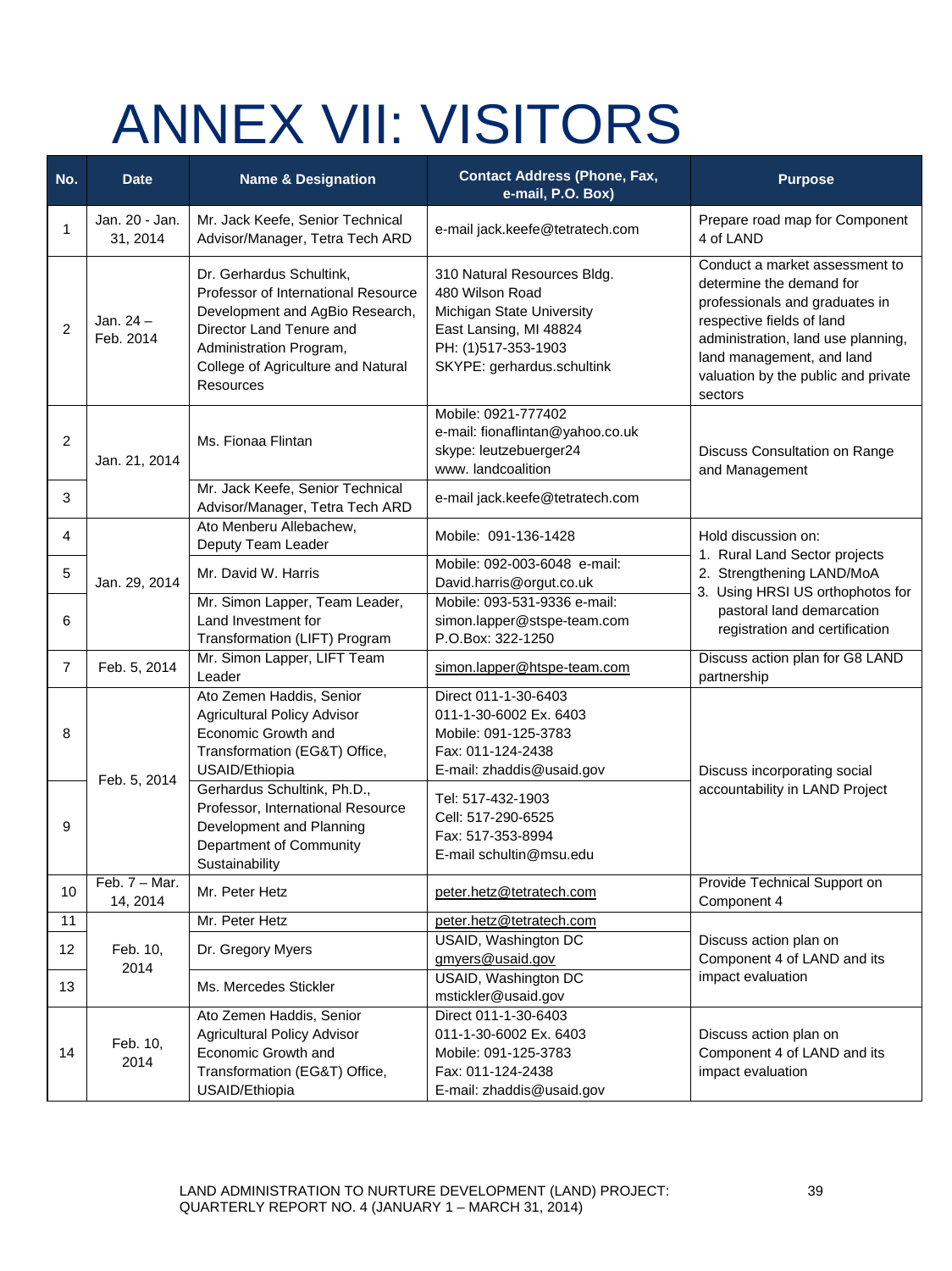| No. | <b>Date</b>      | <b>Name &amp; Designation</b>                                                                                                            | <b>Contact Address (Phone, Fax,</b><br>e-mail, P.O. Box)                                                                                           | <b>Purpose</b>                                                                                   |
|-----|------------------|------------------------------------------------------------------------------------------------------------------------------------------|----------------------------------------------------------------------------------------------------------------------------------------------------|--------------------------------------------------------------------------------------------------|
| 15  |                  | Mr. Peter Hetz                                                                                                                           | peter.hetz@tetratech.com                                                                                                                           |                                                                                                  |
| 16  |                  | Mr. David W.Callihan, Technical<br>Director                                                                                              | Tel: (202)484-7170<br>Fax: (202)488-0754<br>e-mail: dcallihan@msi-inc.com<br>www.msiworldwide.com                                                  | Continue discussion on action                                                                    |
| 17  | Feb. 11,<br>2014 | Daniel Monchuk. PhD, Agricultural<br>Economist Evaluation, Research<br>and Communication A USAID<br>Project                              | Tel: (240)582-3624 Direct<br>(202)730-9365 cell, Washington DC<br>e-mail:<br>daniel.monchuk@cloudburstgroup.com,<br>www.cloudburstgroup.com        | plan on Component 4 of LAND<br>and its impact evaluation                                         |
| 18  |                  | Ms. Mercedes Stickler                                                                                                                    | USAID, Washington DC<br>mstickler@usaid.gov                                                                                                        |                                                                                                  |
| 19  |                  | Ato Zemen Haddis, Senior<br><b>Agricultural Policy Advisor</b><br>Economic Growth and<br>Transformation (EG&T) Office,<br>USAID/Ethiopia | Direct 011-1-30-6403<br>011-1-30-6002 Ex. 6403<br>Mobile: 091-125-3783<br>Fax: 011-124-2438<br>e-mail: zhaddis@usaid.gov                           |                                                                                                  |
| 20  |                  | Mr. Peter Hetz                                                                                                                           | peter.hetz@tetratech.com                                                                                                                           |                                                                                                  |
| 21  | Feb. 12,         | Mr. David W.Callihan, Technical<br><b>Director</b>                                                                                       | Tel: (202)484-7170<br>Fax: (202)488-0754<br>e-mail: dcallihan@msi-inc.com<br>www.msiworldwide.com                                                  | Discuss Component 4 TOR                                                                          |
| 22  | 2014             | Daniel Monchuk. Ph.D., Agricultural<br>Economist Evaluation, Research<br>and Communication, a USAID<br>Project                           | Tel: (240)582-3624 Direct<br>(202) 730-9365 cell, Washington DC<br>e-mail:<br>daniel.monchuk@cloudburstgroup.com,<br>www.cloudburstgroup.com       | Development                                                                                      |
| 23  | Feb. 12,<br>2014 | Ato Mulugeta Getu, Harmaya<br>University                                                                                                 | mulugetagetu@yahoo.com                                                                                                                             | Discuss ToR for IPAS on DATA<br>collection for profiling & Borana<br><b>Grazing System</b>       |
| 24  |                  | Mr. Peter Hetz                                                                                                                           | peter.hetz@tetratech.com                                                                                                                           |                                                                                                  |
| 25  |                  | Ms. Olga Petryniak, PRIME NRM &<br>Climate Change Advisor, CARE<br>Ethiopia                                                              | Tel: 011-662-8081<br>Mobile: 0921-628236<br>Fax: 011-618-3295<br>e-mail petryniak@care.org.et<br>Webset: WWW.care.org.et,<br>Skype: olga_petryniak | Discuss establishment and ToR<br>of the proposed Oromia Pastoral<br>Development Committee (OPAC) |
| 26  | Feb. 13,<br>2014 | Ato Zemen Haddis, Senior<br><b>Agricultural Policy Advisor</b><br>Economic Growth and<br>Transformation (EG&T) Office,<br>USAID/Ethiopia | Direct 011-1-30-6403<br>011-1-30-6002 Ex. 6403<br>Mobile: 091-125-3783<br>Fax: 011-124-2438<br>e-mail: zhaddis@usaid.gov                           |                                                                                                  |
| 27  |                  | Ato Aman Muda, Pross Owner,<br>Land Administration &<br>Environmental Protection, Oromia<br><b>Regional State</b>                        | Mobile: 091-1486655<br>e-mail: muda.aman@yahoo.com                                                                                                 | Discuss establishment and ToR of<br>the proposed Oromia Pastoral                                 |
| 28  |                  | Ato Yadessa Dinssa, Senior<br>Expert, Land Administration &<br><b>Environmental Protection Oromia</b><br><b>Regional State</b>           | Mobile: 0911-422545<br>e-mail: yadessa2012@gmail                                                                                                   | Development Committee (OPAC)                                                                     |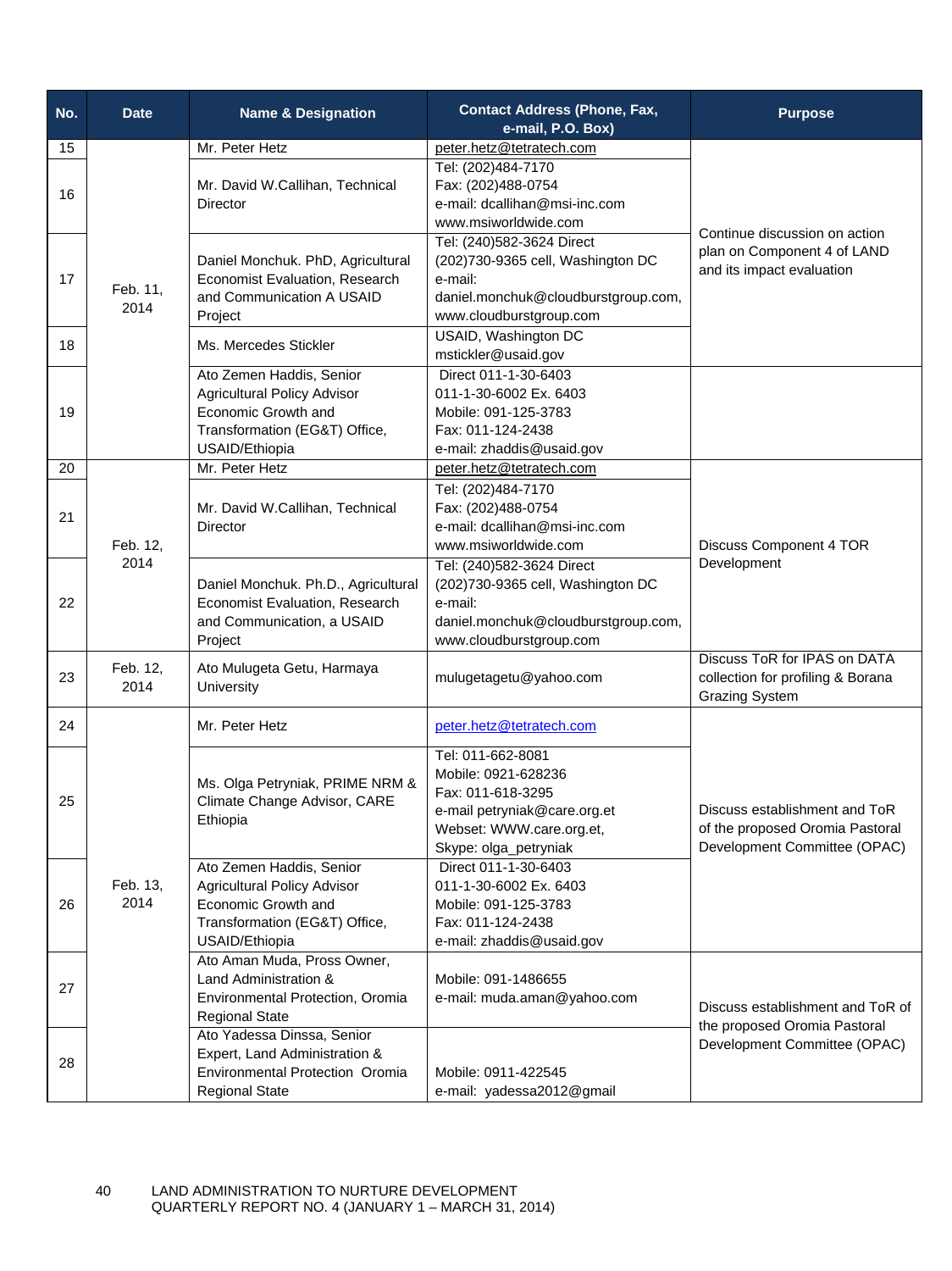| No.                          | <b>Date</b>            | <b>Name &amp; Designation</b>                                                                                                                                                                  | <b>Contact Address (Phone, Fax,</b>                 | <b>Purpose</b>                                                               |
|------------------------------|------------------------|------------------------------------------------------------------------------------------------------------------------------------------------------------------------------------------------|-----------------------------------------------------|------------------------------------------------------------------------------|
|                              |                        |                                                                                                                                                                                                | e-mail, P.O. Box)                                   |                                                                              |
|                              | 29<br>Feb. 13,<br>2014 | Ato Gadisa Kebede                                                                                                                                                                              | Mobile: 0911-096333                                 | Discuss establishment and ToR of<br>the proposed Oromia Pastoral             |
|                              |                        |                                                                                                                                                                                                | e-mail: opa@ethionet.et                             |                                                                              |
| 30                           |                        | Ato Adem Siraji, Senior Expert,                                                                                                                                                                | Mobile: 0914-734148                                 | Development Committee (OPAC)                                                 |
|                              |                        | Land Registration, MoA                                                                                                                                                                         | e-mail: ademsiraji@yahoo.com                        |                                                                              |
| 31                           |                        | Mr. Peter Hetz                                                                                                                                                                                 | peter.hetz@tetratech.com                            |                                                                              |
|                              |                        |                                                                                                                                                                                                | Tel: 011-662-8081                                   |                                                                              |
|                              |                        | Ms. Olga Petryniak, PRIME NRM &                                                                                                                                                                | Mobile: 0921-628236                                 |                                                                              |
| 32                           |                        | Climate Change Advisor, CARE                                                                                                                                                                   | Fax: 011-618-3295                                   |                                                                              |
|                              |                        | Ethiopia                                                                                                                                                                                       | e-mail petryniak@care.org.et                        |                                                                              |
|                              |                        |                                                                                                                                                                                                | Webset: WWW.care.org.et,                            |                                                                              |
|                              |                        |                                                                                                                                                                                                | Skype: olga_petryniak                               |                                                                              |
|                              | Feb. 13,<br>2014       |                                                                                                                                                                                                | Tel: (202)484-7170                                  | Discuss impact evaluation design<br>of Component 4 of LAND                   |
| 33                           |                        | Mr. David W. Callihan, Technical<br>Director                                                                                                                                                   | Fax: (202)488-0754<br>e-mail: dcallihan@msi-inc.com |                                                                              |
|                              |                        |                                                                                                                                                                                                | www.msiworldwide.com                                |                                                                              |
|                              |                        |                                                                                                                                                                                                | Tel: (240)582-3624 Direct                           |                                                                              |
|                              |                        | Daniel Monchuk, Ph.D., Agricultural                                                                                                                                                            | (202)730-9365 cell, Washington DC                   |                                                                              |
| 34                           |                        | Economist Evaluation, Research                                                                                                                                                                 | e-mail:                                             |                                                                              |
|                              |                        | and Communication, a USAID                                                                                                                                                                     | daniel.monchuk@cloudburstgroup.com,                 |                                                                              |
|                              |                        | Project                                                                                                                                                                                        | www.cloudburstgroup.com                             |                                                                              |
| 35                           |                        | Mr. Peter Hetz                                                                                                                                                                                 | peter.hetz@tetratech.com                            |                                                                              |
|                              |                        |                                                                                                                                                                                                | Tel: 011-662-8081                                   | Discuss impact evaluation design<br>of Component 4 of LAND (USAID<br>Office) |
|                              |                        |                                                                                                                                                                                                | Mobile: 0921-628236                                 |                                                                              |
| 36                           |                        | Ms. Olga Petryniak, PRIME NRM &<br>Climate Change Advisor, CARE                                                                                                                                | Fax: 011-618-3295                                   |                                                                              |
|                              |                        | Ethiopia<br>Feb. 13,<br>2014<br>Mr. David W. Callihan, Technical<br>Director<br>Daniel Monchuk, Ph.D., Agricultural<br>Economist Evaluation, Research<br>and Communication, a USAID<br>Project | e-mail petryniak@care.org.et                        |                                                                              |
|                              |                        |                                                                                                                                                                                                | Webset: WWW.care.org.et,                            |                                                                              |
|                              |                        |                                                                                                                                                                                                | Skype: olga_petryniak                               |                                                                              |
|                              |                        |                                                                                                                                                                                                | Tel: (202)484-7170                                  |                                                                              |
| 37                           |                        |                                                                                                                                                                                                | Fax: (202)488-0754                                  |                                                                              |
|                              |                        |                                                                                                                                                                                                | e-mail: dcallihan@msi-inc.com                       |                                                                              |
|                              |                        |                                                                                                                                                                                                | www.msiworldwide.com                                |                                                                              |
|                              |                        |                                                                                                                                                                                                | Tel: (240)582-3624 Direct                           |                                                                              |
| 38                           |                        |                                                                                                                                                                                                | (202)730-9365 cell, Washington DC<br>e-mail:        |                                                                              |
|                              |                        |                                                                                                                                                                                                | daniel.monchuk@cloudburstgroup.com,                 |                                                                              |
|                              |                        |                                                                                                                                                                                                | www.cloudburstgroup.com                             |                                                                              |
| 39                           |                        | Mr. Peter Hetz                                                                                                                                                                                 | peter.hetz@tetratech.com                            |                                                                              |
|                              | Feb. 17,               |                                                                                                                                                                                                | Mobile: 0920-883015 e-mail:                         | Consult on PRIME/LAND joint                                                  |
| 40                           | 2014                   | Ato Sisay Awgchew                                                                                                                                                                              | sisaya@care.org.et                                  | action plan                                                                  |
| 41                           |                        | Mr. Peter Hetz                                                                                                                                                                                 | peter.hetz@tetratech.com                            |                                                                              |
|                              |                        |                                                                                                                                                                                                | Mobile: 0920-883015 e-mail:                         |                                                                              |
| 42<br>Feb. 18,<br>2014<br>43 | Ato Sisay Awgchew      | sisaya@care.org.et                                                                                                                                                                             |                                                     |                                                                              |
|                              |                        | Ms. Fiona Flintan                                                                                                                                                                              | Mobile: 0921-777402                                 | Continue Consultation on<br>PRIME/LAND joint action plan                     |
|                              |                        |                                                                                                                                                                                                | e-mail: fionaflintan@yahoo.co.uk                    |                                                                              |
|                              |                        |                                                                                                                                                                                                | skype: leutzebuerger24                              |                                                                              |
|                              |                        |                                                                                                                                                                                                | www. landcoalition                                  |                                                                              |
|                              |                        | Dr. Mohammed Mussa,<br><b>Economist Lead Consultant</b>                                                                                                                                        | Mobile: 0911-216081                                 |                                                                              |
| 44                           |                        |                                                                                                                                                                                                | Fax: 0115-511976 Off: 011-647-7265                  |                                                                              |
|                              |                        |                                                                                                                                                                                                | e-mail: mmadevelop@gmail.com                        | <b>Discuss Land Administration</b>                                           |
|                              | Feb. 20,               |                                                                                                                                                                                                | mmussa@ethionet.et                                  | development in Ethiopia and the                                              |
|                              | 2014                   | Mr. David Fleming, Business                                                                                                                                                                    | Dir: +44(0)1273 765 262                             | Role of LAND and REILA                                                       |
| 45                           |                        | Development Manager and<br>Consultant                                                                                                                                                          | Tel: +44(0) 1273 765 250                            |                                                                              |
|                              |                        |                                                                                                                                                                                                | M +44(0) 7956 378 184                               |                                                                              |
|                              |                        | e-mail: david.fleming@itad.com                                                                                                                                                                 |                                                     |                                                                              |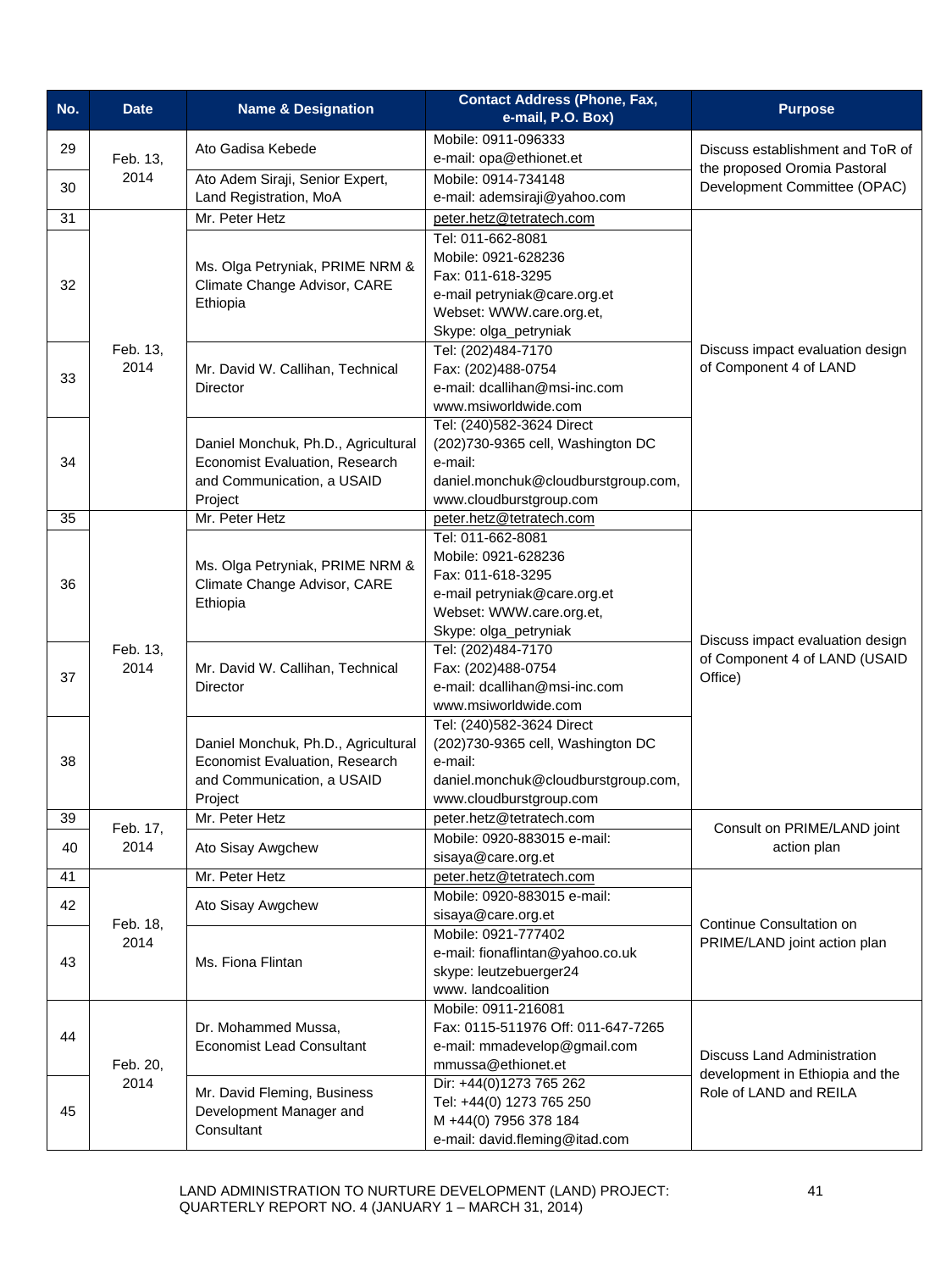| No. | <b>Date</b>             | <b>Name &amp; Designation</b>                                                                                                            | <b>Contact Address (Phone, Fax,</b><br>e-mail, P.O. Box)                                                                                           | <b>Purpose</b>                                                                                                      |
|-----|-------------------------|------------------------------------------------------------------------------------------------------------------------------------------|----------------------------------------------------------------------------------------------------------------------------------------------------|---------------------------------------------------------------------------------------------------------------------|
| 46  |                         | Mr. Peter Hetz                                                                                                                           | peter.hetz@tetratech.com                                                                                                                           |                                                                                                                     |
|     |                         |                                                                                                                                          | Direct 011-1-30-6403                                                                                                                               |                                                                                                                     |
| 47  |                         | Ato Zemen Haddis,                                                                                                                        | Mobile: 091-125-3783                                                                                                                               |                                                                                                                     |
|     |                         | USAID/Ethiopia                                                                                                                           | e-mail: zhaddis@usaid.gov                                                                                                                          |                                                                                                                     |
| 48  |                         | Ms. Shewit Emmanuel, DFID                                                                                                                |                                                                                                                                                    |                                                                                                                     |
| 49  | Feb. 20,                | Ato Menberu Allebachew,<br>Deputy Team Leader                                                                                            | Mobile: 091-136-1428                                                                                                                               | Discuss G8 LAND partnership                                                                                         |
|     | 2014                    | Simon Lapper, Team Leader, Land                                                                                                          | Tel: 011-646-2921                                                                                                                                  | implementation planning                                                                                             |
| 50  |                         | <b>Investment for Transformation</b>                                                                                                     | Mobile: 0935-193336                                                                                                                                |                                                                                                                     |
|     |                         | (LIFT) Programme                                                                                                                         | e-mail: simon.lapper@htspe-team.com                                                                                                                |                                                                                                                     |
|     |                         |                                                                                                                                          | Te: 011-662-9982/011-662-9979                                                                                                                      |                                                                                                                     |
|     |                         | Dr. Johannes Schoeneberger                                                                                                               | Fax: 011-662-9975                                                                                                                                  |                                                                                                                     |
| 51  |                         | Sustainable Land management                                                                                                              | Mobile: 0910-113853                                                                                                                                |                                                                                                                     |
|     |                         | Programme Manager(GIZ)                                                                                                                   | e-mail: hans.schoeneberger@giz.de                                                                                                                  |                                                                                                                     |
|     |                         |                                                                                                                                          | www.giz.de/ethiopia                                                                                                                                |                                                                                                                     |
| 52  | Feb. $24 -$<br>26, 2014 | Mr. Peter Hetz                                                                                                                           | peter.hetz@tetratech.com                                                                                                                           | Discuss development of a<br>knowledge management system<br>on pastoral systems of Ethiopia<br>(Haramaya University) |
| 53  |                         | Mr. Christian Grace                                                                                                                      | Grace@giz.de                                                                                                                                       |                                                                                                                     |
| 54  | Mar. 6, 2014            | Ms. Mara Muerlebach                                                                                                                      | Mobile: 0922-174593                                                                                                                                | <b>Conduct Pre-appraisal Mission</b>                                                                                |
| 55  |                         | Ms. Anita Hernig                                                                                                                         | Herinig@giz.de                                                                                                                                     |                                                                                                                     |
| 56  | Mar. 11,<br>2014        | Ato Zemen Haddis, Senior<br><b>Agricultural Policy Advisor</b><br>Economic Growth and<br>Transformation (EG&T) Office,<br>USAID/Ethiopia | Direct 011-1-30-6403<br>Mobile: 091-125-3783<br>Fax: 011-124-2438<br>e-mail: zhaddis@usaid.gov                                                     | <b>Monthly Meeting</b>                                                                                              |
| 57  | Mar. 14,<br>2014        | Ms. Olga Petryniak, PRIME NRM &<br>Climate Change Advisor, CARE<br>Ethiopia                                                              | Tel: 011-662-8081<br>Mobile: 0921-628236<br>Fax: 011-618-3295<br>e-mail petryniak@care.org.et<br>Webset: WWW.care.org.et,<br>Skype: olga_petryniak | Develop Agenda for OPAC TOR<br><b>Review and Coordination</b>                                                       |
| 58  |                         | Ato Sisay Awgchew, PRIME                                                                                                                 | Mobile: 0920-883015<br>e-mail: sisaya@care.org.et                                                                                                  |                                                                                                                     |
| 59  |                         | Ato Seyfu Bekele, PRIME                                                                                                                  | Mobile: 0923-213709<br>e-mail: seyfub@care.org.et                                                                                                  |                                                                                                                     |
| 60  | Mar. 17,<br>2014        | Ato Sisay Awgchew, PRIME                                                                                                                 | Mobile: 0920-883015<br>e-mail: sisaya@care.org.et                                                                                                  | Discuss LAND/PRIME 6 Month<br>Work Plan Development Review                                                          |
| 61  | Mar. 27,<br>2014        | Ato Sisay Awgchew, PRIME                                                                                                                 | Mobile: 0920-883015<br>e-mail: sisaya@care.org.et                                                                                                  | Jointly plan OPAC members' field<br>visit to Borana Area<br>(May 2014)                                              |